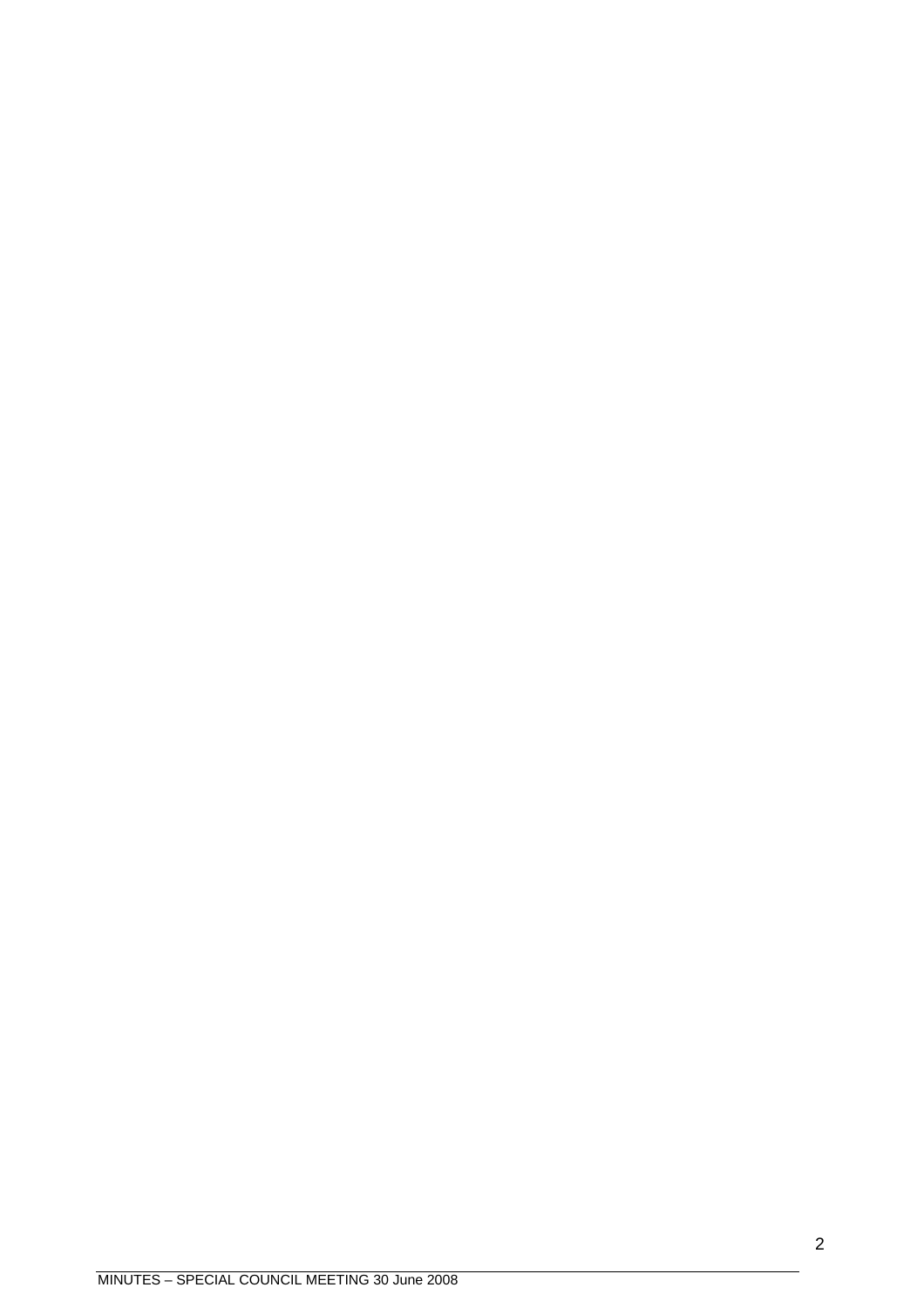## **Local Government Act 1995 (as amended)**

## **Part 1 Introductory Matters**

- 1.3. Content and intent
	- (1) This Act provides for a system of local government by
		- (a) providing for the constitution of elected local governments in the State;
		- (b) describing the functions of local governments;
		- (c) providing for the conduct of elections and other polls; and
		- (d) providing a framework for the administration and financial management of local governments and for the scrutiny of their affairs.
	- (2) This Act is intended to result in
		- (a) better decision-making by local governments;
		- (b) greater community participation in the decisions and affairs of local governments;
		- (c) greater accountability of local governments to their communities; and
		- (d) more efficient and effective local government.
	- (3) In carrying out its functions a local government is to use its best endeavours to meet the needs of the current and future generations through an integration of environmental protection, social advancement and economic prosperity.

## **Part 2 Constitution of Local Government<br>Division 2 Local Governments and Councils of Local Governments and Councils of Local Governments**

- 2.7 The Role of Council
- (1) The Council
	- (a) directs and controls the Local Government's affairs; and
	- (b) is responsible for the performance of the Local Government's functions.
- (2) Without limiting subsection  $(1)$ , the Council is to
	- (a) oversee the allocation of the Local Government's finances and resources; and
	- (b) determine the Local Government's policies.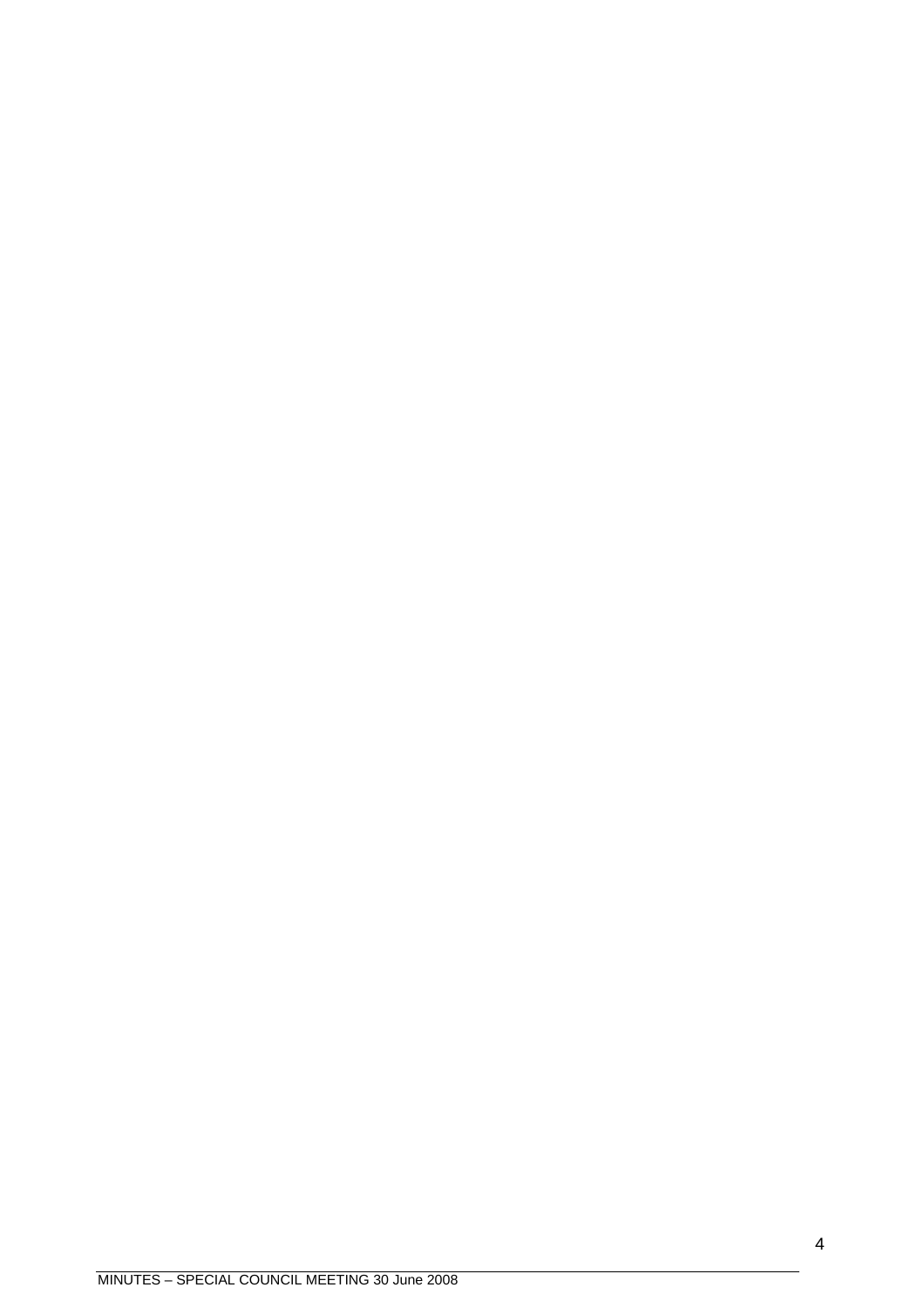## **SHIRE OF YORK**

## **DISCLAIMER**

No responsibility whatsoever is implied or accepted by the Shire of York for any act, omission or statement or intimation occurring during Council meetings.

The Shire of York disclaims any liability for any loss whatsoever and howsoever caused arising out of reliance by any person or legal entity on any such act, omission or statement or intimation occurring during Council meetings.

Any person or legal entity who acts or fails to act in reliance upon any statement, act or omission made in a Council meeting does so at that person's or legal entity's own risk.

In particular and without derogating in any way from the broad disclaimer above, in any discussion regarding any planning application or application for a license, any statement or intimation of approval made by any member or Officer of the Shire of York during the course of any meeting is not intended to be and is not taken as notice of approval from the Shire of York.

The Shire of York notifies that anyone who has any application lodged with the Shire of York must obtain and should only rely on WRITTEN CONFIRMATION of the outcome of the application, and any conditions attaching to the decision made by the Shire of York in respect of the application.

RAY HOOPER CHIEF EXECUTIVE OFFICER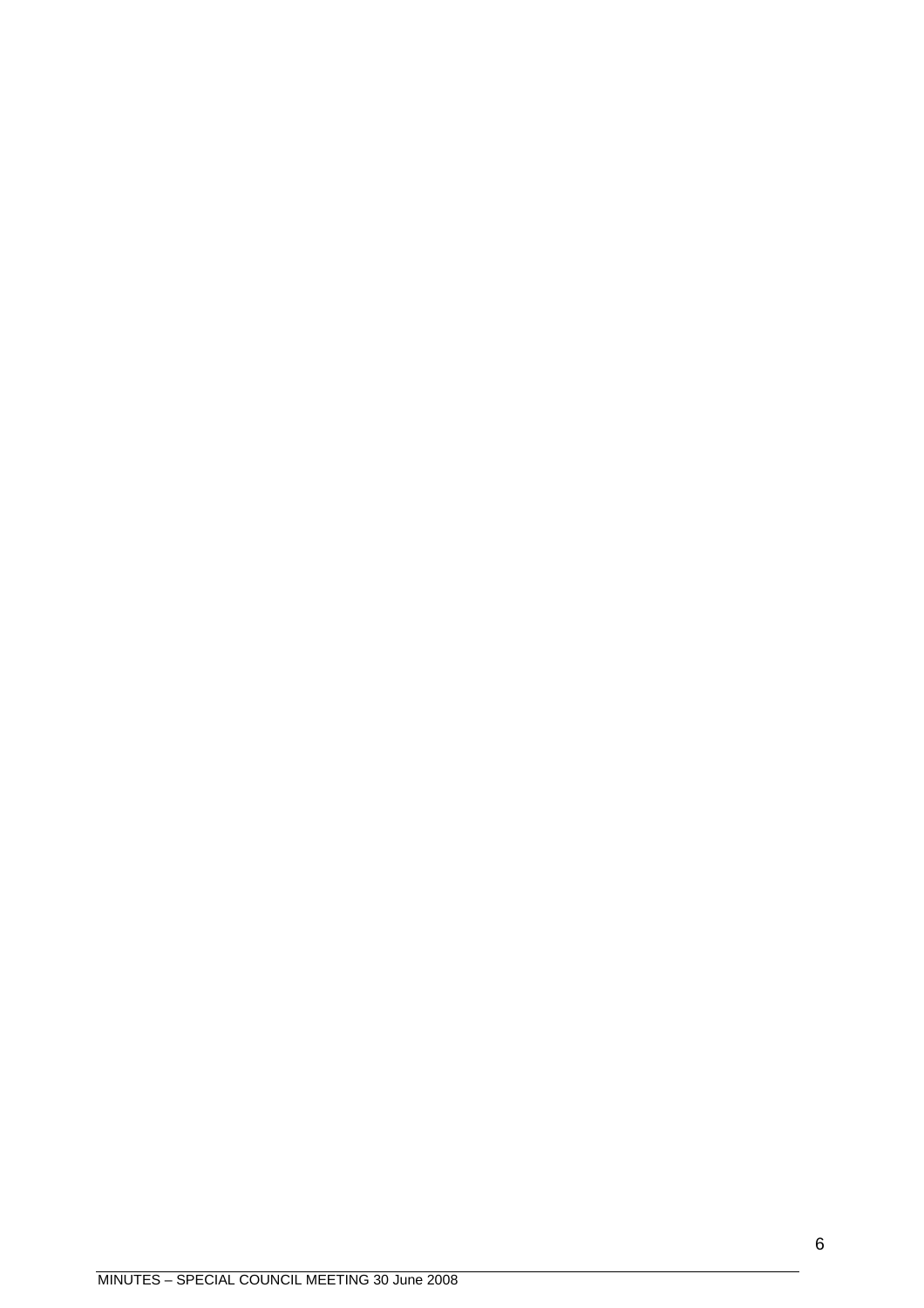## **Table of Contents**

| 1.                                    | 1.1<br>1.2<br>1.3<br>1.4                                |  |  |  |  |
|---------------------------------------|---------------------------------------------------------|--|--|--|--|
| 2.<br>2.1<br>2.2<br>2.3<br>2.4<br>2.5 |                                                         |  |  |  |  |
| 3.                                    | RESPONSE TO PREVIOUS PUBLIC QUESTIONS TAKEN ON NOTICE 9 |  |  |  |  |
| 4.                                    |                                                         |  |  |  |  |
| 5.                                    |                                                         |  |  |  |  |
| 6.                                    |                                                         |  |  |  |  |
| 7.                                    |                                                         |  |  |  |  |
| 8.                                    | ANNOUNCEMENTS BY PRESIDING MEMBER WITHOUT DISCUSSION 10 |  |  |  |  |
| 9.<br>9.1<br>9.2<br>9.3               | 9.3.1                                                   |  |  |  |  |
|                                       |                                                         |  |  |  |  |
|                                       | 59                                                      |  |  |  |  |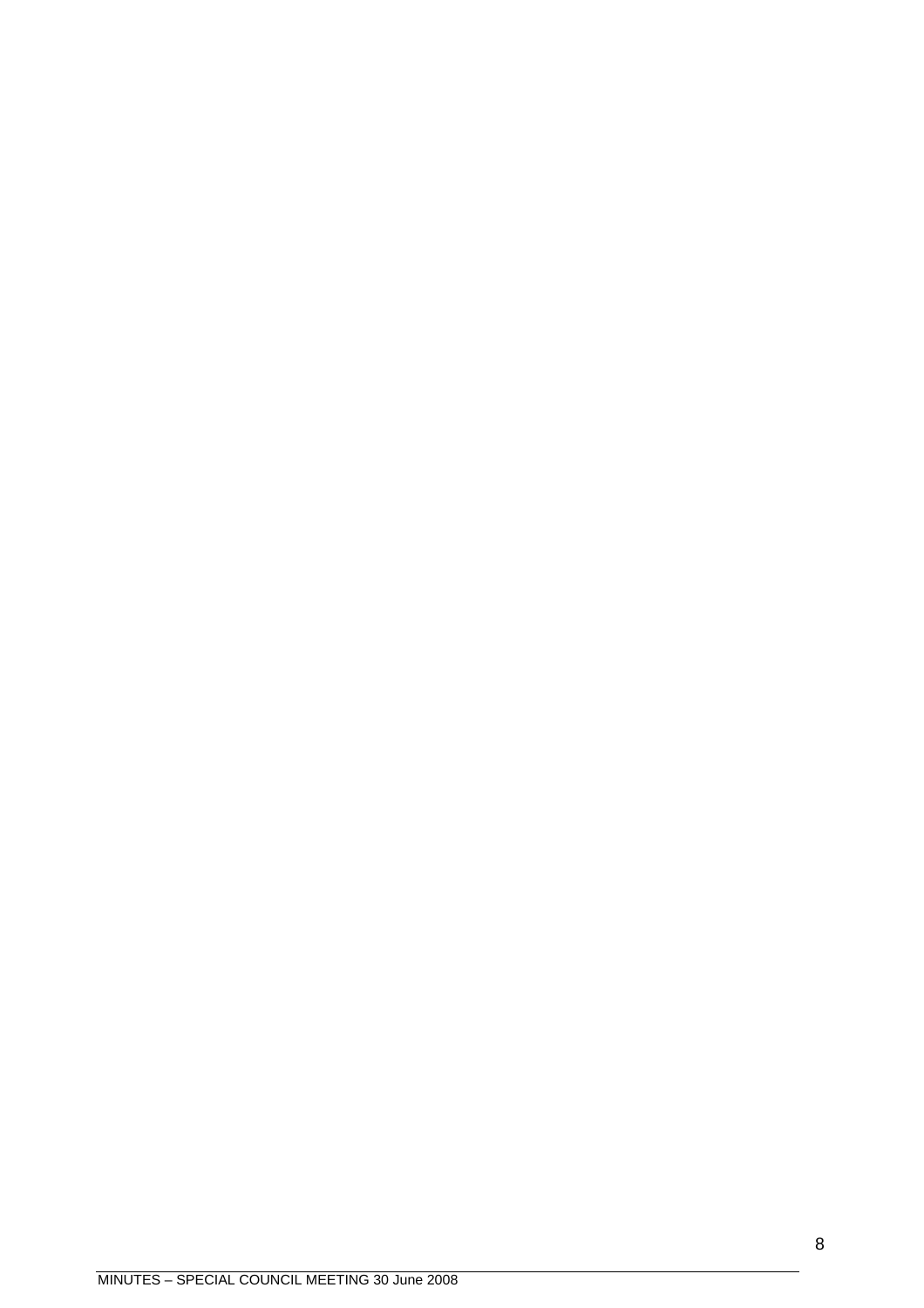<span id="page-8-0"></span>

SHIRE OF YORK

## MINUTES OF THE SPECIAL MEETING OF THE COUNCIL HELD ON MONDAY, 30 JUNE 2008, COMMENCING AT 2.35PM IN THE LESSER HALL, YORK.

## **1. OPENING**

- 1.1 Opening
	- The Shire President, Cr Pat Hooper, declared the meeting open at 2.35pm.
- 1.2 The Chief Executive Officer read the Disclaimer
- 1.3 Announcement of Visitors
- Nil
- 1.4 Announcement of any Declared Financial Interests - Nil

## **2. ATTENDANCE**

2.1 Members

 Cr Pat Hooper (Shire President), Br Brian Lawrance (Deputy Shire President), Cr Ashley Fisher, Cr Tony Boyle, Cr Trevor Randell, Cr Tricia Walters

- 2.2 Staff Ray Hooper (CEO, Graham Stanley (Deputy CEO), Perter Stevens (EHO), Julieanne Treloar (ESO)
- 2.3 Apologies - Nil
- 2.4 Leave of Absence Previously Approved
	- Nil
- 2.5 Number of People in Gallery at Commencement of Meeting - Nil

## **3. RESPONSE TO PREVIOUS PUBLIC QUESTIONS TAKEN ON NOTICE**  - Nil

- **4. PUBLIC QUESTION TIME** 
	- Nil
- **5. APPLICATIONS FOR LEAVE OF ABSENCE**  - Nil
- **6. PETITIONS / PRESENTATIONS / DEPUTATIONS**

- Nil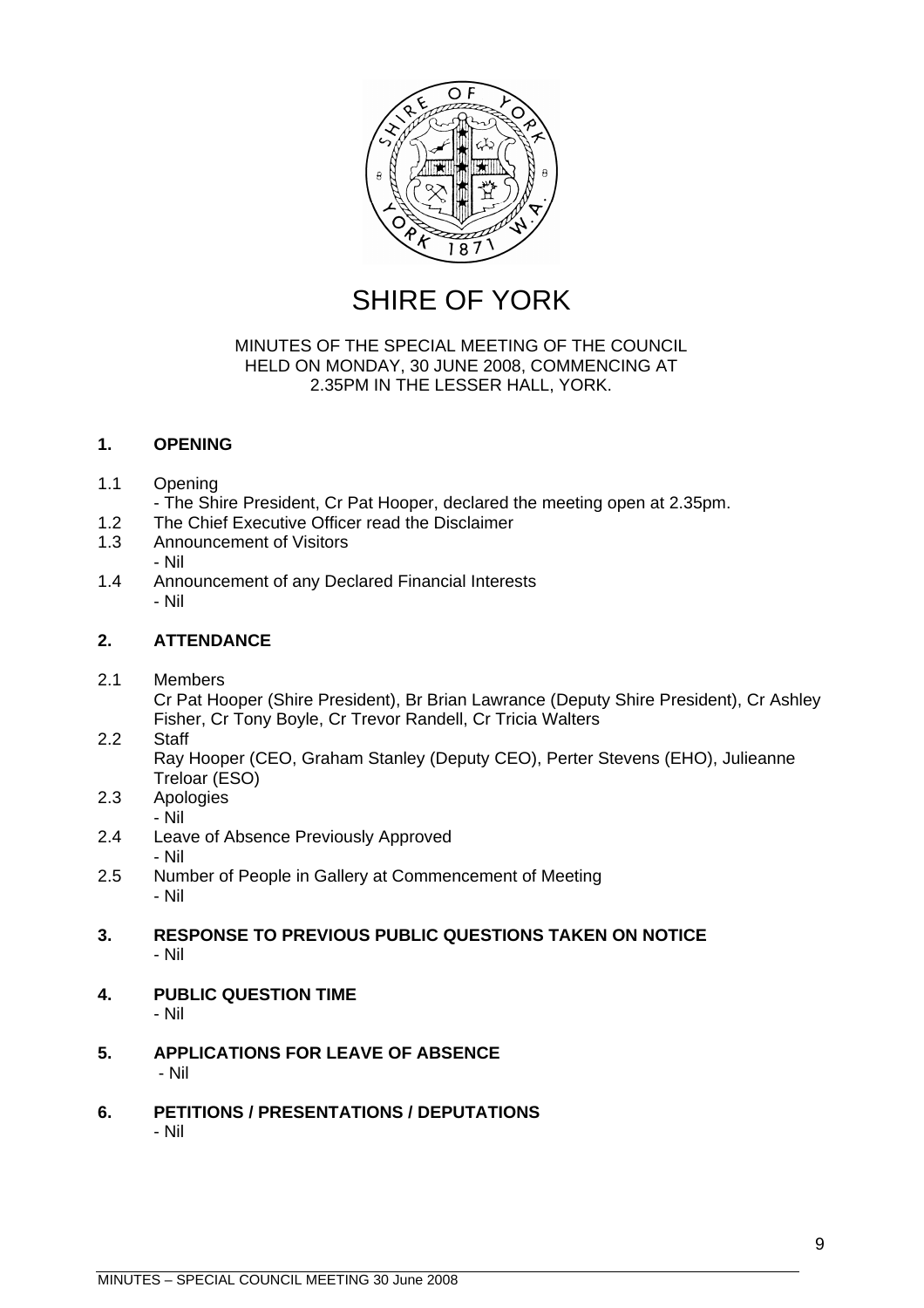## <span id="page-9-0"></span>**7. CONFIRMATION OF PREVIOUS MINUTES**  - Nil

- **8. ANNOUNCEMENTS BY PRESIDING MEMBER WITHOUT DISCUSSION**  - Nil
- **9. OFFICER'S REPORTS**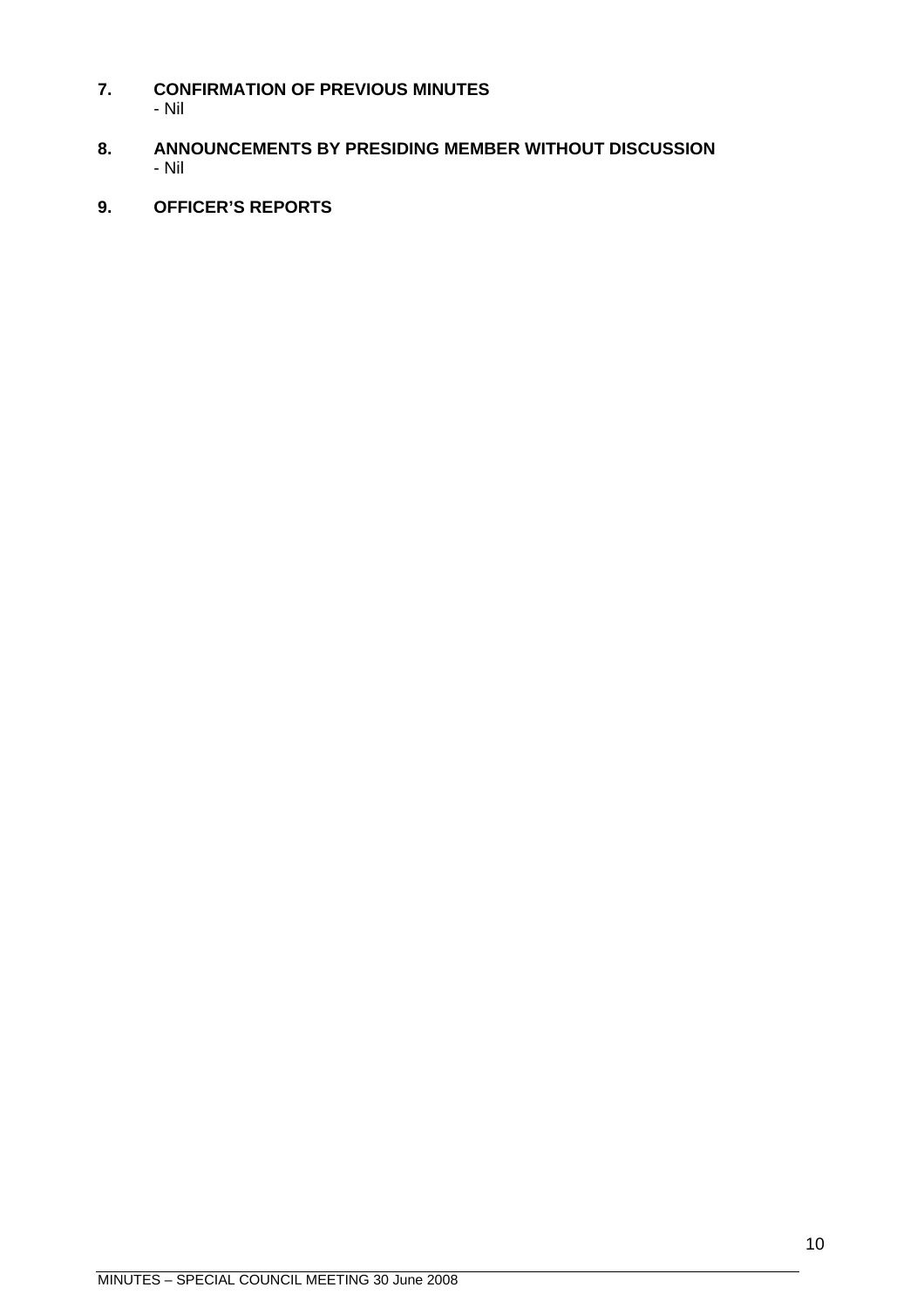<span id="page-10-0"></span>9.1 Development Services Reports

**Nil**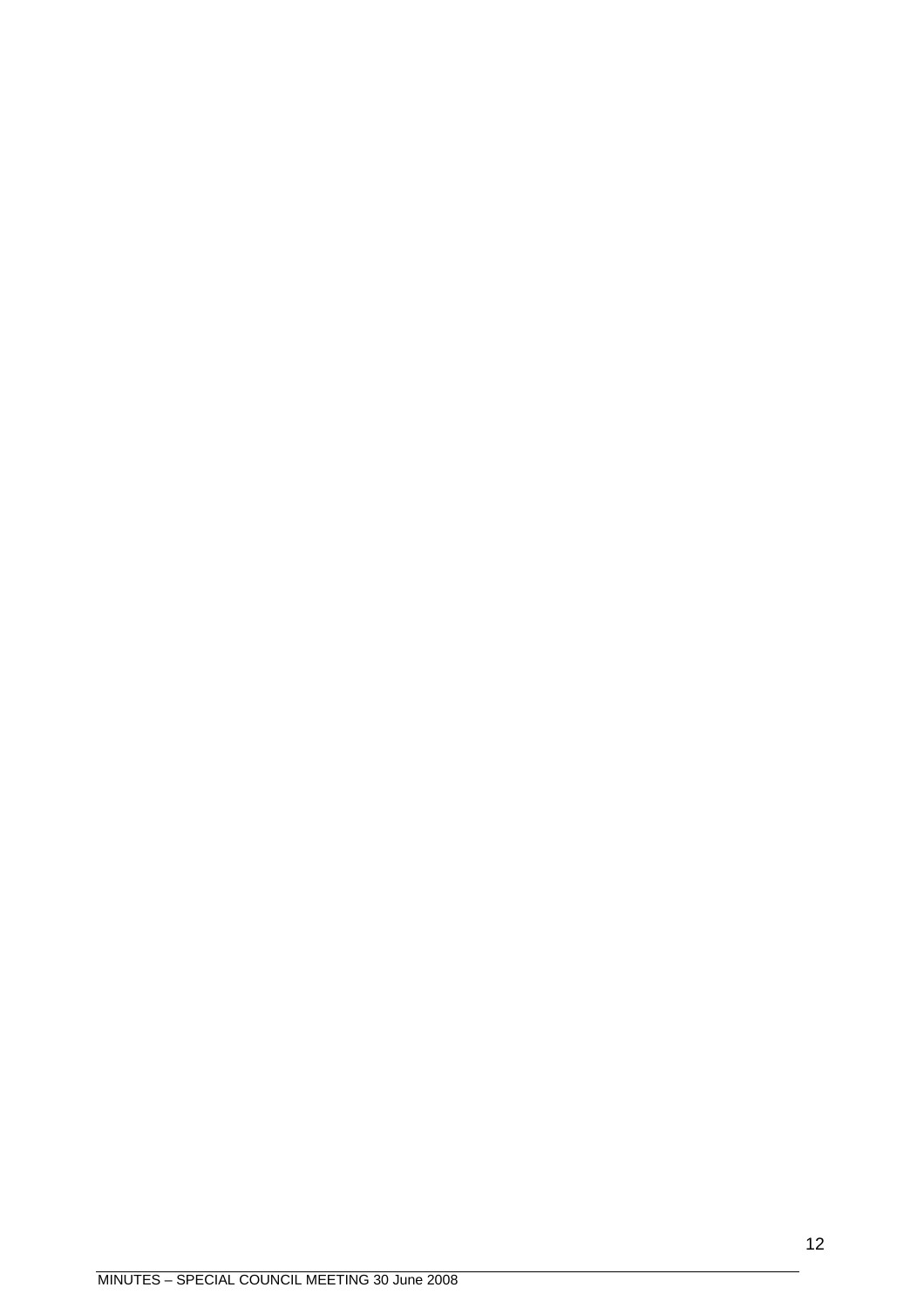# <span id="page-12-0"></span>9.2 Administration Reports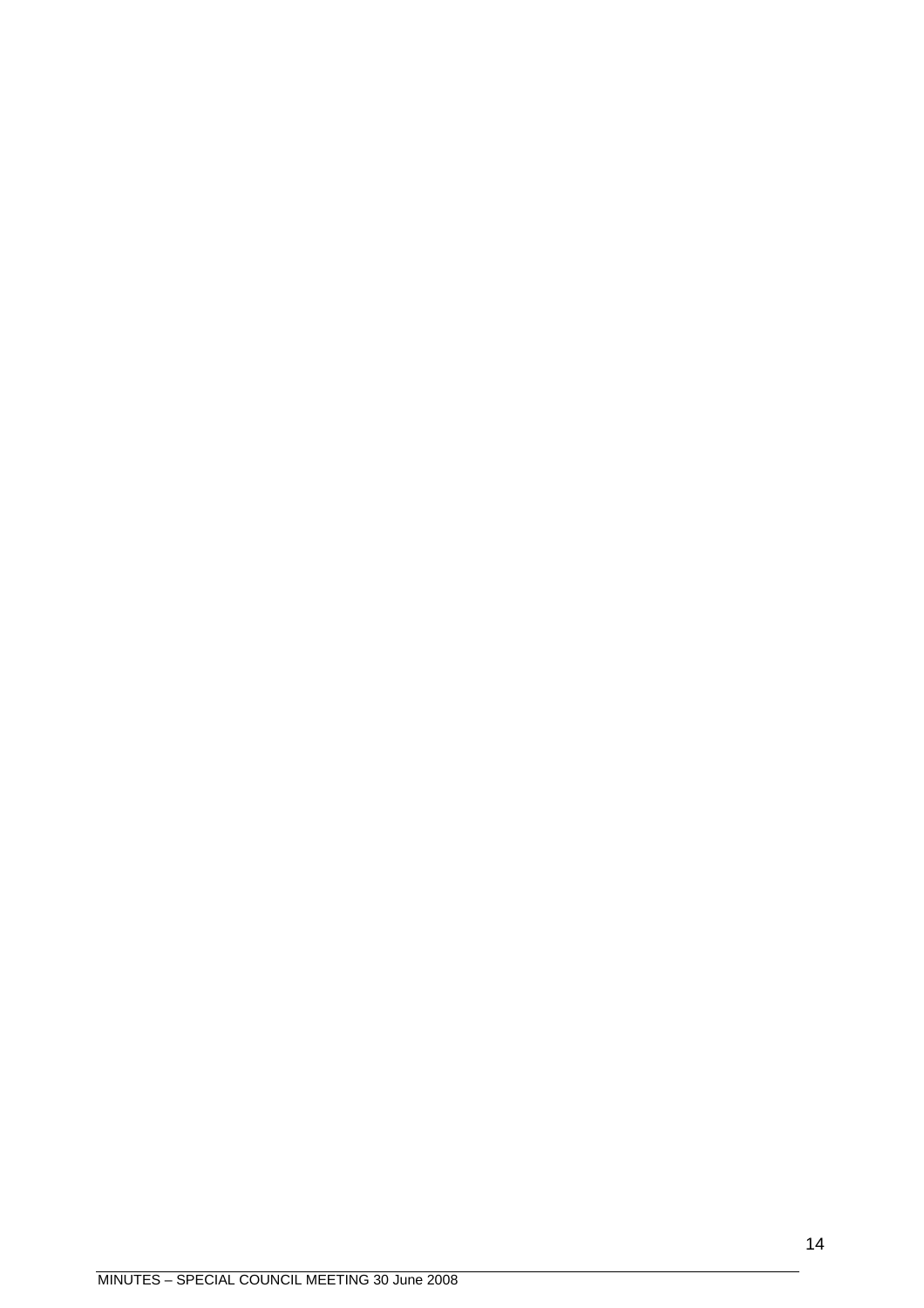## <span id="page-14-0"></span>**9. OFFICER'S REPORTS**

**9.2 ADMINISTRATION REPORTS** 

## **9.2.1 DELEGATION OF BUILDING SURVEYORS**

| <b>FILE NO:</b>                | <b>BS.GEN.1 &amp; OR.CMA.1</b>                   |
|--------------------------------|--------------------------------------------------|
| <b>COUNCIL DATE:</b>           | 30 June 2008                                     |
| <b>REPORT DATE:</b>            | 24 June 2008                                     |
| <b>LOCATION/ADDRESS:</b>       | N/A                                              |
| <b>APPLICANT:</b>              | N/A                                              |
| <b>SENIOR OFFICER:</b>         | <b>CEO – RAY HOOPER</b>                          |
| <b>REPORTING OFFICER:</b>      | <b>PETER STEVENS</b>                             |
| <b>DISCLOSURE OF INTEREST:</b> | <b>NIL</b>                                       |
| <b>APPENDICES:</b>             | <b>A - Local Government (Miscellaneous</b>       |
|                                | <b>Provisions) Amendment Act 2007</b>            |
|                                | <b>B</b> - Local Government (Building Surveyors) |
|                                | <b>Regulations 2008</b>                          |
| <b>DOCUMENTS TABLED:</b>       | NIL                                              |

#### **Summary:**

Recent changes to the *Local Government (Miscellaneous Provisions) Act 1960* have affected the appointment and delegation of Building Surveyors.

Previous to the changes Local Governments with a population of 15000 or less could delegate the issue of building licences to a person appointed to the office of Building Surveyor without having any formal qualifications. The changes to the legislation have introduced statutory minimum qualifications for Building Surveyors.

A clause in the revised legislation allows those officers delegated to the position of Building Surveyor prior to July 1 2008 within a particular Shire to continue in that position indefinitely without having to meet the new standards.

Currently there are very few qualified Building Surveyors in Western Australia and it is foreseen that there will be a severe shortage of officers to undertake Building Surveying duties in the next few years. This report aims to delegate the power to issue building licences to a number of experienced officers currently working in the Wheatbelt to ensure that the Shire of York has an adequate relief and supplementary supply of Building Surveyors should the need arise.

#### **Background:**

The recently Gazetted *Local Government (Miscellaneous Provisions) Amendment Act 2007* (**Appendix A**) and subsidiary *Local Government (Building Surveyors) Regulations 2008* (**Appendix B**) has introduced some significant changes to the *Local Government (Miscellaneous Provisions) Act 1960* in relation to building licences and Building Surveyor qualifications.

The changes to Building Surveying qualifications do not affect Council's current Building Surveyor as current delegations remain in force until revoked. However should Council's current Building Surveyor leave the position, take leave or become sick for an extended period it may be very difficult to fill the position of Building Surveyor with someone who has the correct qualifications.

Traditionally in smaller Shires in Western Australia Building Surveying duties were undertaken by Environmental Health Officers as their training involved studies of building codes, standards and legislation. These officers often have many years of experience undertaking Building Surveying duties but may not qualify for formal qualifications in accordance with the new regulations.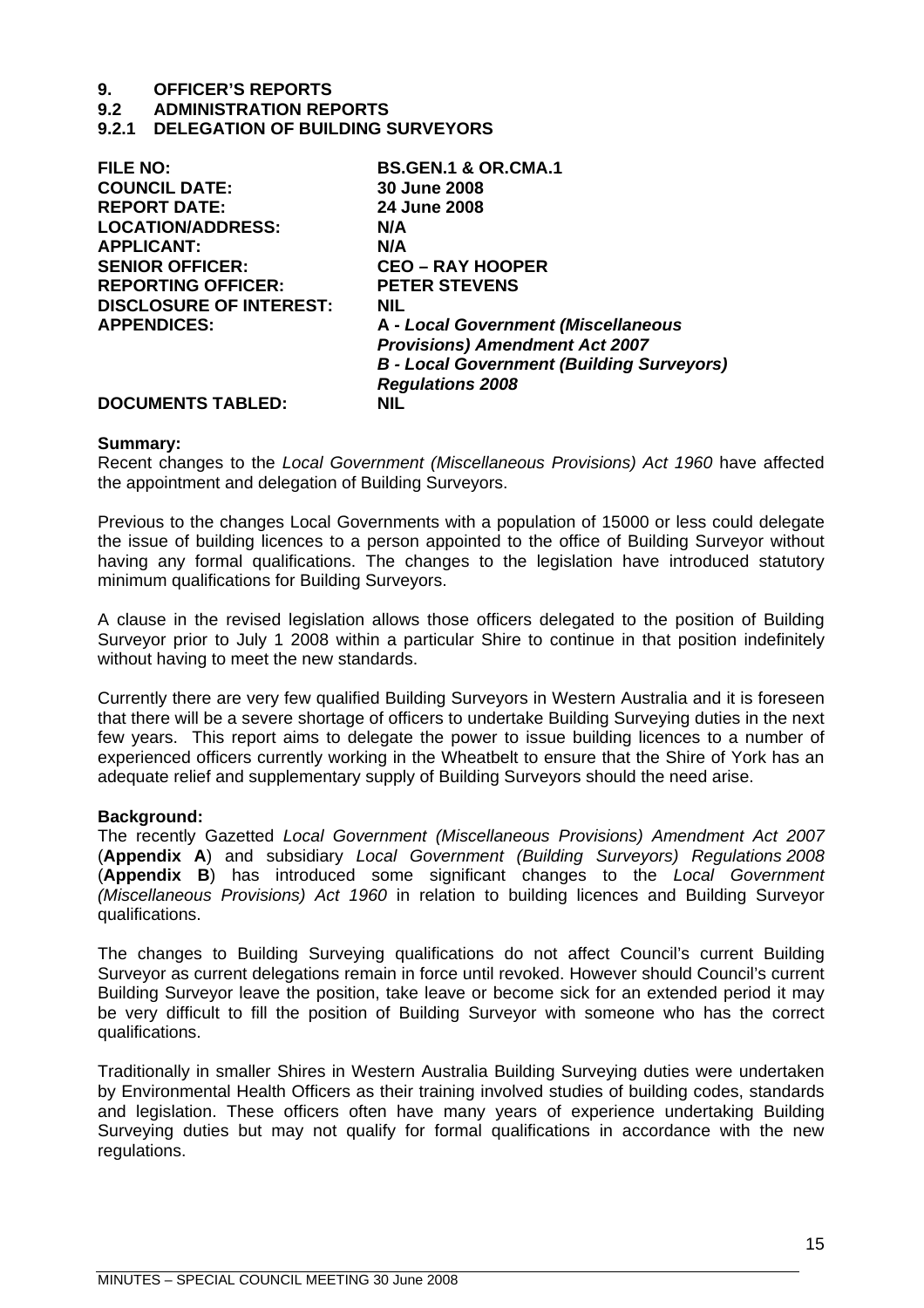This report aims to delegate, to a number of officers with previous experience in Building Surveying, to the office of Building Surveyor for the Shire of York to ensure that there is an adequate supply for relief Building Surveyor Officers if and when necessary.

## **Consultation:**

Department of Housing and Works Linton Thomas (Shire of Goomalling) Neil Flood (Shire of Wickepin/ Cuballing) Julian Goldacre (Shire of Wyalkatchem/ Koorda/ Mt Marshall) Allan Ramsay (Rtd) Frank Buise (Shire of Beverley/ Quairading) Rodney Woods (Shire of Pingelly) Jim Riddle (Shire of Northam) Tony Cox ( Shire of Brookton)

## **Statutory Environment:**

*Local Government (Miscellaneous Provisions) Act 1960 Part XV Local Government (Miscellaneous Provisions) Amendment Act 2007 Local Government (Building Surveyors) Regulations 2008* 

**Policy Implications:**  Nil

#### **Financial Implications:**  No additional costs over & above the current system of relief staff for periods of leave etc.

**Strategic Implications:**  Nil

**Voting Requirements: Absolute Majority Required: Yes**

**Site Inspection: Site Inspection Undertaken: Not applicable** 

## **Triple bottom Line Assessment:**

## **Economic Implications:**

The lack of a Building Surveyor or reliance on accredited metropolitan based service providers may have a detrimental effect on the local economy including for builders and trades people.

#### **Social Implications:**

The community would expect an in house service to be available for building licences to ensure that they are processed in a reasonable time frame.

#### **Environmental Implications:**

Nil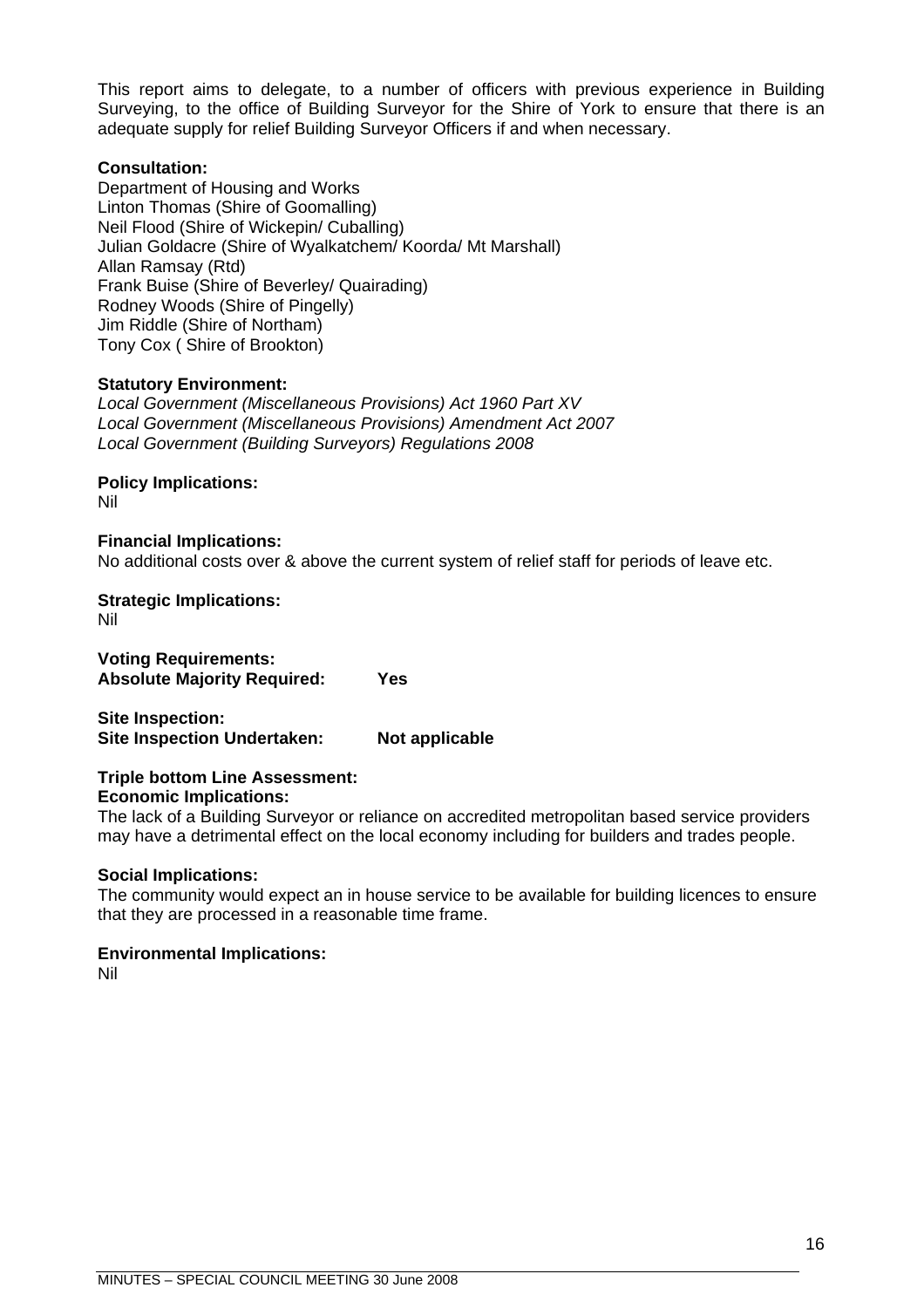## **Comment:**

The changes made to the *Local Government (Miscellaneous Provisions) Act 1960* will make it difficult in the future to ensure that the Shire of York has access to suitably experienced officers to undertake the duties of Building Surveyor. The recommendation is to delegate a number of experienced officers, currently working as Building Surveyors within the region, to the office of Building Surveyor for the Shire of York. This may help provide alternative staff if Councils current Building Surveyor is unavailable.

The legislative changes appear to have been implemented without much thought as to the current availability of qualified Building Surveyors in regional WA or the availability of courses that allow persons to gain the recognised qualifications. Local Governments have few options other than to attempt to implement an alternative solution to ensure that building surveying services can continue to be provided to their communities.

The Shire President put the meeting into recess at 2.38pm.

The Shire President reconvened the meeting at 2.43pm.

**OFFICER RECOMMENDATION RESOLUTION 130608 MOVED: CR Boyle SECONDED: Cr Randell**  *"That Council in accordance with section 374 (1b) of the Local Government (Miscellaneous Provisions) Act 1960: 1. delegate the position of Principal Building Surveyor for the Shire of York to Peter Stevens; 2. delegate the following persons as Building Surveyors for the Shire of York to act in the position when necessary: Neil Flood (Shire of Wickepin/ Cuballing) Frank Buise (Shire of Beverley/ Quairading) Linton Thomas (Shire of Goomalling/ Dowerin) Julian Goldacre (Shire of Wyalkatchem/Koorda/ Mt Marshall) Rodney Woods (Shire Of Pingelly) Allan Ramsay (Retired) Jim Riddle (Shire of Northam) Tony Cox (Shire of Brookton) EHO (Shire of Brookton) Tyhscha Cochrane (Shire of York); 3. continue these delegations until revoked by Council; and 4. refer the issue of Building Surveyor services to WALGA for action to ensure that building licence applications can be adequately and appropriately serviced in rural areas" CARRIED (5/1)*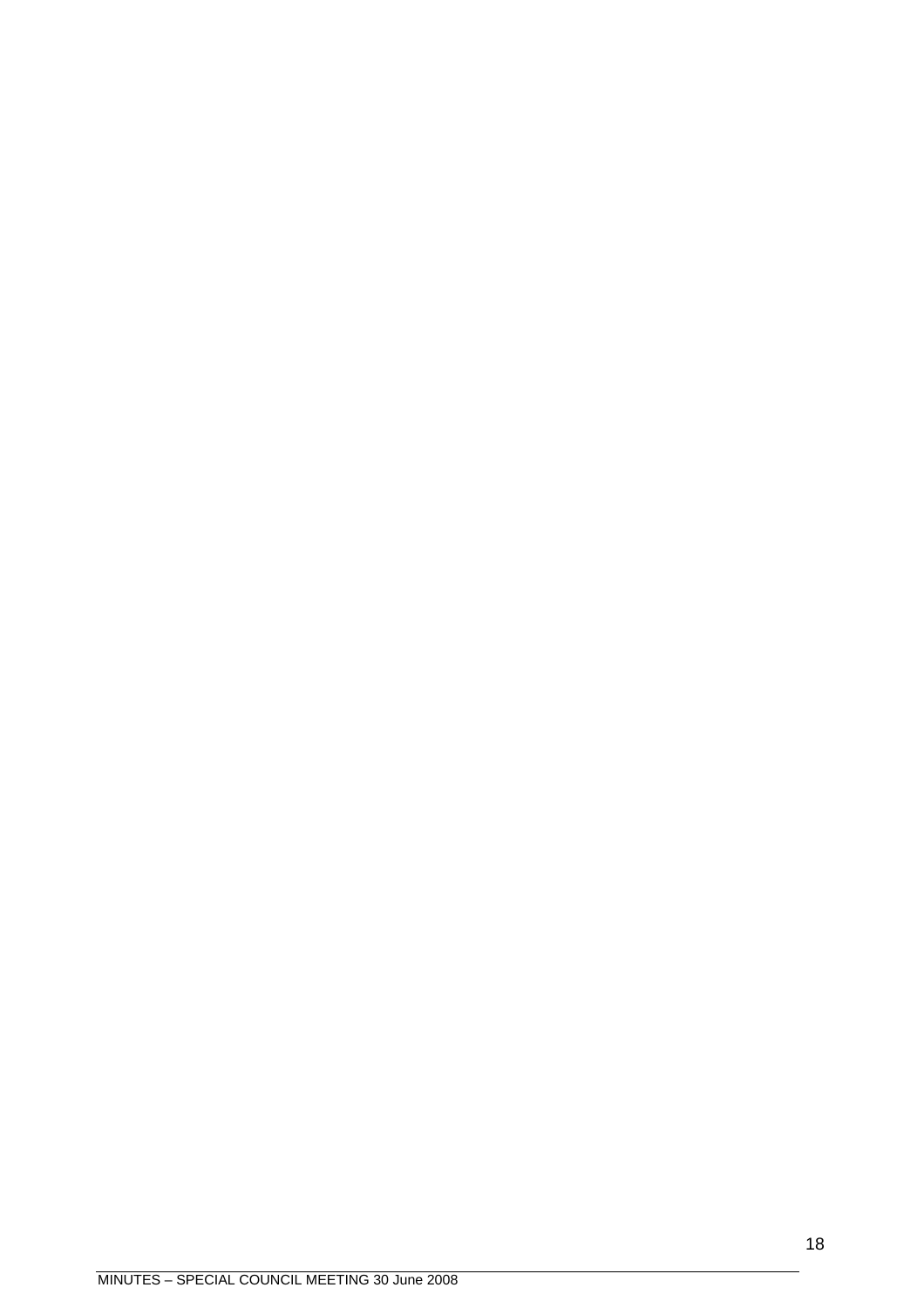## **Appendix A**

Western Australia

## **Local Government (Miscellaneous Provisions) Amendment Act 2007**

As at 29 Jun 2007 No. 11 of 2007<br>Extract from www.slp.wa.gov.au, see that website for further information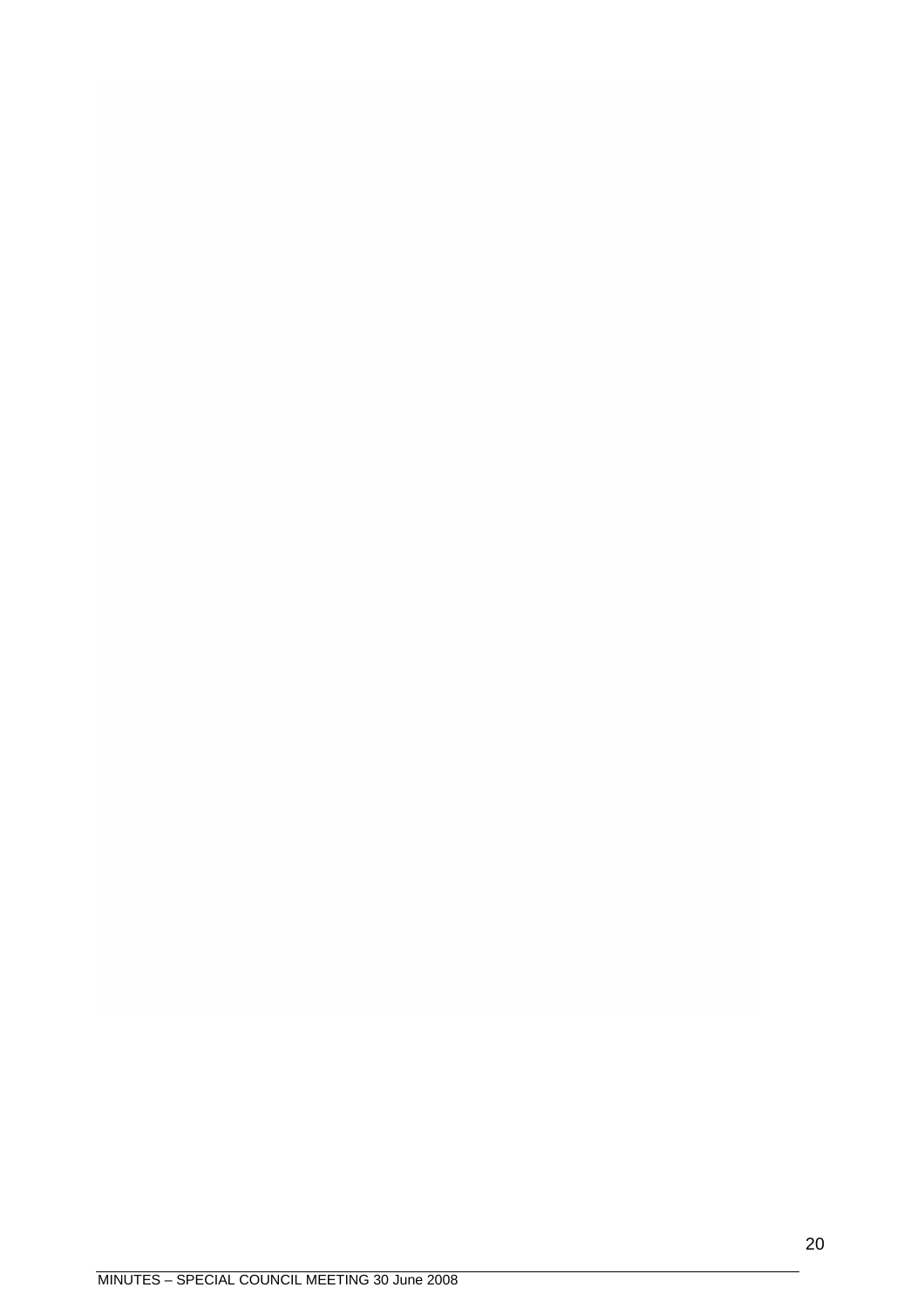#### Western Australia

## **Local Government (Miscellaneous Provisions) Amendment Act 2007**

#### **CONTENTS**

| 1.            | Short title                                                |    | $\overline{c}$                                     |
|---------------|------------------------------------------------------------|----|----------------------------------------------------|
| 2.            | Commencement                                               |    |                                                    |
| 3.            | The Act amended                                            |    |                                                    |
| 4.            | Section 245A amended                                       |    | $\overline{\mathbf{c}}$<br>$\overline{\mathbf{c}}$ |
| 5.            | Part XV Division 1A inserted                               |    | $\overline{2}$                                     |
|               | Division 1A - Qualifications and                           |    |                                                    |
|               | appointment of local government                            |    |                                                    |
|               | building surveyors                                         |    |                                                    |
|               | 373A.<br>Qualifications of local government building       |    |                                                    |
|               | surveyors                                                  | 2  |                                                    |
|               | 373B.<br>Appointment of local government building          |    |                                                    |
|               | surveyors                                                  | 3  |                                                    |
| 6.            | Section 374 amended                                        |    | $\varsigma$                                        |
| 7.            | Sections 374AA, 374AAB, 374AAC and 374AAD                  |    |                                                    |
|               | inserted                                                   |    | 6                                                  |
|               | 374AA.<br>Building approval certificates for               |    |                                                    |
|               | unauthorised building work                                 | 6  |                                                    |
|               | 374AAB.<br>Delegation of authority to approve plans of     |    |                                                    |
|               | buildings or unauthorised building work                    | 8  |                                                    |
|               | 374AAC.<br>Advice to be sought where no delegation         |    |                                                    |
|               | of authority<br>374AAD. Review of decisions about building | 11 |                                                    |
|               | licences and building approval certificates                | 11 |                                                    |
| 8.            | Section 374AA amended                                      |    | 12                                                 |
| 9.            | Sections 374AA and 374AAA renumbered                       |    | 13                                                 |
| 10.           | Section 380 amended                                        |    | 13                                                 |
| 11.           | Section 401 amended                                        |    | 13                                                 |
| 12.           | Various references to building surveyor amended            |    | 15                                                 |
|               |                                                            |    |                                                    |
| t 29 Jun 2007 | No. 11 of 2007                                             |    | page i                                             |

As at 29 Jun 2007<br>Extract from www.slp.wa.gov.au, see that website for further information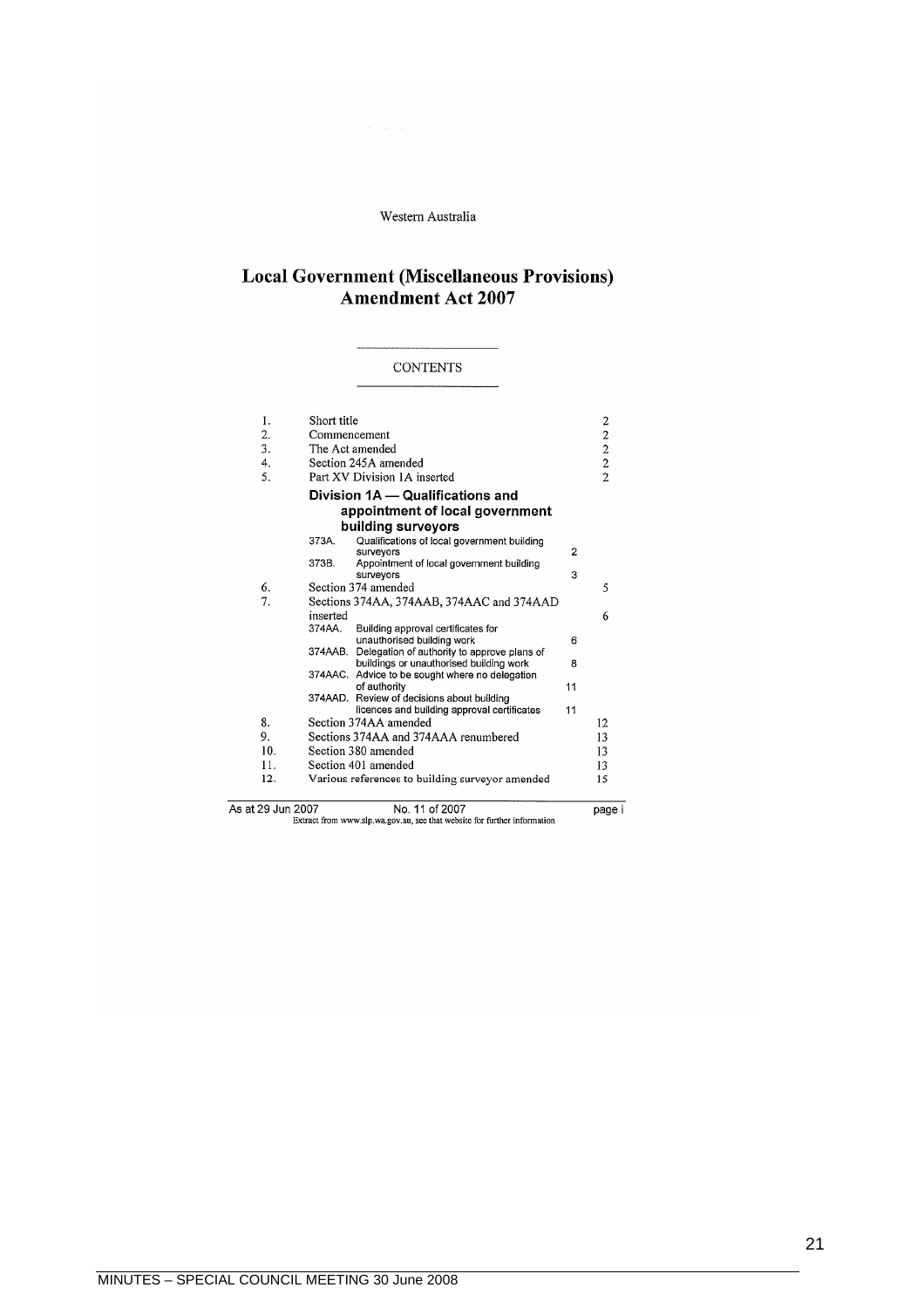Local Government (Miscellaneous Provisions) Amendment Act 2007

| 15 |
|----|
|    |
| 16 |
|    |

page ii

No. 11 of 2007<br>Extract from www.slp.wa.gov.au, see that website for further information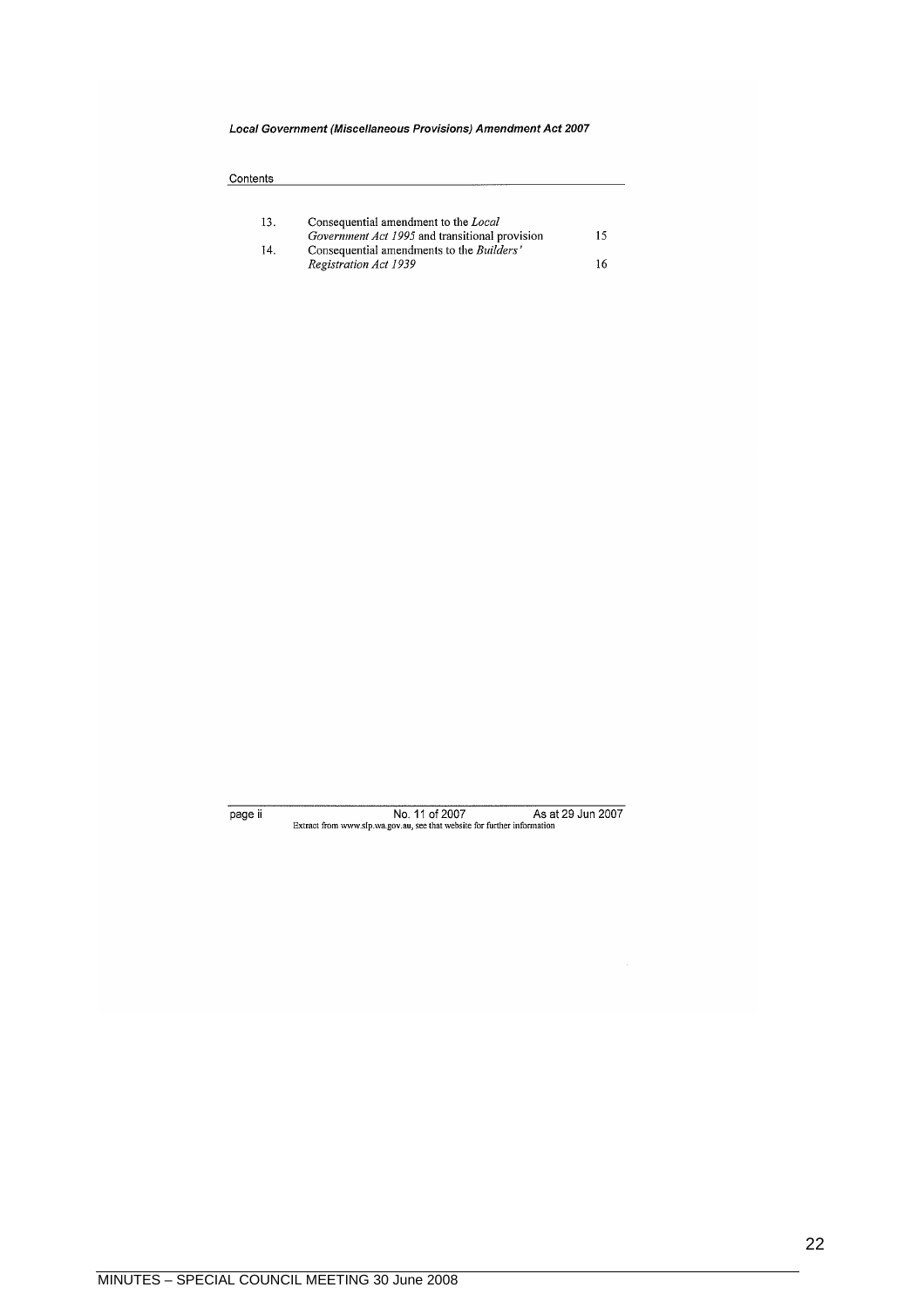Western Australia

## **Local Government (Miscellaneous Provisions) Amendment Act 2007**

#### No. 11 of 2007

An Act to -

- amend the Local Government (Miscellaneous Provisions)  $\blacksquare$ Act 1960;
- amend the Builders' Registration Act 1939 and the Local Government Act 1995 consequentially, and for related purposes.

[Assented to 29 June 2007]

The Parliament of Western Australia enacts as follows:

As at 29 Jun 2007 **No. 11 of 2007**<br>Extract from www.slp.wa.gov.au, see that website for further information

 $page 1$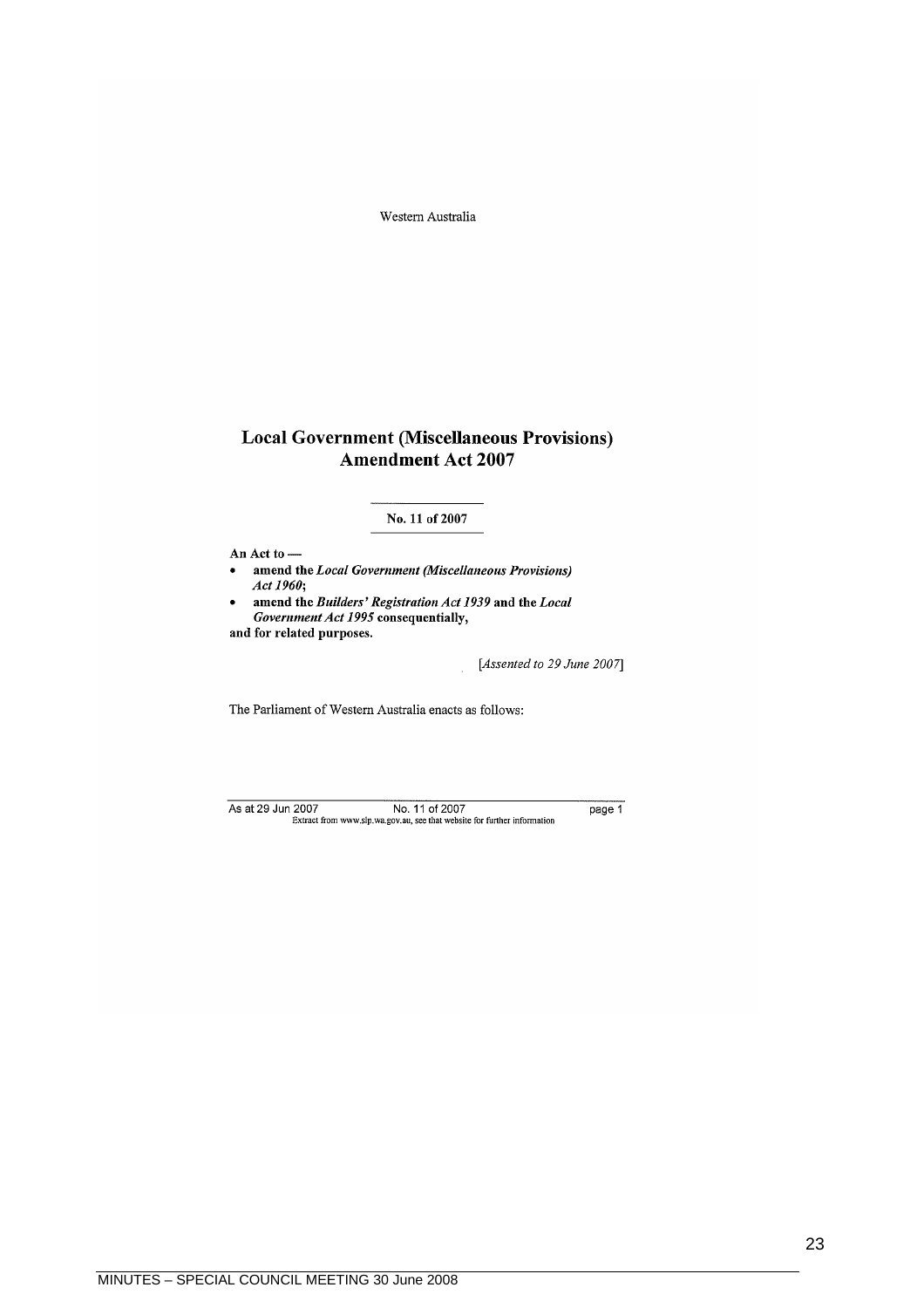#### Local Government (Miscellaneous Provisions) Amendment Act 2007

 $s.1$ 

#### Short title 1.

This is the Local Government (Miscellaneous Provisions) Amendment Act 2007.

#### $\overline{2}$ Commencement

- This Act comes into operation on a day fixed by proclamation.  $(1)$
- Different days may be fixed under subsection (1) for different  $(2)$ provisions.

#### $3.$ The Act amended

The amendments in this Act (other than in sections 13 and 14) are to the Local Government (Miscellaneous Provisions) Act 1960\*.

[\* Reprint 7 as at 16 September 2005.]

#### $\overline{4}$ . Section 245A amended

Section 245A(1) is amended in the definition of "swimming pool" by inserting after "entitled to use" -

 $\alpha$ and includes a spa-pool but not a spa-bath ".

#### Part XV Division 1A inserted 5.

After Part XV Division 1 the following Division is inserted -

#### Division 1A - Qualifications and appointment of local government building surveyors

#### 373A. Qualifications of local government building surveyors

Regulations may be made prescribing the educational  $(1)$ and professional qualifications (if any), and (where relevant) the certificates evidencing those qualifications, that must be held by a person before the

page 2

 $\epsilon$ 

No. 11 of 2007 As a<br>Extract from www.slp.wa.gov.au, see that website for further information As at 29 Jun 2007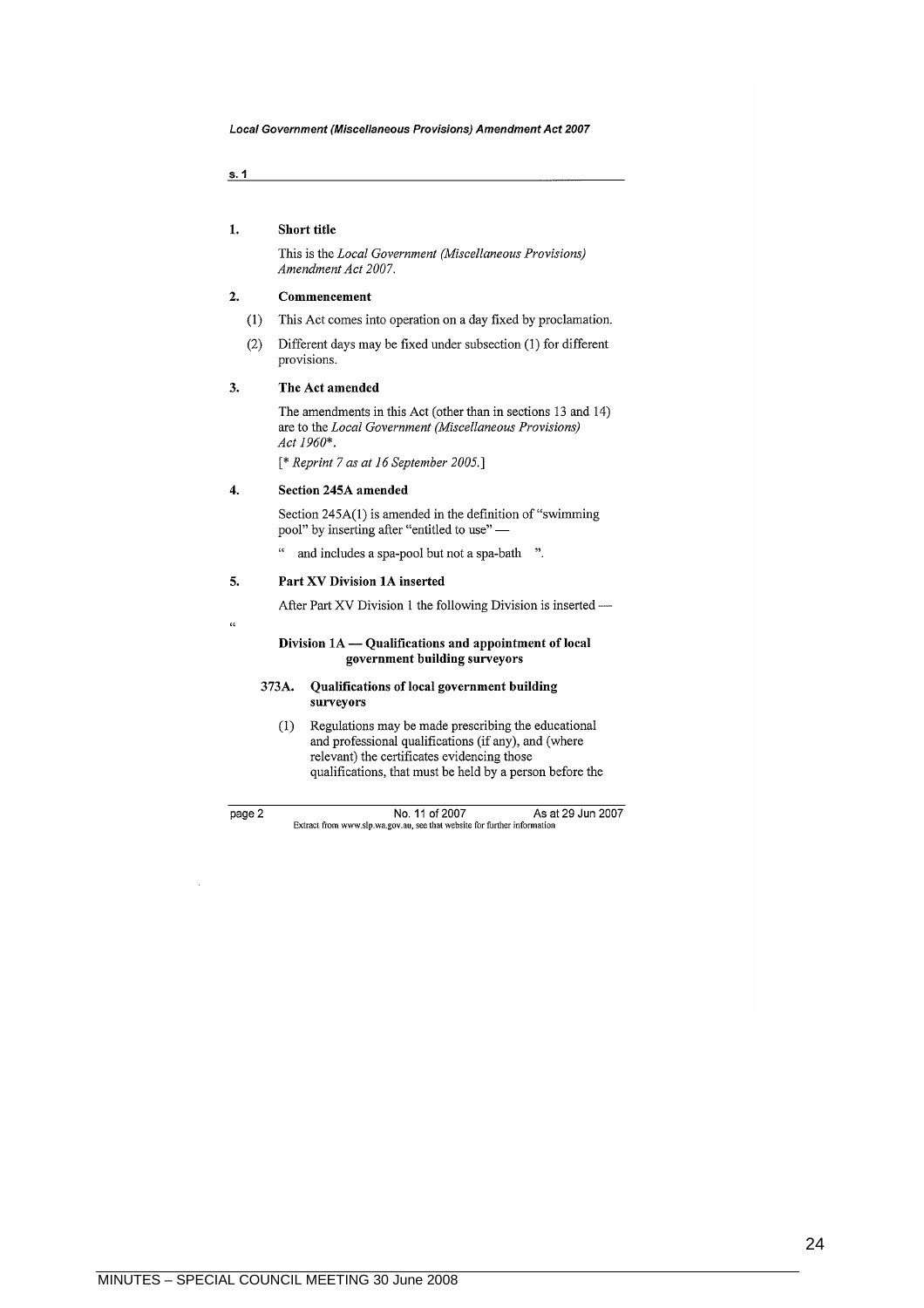s. 5

person can be appointed to the office of building surveyor of a local government.

- Without limiting subsection (1), regulations made for  $(2)$ the purposes of subsection  $(1)$  may
	- deal with the same sorts of matters as those set  $(a)$ out in section  $374AAB(3)(b)$ , (c), (d) and (f); and
	- give to a committee constituted under  $(b)$ section 374AAB(3)(b) functions for the purposes of subsection (1).

#### 373В. Appointment of local government building surveyors

- A local government may appoint a person to the office  $(1)$ of building surveyor of the local government.
- If this Part applies to the district or a part of the district  $(2)$ of a local government, the local government must appoint a person to the office of building surveyor of the local government.
- If regulations made for the purposes of section 373A  $(3)$ require an occupant of the office of building surveyor of a local government to hold a specified qualification under the regulations, the local government must not appoint a person to the office unless
	- the person holds the appropriate certificate of  $(a)$ qualification under the regulations; or
	- the Minister approves the appointment.  $(b)$
- Subsection (3) does not apply to a person acting  $(4)$ temporarily in the office of building surveyor of a local government for a period not exceeding 3 months.
- The Minister may, after consultation with the local  $(5)$ government, impose on an approval under subsection  $(3)(b)$  a condition that the person in respect

As at 29 Jun 2007 No. 11 of 2007  $page 3$ Extract from www.slp.wa.gov.au, see that website for further information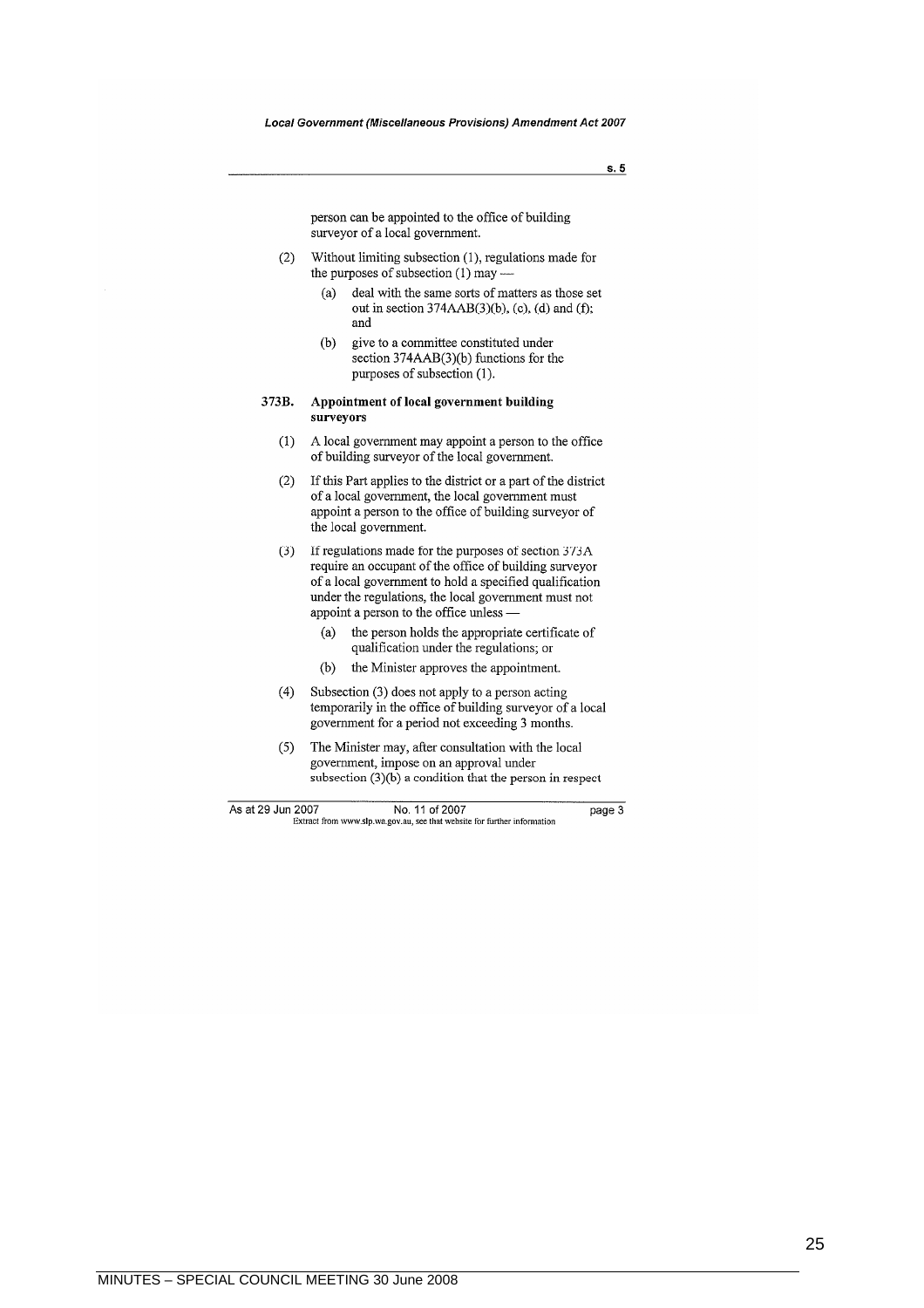$s.5$ 

of whom the approval is given must obtain the specified certificate of qualification under the regulations within the time specified.

- The Minister may from time to time grant an extension  $(6)$ of the period fixed under subsection (5) if the Minister considers that the circumstances justify the extension.
- If  $(7)$ 
	- approval is given by the Minister under  $(a)$ subsection  $(3)(b)$  subject to a condition that the person obtain a specified certificate of qualification; and
	- at the completion of the period within which  $(b)$ the certificate was to be obtained, or any extension of it
		- the person appointed by the local  $(i)$ government under that approval still does not hold the certificate of qualification; and
		- the Minister does not consider that the  $(ii)$ circumstances justify an extension or further extension of that period,

the Minister may, after consultation with the local government, direct the local government to remove the person from the office and, despite anything in this Act or the Local Government Act 1995, the local government must comply with that direction.

- A person occupying the office of building surveyor of a  $(8)$ local government must not be removed from office just because the person does not hold a certificate of qualification required by the regulations to be held by the occupant of the office.
- $(9)$ A person occupying the office of building surveyor of a local government who does not hold a certificate of qualification required by the regulations to be held by

page 4

No. 11 of 2007 As at 29 Jun 2007 Extract from www.slp.wa.gov.au, see that website for further information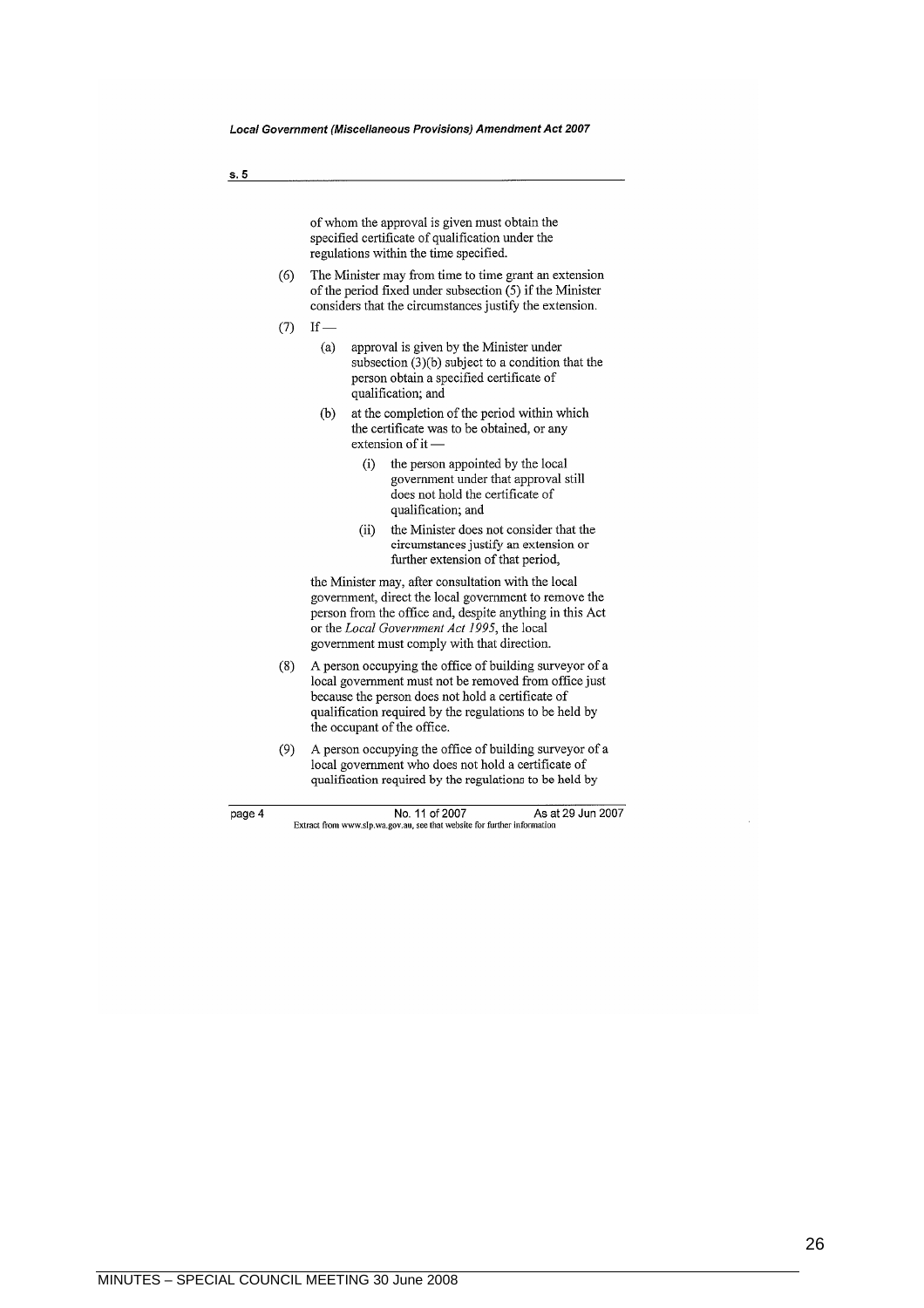|    |            |      |                                                                                                                                                                                                                                                                                                                                                                                               | s. 6 |
|----|------------|------|-----------------------------------------------------------------------------------------------------------------------------------------------------------------------------------------------------------------------------------------------------------------------------------------------------------------------------------------------------------------------------------------------|------|
|    |            |      | the occupant of the office may, subject to<br>section 374AAB(4), continue to perform the functions<br>of that office.                                                                                                                                                                                                                                                                         | ,,   |
| 6. |            |      | <b>Section 374 amended</b>                                                                                                                                                                                                                                                                                                                                                                    |      |
|    | (1)        |      | Section $374(1)$ is amended by deleting the penalty at the foot of<br>the subsection and inserting instead —                                                                                                                                                                                                                                                                                  |      |
|    |            | 6G   | Penalty: \$50 000 and in addition a daily penalty of<br>\$5 000 for each day during which the offence<br>continues.                                                                                                                                                                                                                                                                           | ,,   |
|    | (2)<br>ĠĆ. |      | Section 374(1b), (1ba), (1c), (1d) and (2) are repealed and the<br>following subsections are inserted instead -                                                                                                                                                                                                                                                                               |      |
|    |            | (1b) | A local government may reject an application for a<br>building licence under section 374 for the amendment,<br>alteration, extension or enlargement of an existing<br>building if the local government has reason to believe<br>that there is something in the construction of the<br>building which would give the local government<br>grounds for issuing a notice under section $401(1)$ . |      |
|    |            | (1c) | The local government may suspend dealing with the<br>application pending the outcome of an application for a<br>building approval certificate under section 374AA in<br>respect of the building.                                                                                                                                                                                              |      |
|    |            | (1d) | A local government may require a person to whom a<br>building licence for building work is issued under<br>subsection (1) (after this subsection comes into<br>operation) to give notice of the completion of the<br>building work to the local government, within the time<br>specified in the notice (which must not be less than<br>35 days after practical completion).                   |      |

As at 29 Jun 2007<br>Extract from www.slp.wa.gov.au, see that website for further information  $page 5$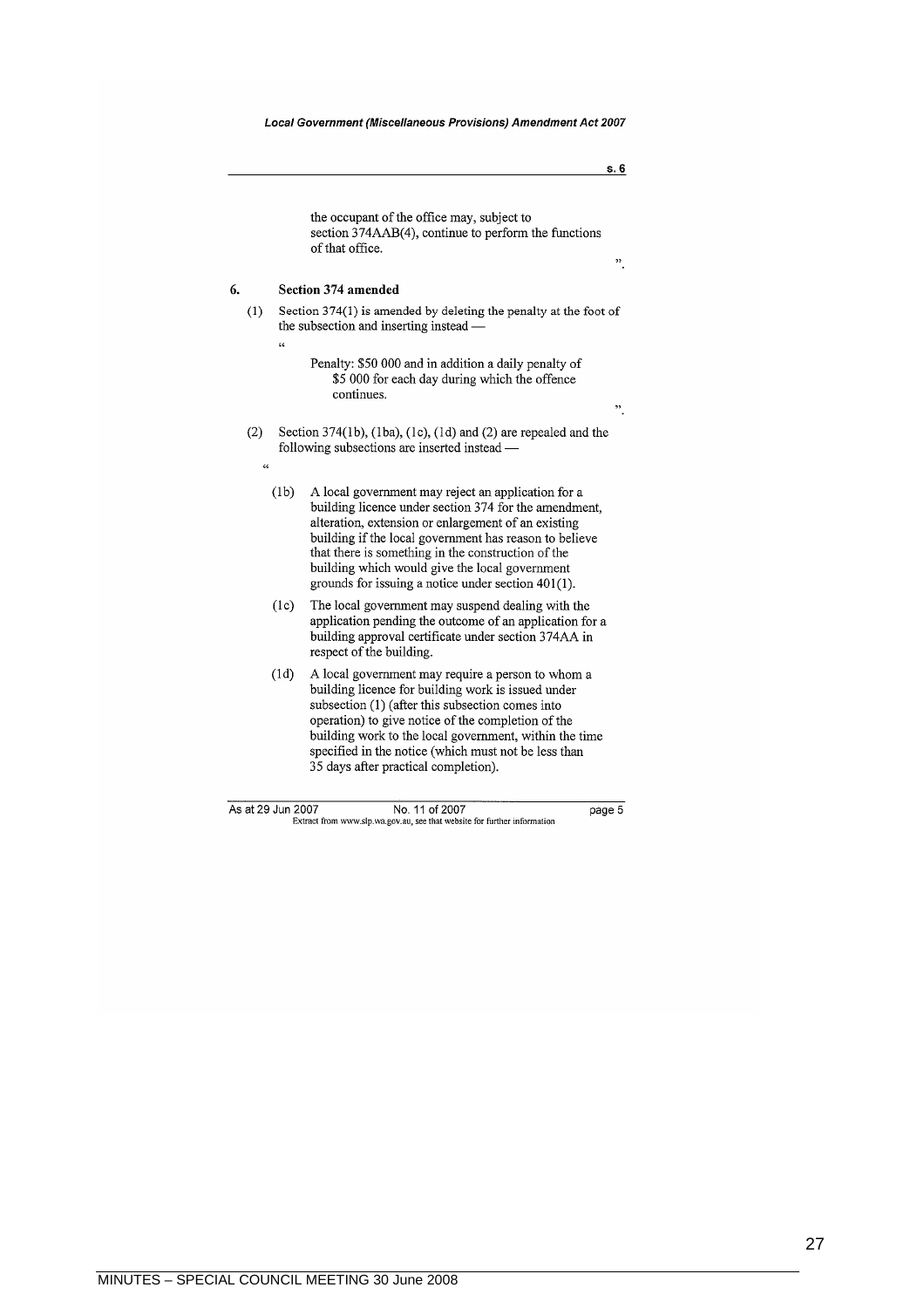Local Government (Miscellaneous Provisions) Amendment Act 2007

|                       | (2) | A person to whom a notice is given under<br>subsection (1d) must comply with the notice.                                                                                                                                                                                                                                                    |
|-----------------------|-----|---------------------------------------------------------------------------------------------------------------------------------------------------------------------------------------------------------------------------------------------------------------------------------------------------------------------------------------------|
|                       |     | Penalty: \$400 and in addition a daily penalty of \$16 for<br>each day during which the offence continues.<br>$^{\circ}$                                                                                                                                                                                                                    |
| (3)                   | ٤¢  | Section 374(3) is amended by deleting the penalty at the foot of<br>the subsection and inserting instead —                                                                                                                                                                                                                                  |
|                       |     | Penalty: \$4 000 and in addition a daily penalty of \$160<br>for each day during which the offence continues.<br>"                                                                                                                                                                                                                          |
| (4)<br>$\zeta\,\zeta$ |     | After section $374(3)$ the following subsection is inserted —                                                                                                                                                                                                                                                                               |
|                       | (4) | In proceedings for an offence against subsection (3) it<br>is a defence if the accused proves that, before the<br>occupation or use occurred, a building approval<br>certificate had been issued under section 374AA in<br>respect of the building work that was carried out in<br>contravention of subsection (1).<br>$\ddot{\phantom{1}}$ |
|                       |     | Sections 374AA, 374AAB, 374AAC and 374AAD inserted                                                                                                                                                                                                                                                                                          |
|                       |     | After section 374 the following sections are inserted                                                                                                                                                                                                                                                                                       |
|                       |     | 374AA. Building approval certificates for unauthorised<br>building work                                                                                                                                                                                                                                                                     |
|                       | (1) | In this section -                                                                                                                                                                                                                                                                                                                           |
|                       |     | "unauthorised building work" means the erection of<br>a building or the amendment, alteration, extension<br>or enlargement of the structure of a building —                                                                                                                                                                                 |
|                       |     | which is carried out without the permission<br>(a)<br>of the local government where that<br>permission is required; or                                                                                                                                                                                                                      |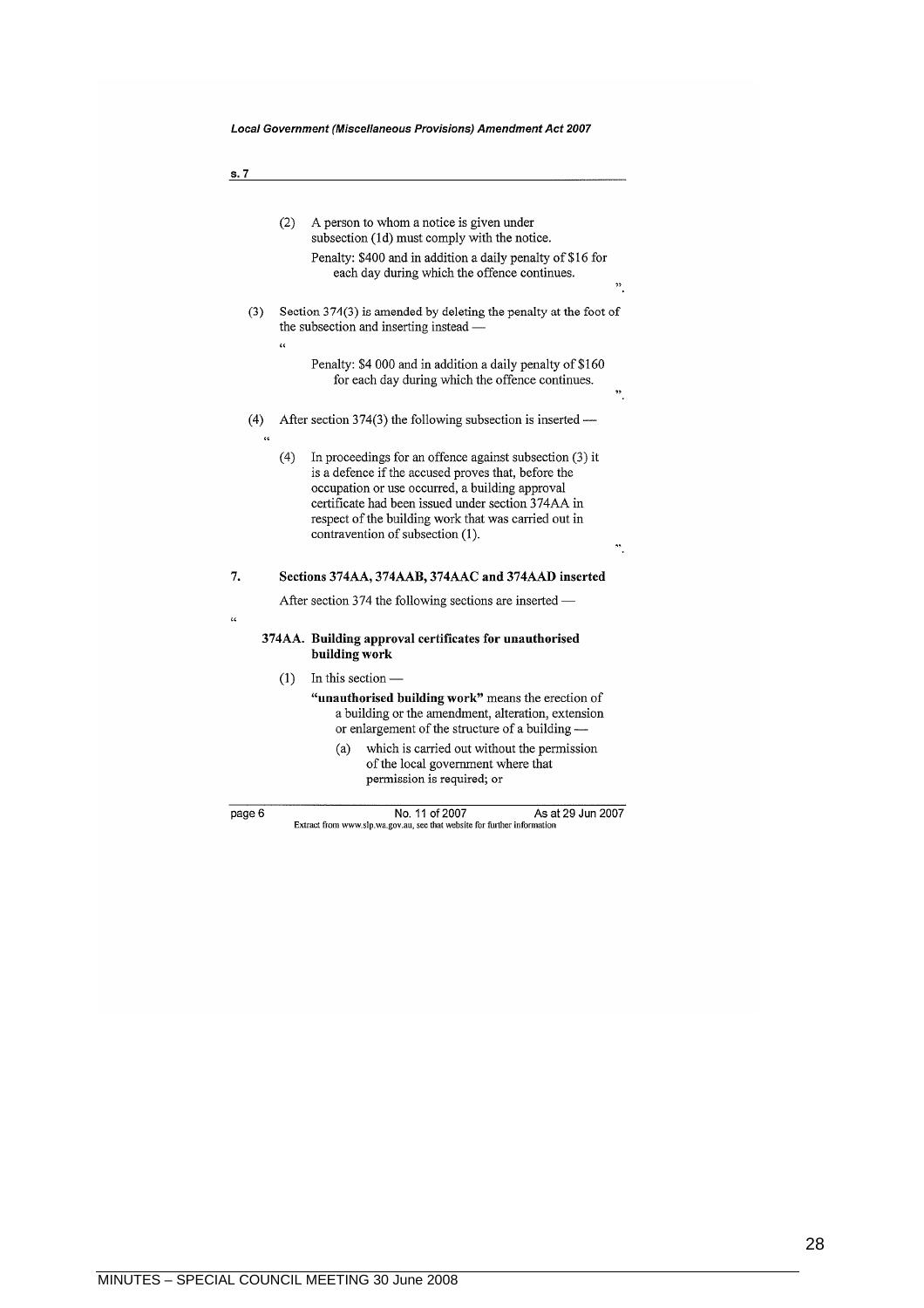- $s.7$
- which is not in compliance with, or is a  $(b)$ departure from, plans and specifications for the building that have been approved by the local government under section 374(1).
- $(2)$ The owner of a building on which unauthorised building work has been carried out may apply to the local government for the issue of a building approval certificate in respect of the unauthorised building work.
- (3) An application under subsection  $(2)$ 
	- (a) is to be in the form prescribed by regulations;
	- $(b)$ is to be accompanied by the documents and information prescribed by regulations or required by the local government; and
	- $(c)$ is to be accompanied by the fee prescribed by regulations.
- $(4)$ The local government
	- may, if it is satisfied that the unauthorised  $(a)$ building work substantially conforms with the requirements of this Act, issue a building approval certificate in respect of the unauthorised building work; or
	- $(b)$ may refuse to issue a building approval certificate in respect of the unauthorised building work.
- $(5)$ A building approval certificate may be issued subject to such conditions as are specified in it.
- Section 374(2a) and (2b) (with any necessary  $(6)$ modifications) apply in relation to the issue or refusal to issue a building approval certificate as if it were the approval or refusal to approve specifications and a plan submitted to the local government under section 374(1).

As at 29 Jun 2007 No. 11 of 2007 page 7 Extract from www.slp.wa.gov.au, see that website for further information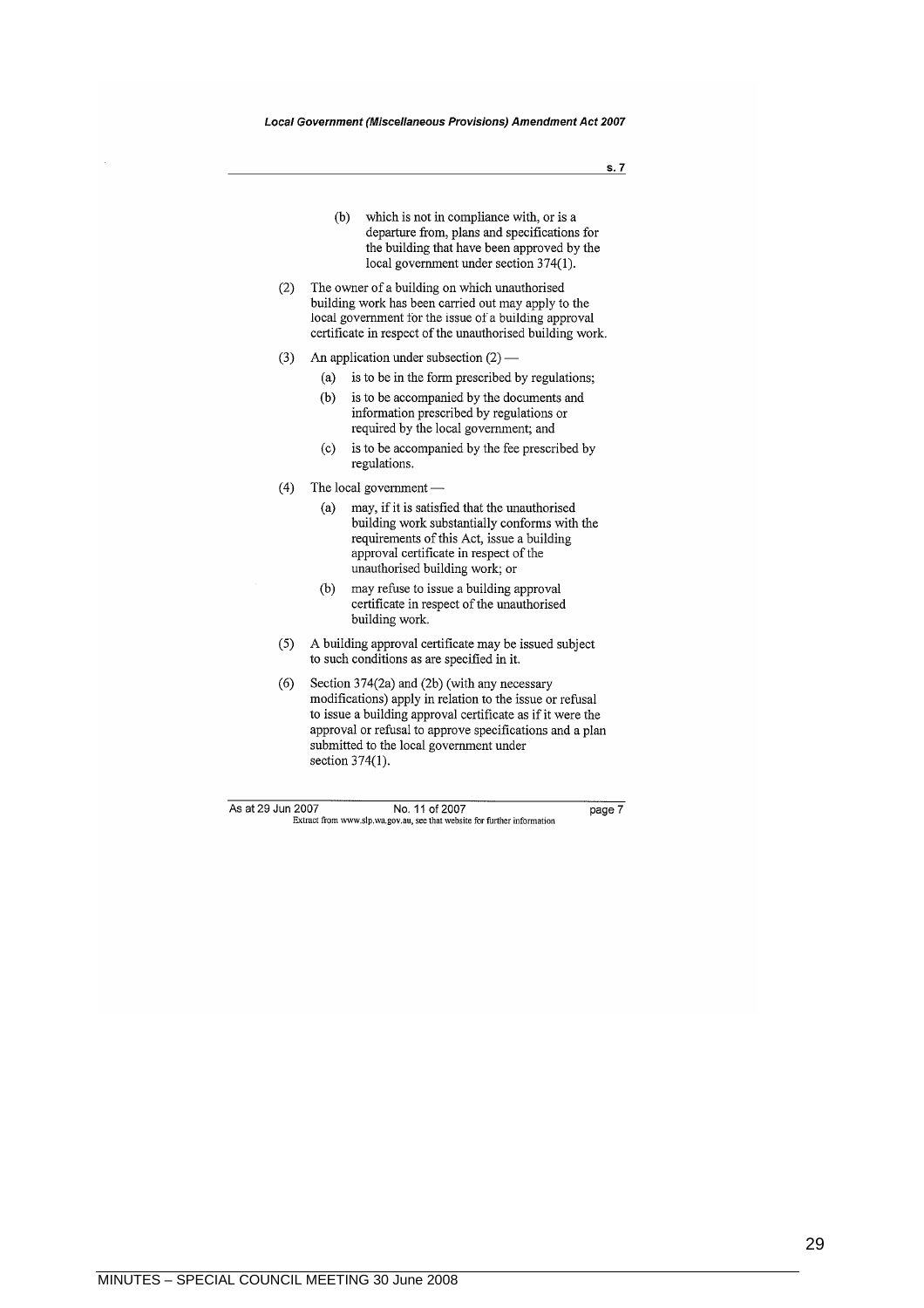374AAB. Delegation of authority to approve plans of buildings or unauthorised building work

- $(1)$ The authority to approve or refuse to approve
	- plans and specifications submitted under  $(a)$ section 374; or
	- $(b)$ unauthorised building work under section 374AA,

may be delegated by a local government to a person, but if the plans and specifications so submitted conform, or the unauthorised building work conforms,  $to -$ 

- all local laws in force in the relevant district or  $(c)$ part of a district in respect of building matters, and the local government's pre-determined policy in respect of building matters; and
- all local laws and schemes in force in the  $(d)$ relevant district or part of a district in respect of town and regional planning matters, and the local government's pre-determined policy in respect of town and regional planning matters,

the delegate must not refuse to approve the plans and specifications or the unauthorised building work without first obtaining the consent of the local government.

- (2) Regulations may be made regulating the delegation of the authority to approve or refuse to approve plans and specifications or unauthorised building work.
- Without limiting subsection (2), regulations made for  $(3)$ the purposes of subsection (2) may
	- prescribe the educational and professional  $(a)$ qualifications (if any), and (where relevant) the certificates evidencing those qualifications, that

 $pace 8$ 

As at 29 Jun 2007 No. 11 of 2007 Extract from www.slp.wa.gov.au, see that website for further information

 $s.7$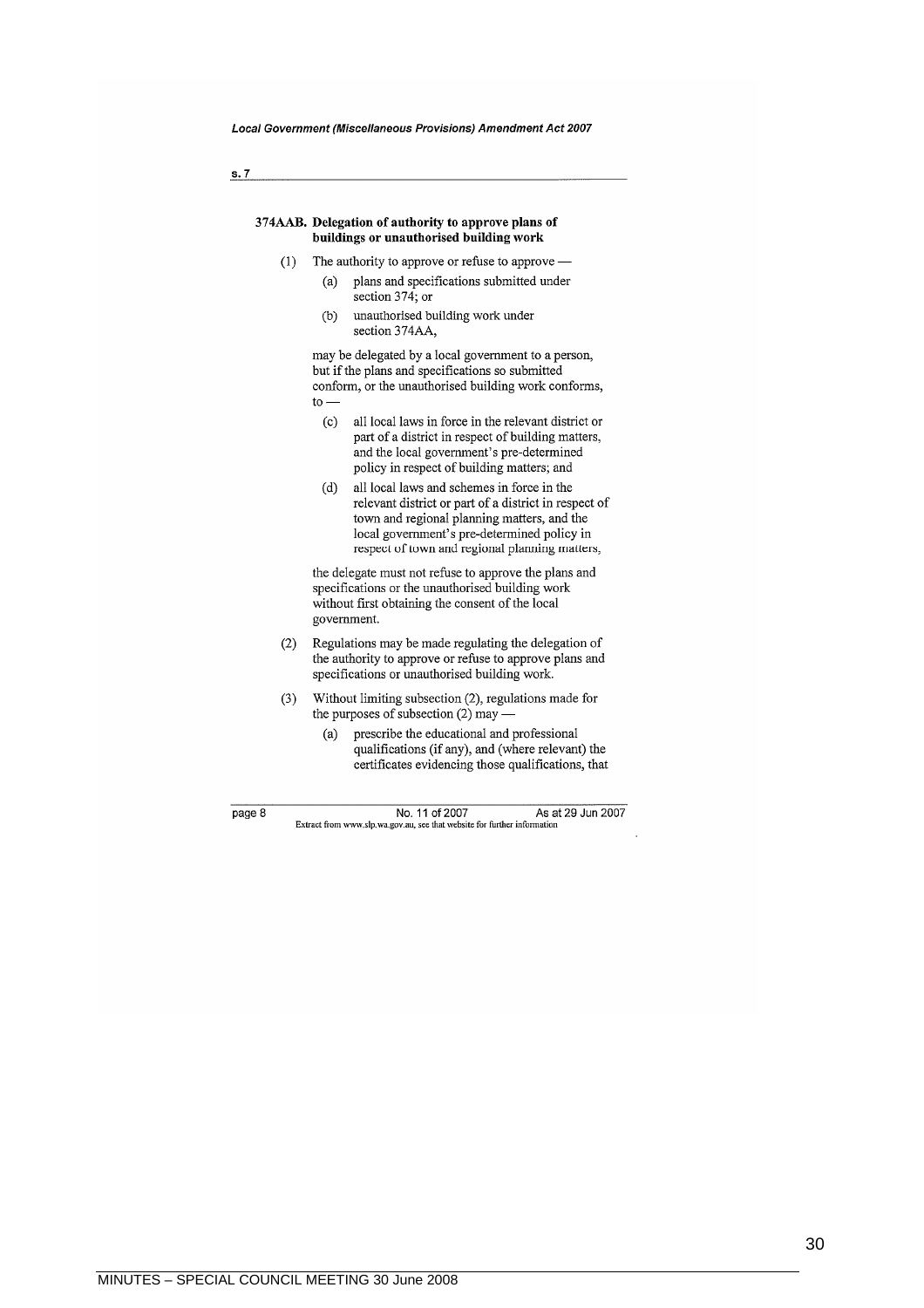$s.7$ 

must be held by a person before the authority to approve or refuse to approve -

- plans and specifications for building  $(i)$ work; or
- $(ii)$ unauthorised building work,

of a kind specified in the regulations can be delegated to that person;

- constitute a committee with the functions of  $(b)$ assessing applications for certificates of qualification and granting certificates to applicants it determines have-
	- $(i)$ the prescribed qualifications or equivalent interstate and overseas qualifications; or
	- $(ii)$ for a particular type of certificate sufficient knowledge and experience to qualify them to carry out the functions of persons who hold certificates of that type;
- provide for the committee to require that an  $(c)$ applicant's qualifications or knowledge and experience be assessed by another person or body before the committee makes a determination about those qualifications or that knowledge and experience;
- $(d)$ provide the grounds upon which, and the manner in which, those certificates may be cancelled by the committee;
- provide for applications to be made to the State  $(e)$ Administrative Tribunal for the review of decisions of the committee; and
- prescribe fees payable in respect of assessing  $(f)$ applications and granting certificates.

As at 29 Jun 2007 No. 11 of 2007 page 9 Extract from www.slp.wa.gov.au, see that website for further information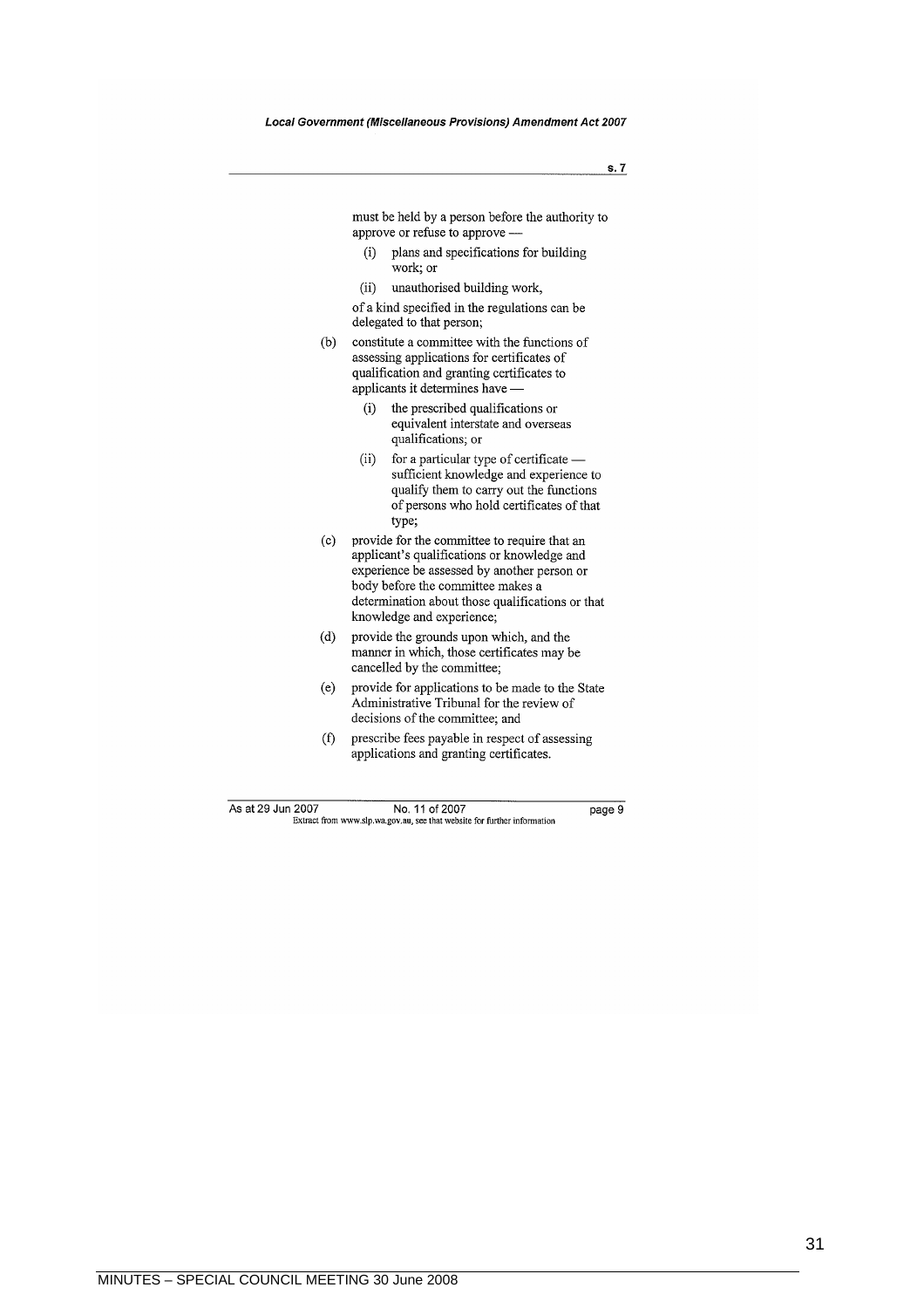Local Government (Miscellaneous Provisions) Amendment Act 2007

<u>s. 7</u>

- $(4)$ A delegation under subsection (1) does not authorise the delegate to approve or refuse to approve -
	- $(a)$ plans and specifications for building work; or
	- unauthorised building work,  $(b)$

of a particular kind unless the delegate is a person to whom the local government can, under the regulations referred to in subsection (2), delegate the authority to approve or refuse to approve plans and specifications for building work, or unauthorised building work, of that kind.

- $(5)$ A delegation under subsection (1), and any variation or revocation of it, must be in writing executed by the local government.
- A person to whom authority is delegated under this  $(6)$ section cannot delegate that authority.
- A person exercising an authority that has been  $(7)$ delegated to the person under this section is to be taken to do so in accordance with the terms of the delegation unless the contrary is shown.
- (8) Nothing in this section limits the ability of a local government to exercise its authority under section 374.
- $(9)$ An authority delegated by a local government under subsection (1) and exercised by the delegate is to be taken to have been exercised by the local government.

page 10

As at 29 Jun 2007 No. 11 of 2007 Extract from www.slp.wa.gov.au, see that website for further information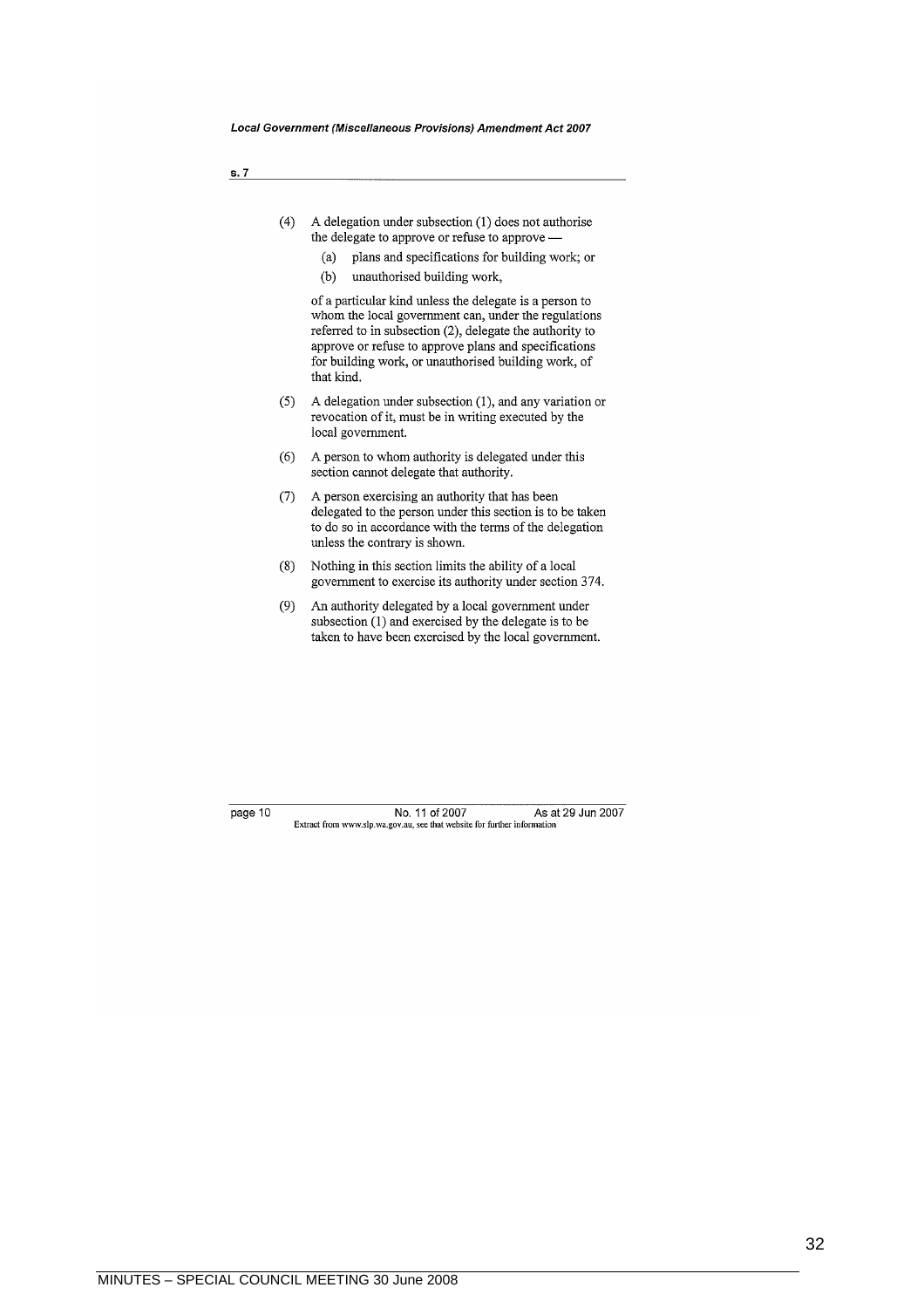s. 7

#### 374AAC. Advice to be sought where no delegation of authority

- If the decision to approve or refuse to approve  $(1)$ particular plans and specifications submitted under section 374 or particular unauthorised building work under section 374AA is to be made by a local government rather than a delegate, the local government must not make a decision unless it has
	- obtained advice from a person who holds a  $(a)$ certificate of qualification under the regulations that indicates that the person could be delegated the authority by the local government to approve or refuse to approve the plans and specifications or the unauthorised building work; and
	- $(b)$ taken that advice into account.
- The advice must consider whether the plans and  $(2)$ specifications conform, or the unauthorised building work substantially conforms, with the requirements of this Act.
- $(3)$ This section does not apply where a person need not hold any qualifications to be delegated the authority to approve or refuse to approve the plans and specifications or unauthorised building work.

#### 374AAD. Review of decisions about building licences and building approval certificates

- $(1)$ A person who is dissatisfied with —
	- $(a)$ the refusal of a local government to approve plans and specifications submitted under section  $374(1)$ ;
	- $(b)$ conditions specified in a building licence issued under section  $374(1)$ ;

As at 29 Jun 2007 No. 11 of 2007 page 11 Extract from www.slp.wa.gov.au, see that website for further information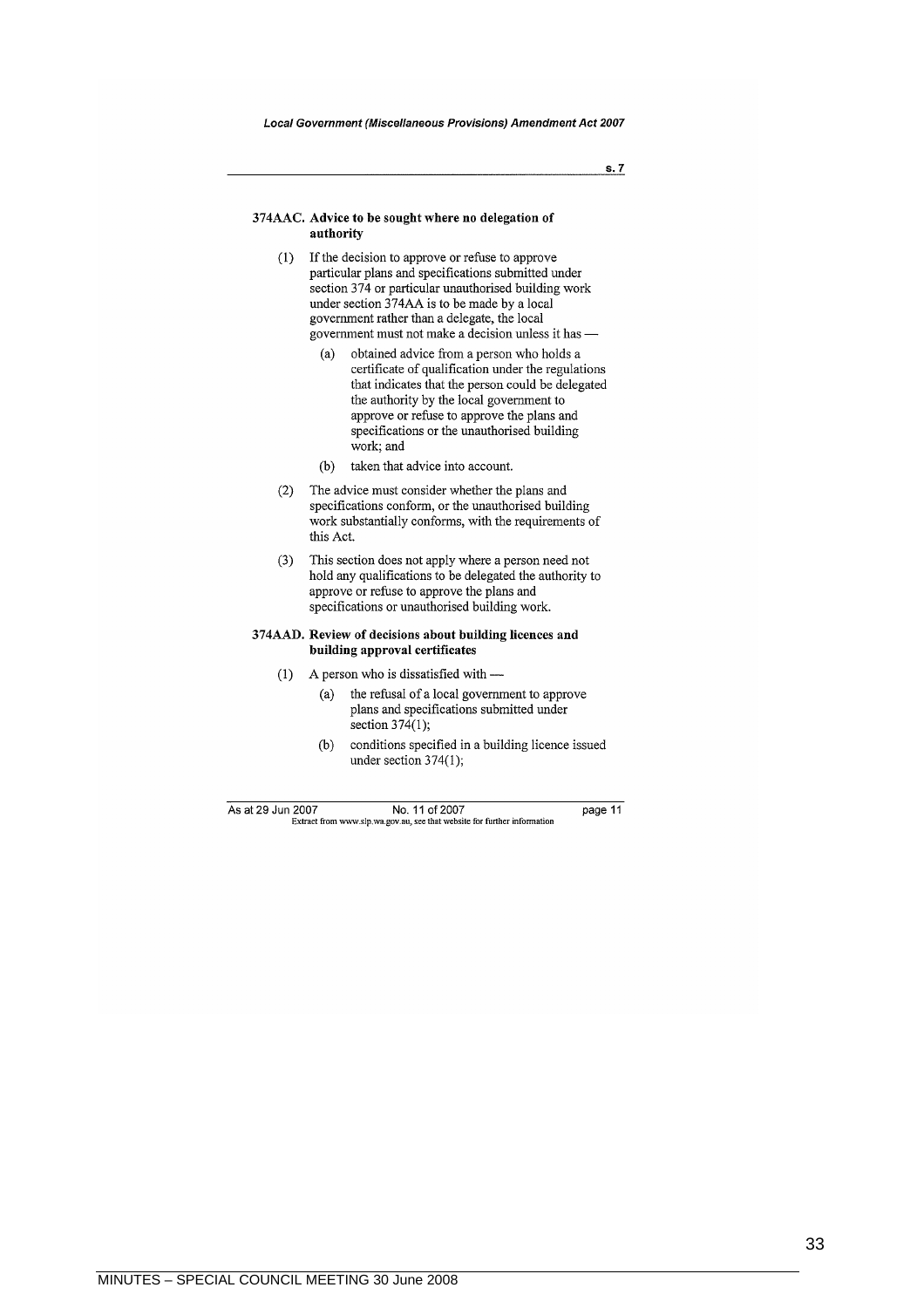Local Government (Miscellaneous Provisions) Amendment Act 2007

 $S.8$ 

| (c) | the refusal of a local government to issue a |
|-----|----------------------------------------------|
|     | building approval certificate under          |
|     | section 374AA; or                            |

conditions specified in a building approval  $(d)$ certificate under section 374AA,

may apply to the State Administrative Tribunal for a review of the refusal or the conditions.

 $(2)$ For the purpose of enabling effect to be given to an order it makes upon an application under subsection (1), the State Administrative Tribunal may, if in its opinion the circumstances of a particular case warrant its so doing, order that any provision of a local law made by a local government under this Part or of a regulation made under this Part does not apply in that particular case or applies as modified by the order in that particular case and the order has effect according to its tenor, despite anything in this Act or the Local Government Act 1995.

#### 8. Section 374AA amended

- $(1)$ Section 374AA is amended by inserting before "A local" the subsection designation "(1)".
- At the end of section 374AA the following subsection is  $(2)$ inserted -
	- A local government shall not issue to a person a  $(2)$ building approval certificate under section 374AA unless satisfied that the person-
		- $(a)$ has paid the levy imposed in respect of the work under the Building and Construction Industry Training Levy Act 1990 and any amount due under section 24 of that Act; or

page 12

 $\ddot{\phantom{0}}$ 

As at 29 Jun 2007 No. 11 of 2007 Extract from www.slp.wa.gov.au, see that website for further information

 $\ddot{\phantom{0}}$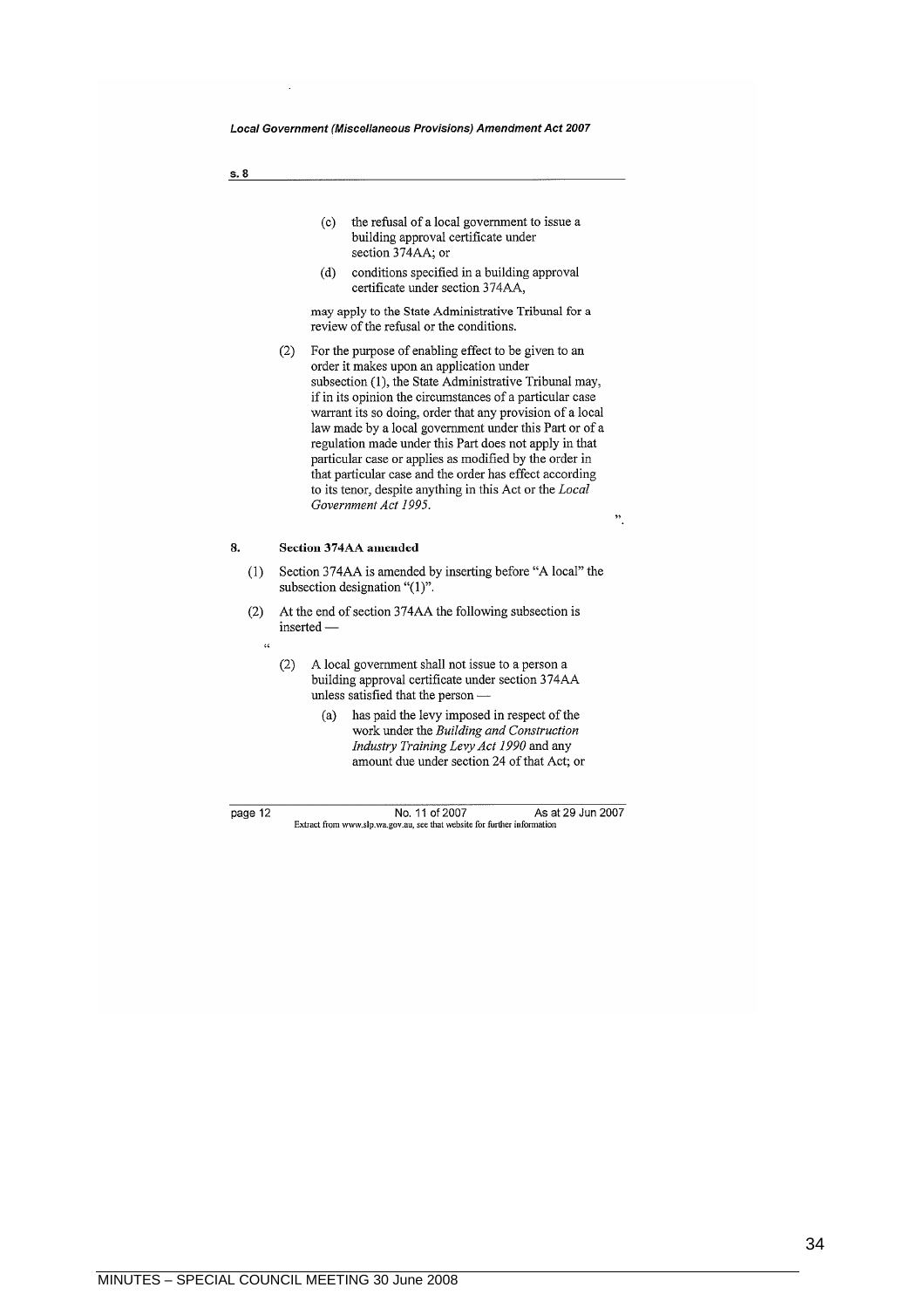$s.9$ 

is not liable to pay a levy referred to in  $(b)$ paragraph (a) in respect of the work.

'n,

 $\;$ 

Note: The heading to section 374AA will be altered by deleting "licence under<br>section 374 or 374A" and inserting instead "building licence or building approval certificate".

#### 9. Sections 374AA and 374AAA renumbered

Sections 374AA and 374AAA are renumbered as 374AB and 374AC respectively.

#### $10.$ Section 380 amended

Section 380(1) is amended by inserting after "building surveyor" in the first place where it occurs -

 $\alpha$ of the local government ".

#### 11. Section 401 amended

- $(1)$ Section  $401(1)$  is amended as follows:
	- in paragraph (b) by deleting "Act, or which is a  $(a)$ contravention of this Act; or" and inserting instead —  $\alpha$ Act;  $"$ ;
		-
	- $(b)$ after paragraph (b) by inserting - $\epsilon\epsilon$ 
		- $(ba)$ which is a contravention of this Act; or
- After section  $401(1)$  the following subsections are inserted  $(2)$  $\hat{\mathbf{G}}$ 
	- $(1a)$ The local government is not to give notice under subsection  $(1)(b)$  or  $(c)$  in respect of particular building work if
		- a building approval certificate has been issued  $(a)$ in respect of the building work;

| As at 29 Jun 2007 | No. 11 of 2007                                                           | page 13 |
|-------------------|--------------------------------------------------------------------------|---------|
|                   | Extract from www.slp.wa.gov.au, see that website for further information |         |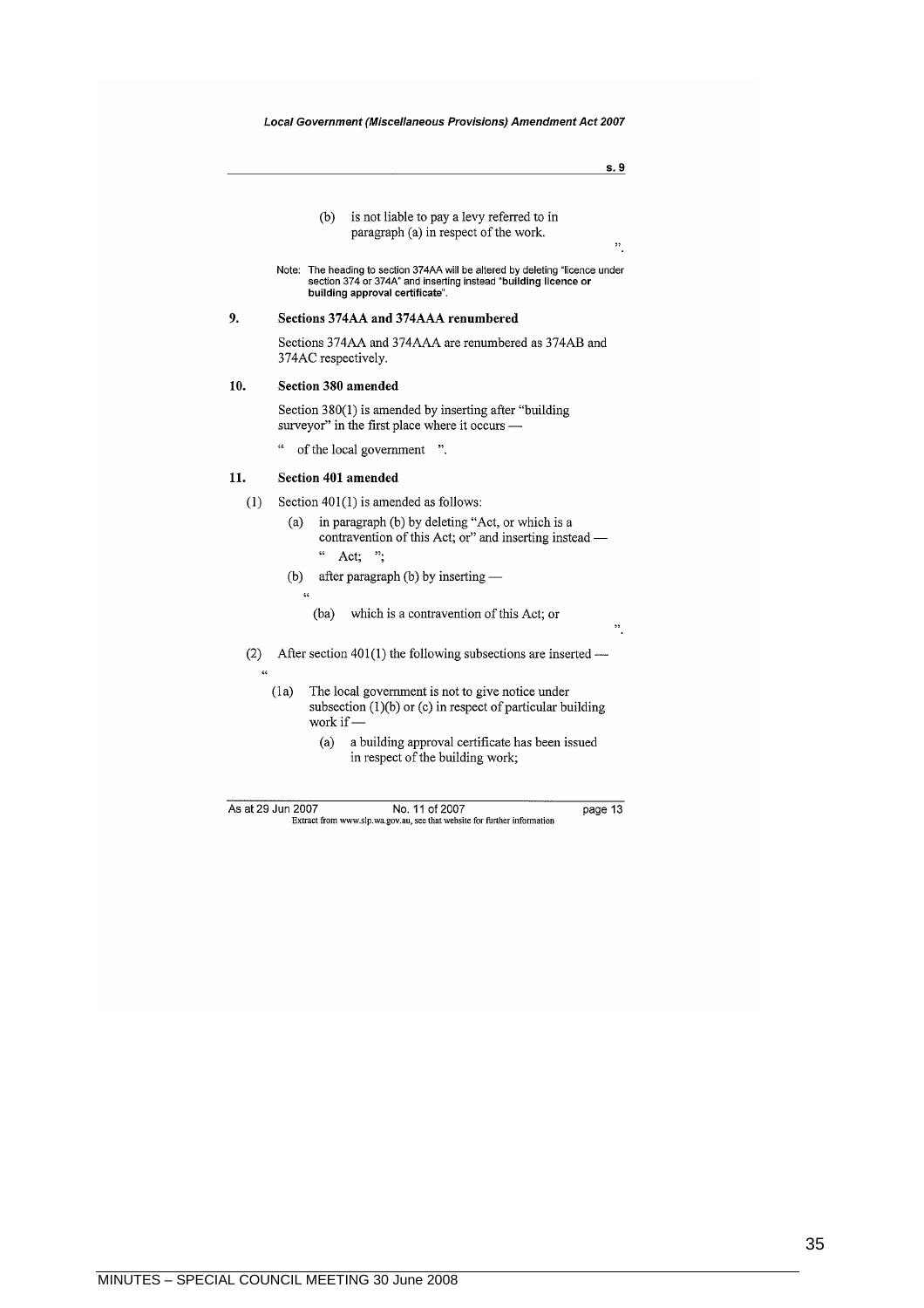|     | (b)                     | the owner has applied for the issue of a building<br>approval certificate in respect of the building<br>work and the application has not been finally<br>refused; or                                                                                                                               |
|-----|-------------------------|----------------------------------------------------------------------------------------------------------------------------------------------------------------------------------------------------------------------------------------------------------------------------------------------------|
|     | (c)                     | the local government has given the owner<br>written notice inviting the owner to apply for<br>the issue of a building approval certificate in<br>respect of the building work and the period (if<br>any) specified in the written notice for the<br>making of the application has not yet expired. |
|     | (1b)                    | For the purposes of subsection $(1a)(b)$ an application<br>for the issue of a building approval certificate has been<br>finally refused if the local government has refused to<br>issue the certificate and —                                                                                      |
|     | (a)                     | no application for review of that refusal has<br>been made under section 374AAD; or                                                                                                                                                                                                                |
|     | (b)                     | on review under section 374AAD of that<br>refusal, the refusal has been upheld.                                                                                                                                                                                                                    |
|     | (1c)                    | In subsections $(1a)$ and $(1b)$ —                                                                                                                                                                                                                                                                 |
|     |                         | "building approval certificate" means a building<br>approval certificate under section 374AA.<br>,,                                                                                                                                                                                                |
| (3) |                         | Section 401(4) is amended as follows:                                                                                                                                                                                                                                                              |
|     | (a)                     | by deleting ", whether";                                                                                                                                                                                                                                                                           |
|     | (b)                     | by deleting "or not" and inserting instead —                                                                                                                                                                                                                                                       |
|     | $\zeta \, \zeta$        | under subsection $(1)$<br>$\cdot$ $\cdot$                                                                                                                                                                                                                                                          |
| (4) | place where it occurs - | Section 401(5) is amended by inserting after "notice" in the first                                                                                                                                                                                                                                 |
|     | $\epsilon$              | ".<br>from the local government under subsection $(1)$                                                                                                                                                                                                                                             |
|     |                         |                                                                                                                                                                                                                                                                                                    |

page 14

 $5.11$ 

No. 11 of 2007<br>Extract from www.slp.wa.gov.au, see that website for further information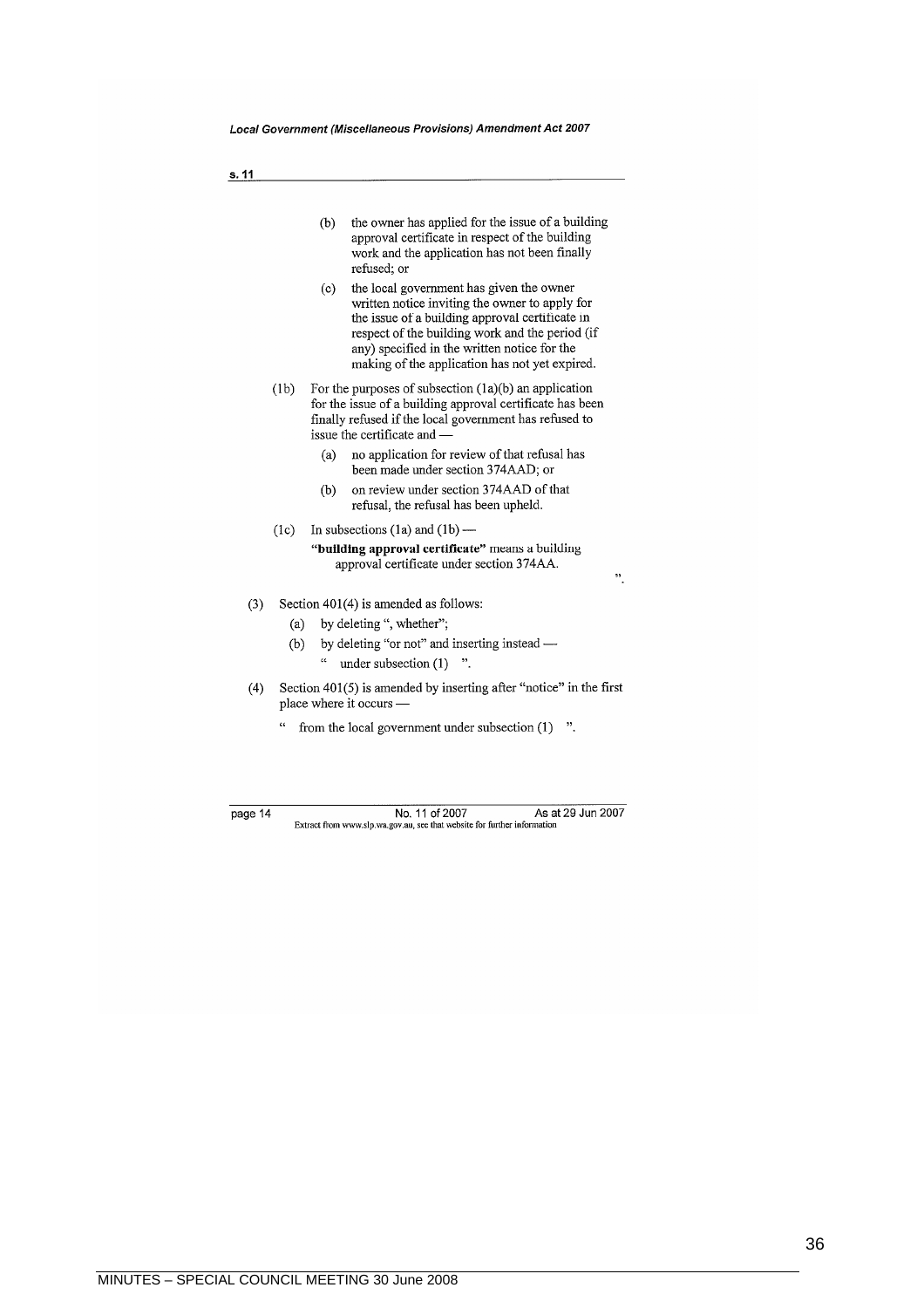s. 12

#### $12.$ Various references to building surveyor amended

Each provision listed in the Table to this section is amended by inserting after "building surveyor" in each place where it  $occurs -$ 

 $T_{\rm eff}$ 

 $\alpha$ of the local government ".

|                       | .            |
|-----------------------|--------------|
| s. $364(3)(c)$        | s. 406       |
| s.374(5)              | s. $415(1)$  |
| s. $377(2)$ and $(4)$ | s. $420(1)$  |
| s. $379(1)$           | s. $433(26)$ |
| s. 399 $(3)(a)$       |              |

#### 13. Consequential amendment to the Local Government Act 1995 and transitional provision

(1) The amendment in this section is to the Local Government Act 1995\*.

 $[$ \* Reprint 3 as at 5 August 2005.]

- (2) Schedule 9.2 clause  $4(2)$  is repealed.
- The regulations referred to in the Local Government Act 1995  $(3)$ Schedule 9.2 clause  $4(2)(b)$  -
	- $(a)$ continue in effect so far as they relate to building surveyors and Part XV of the Local Government (Miscellaneous Provisions) Act 1960; and
	- $(b)$ are to be taken to have been made under the Local Government Act 1995 section 9.59 for the purposes of the Local Government (Miscellaneous Provisions) Act 1960 section 373A and 374AAB inserted by section 5 and 7 of this Act.

No. 11 of 2007

As at 29 Jun 2007 Extract from www.slp.wa.gov.au, see that website for further information

page 15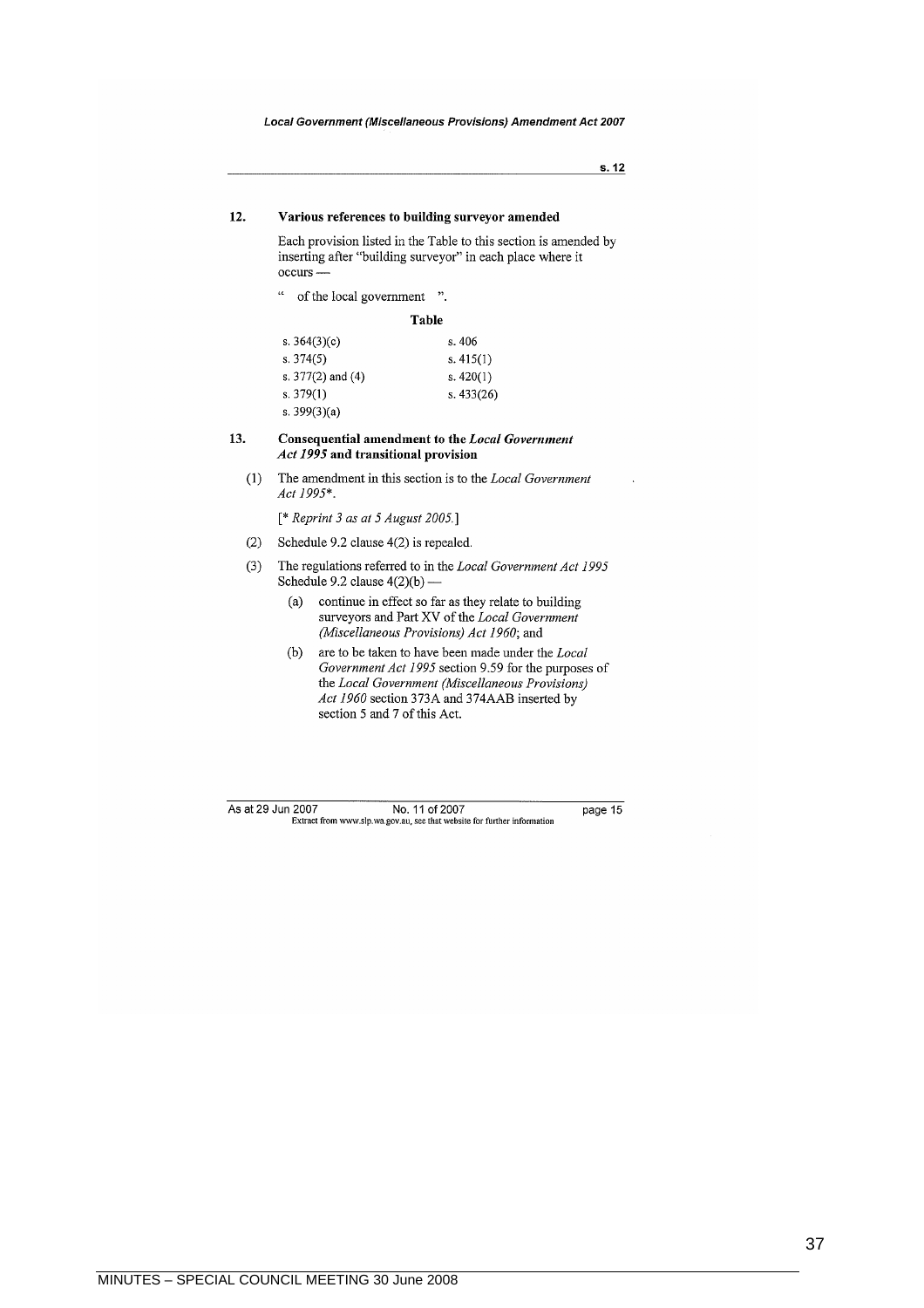Local Government (Miscellaneous Provisions) Amendment Act 2007

14. Consequential amendments to the Builders' Registration Act 1939 The amendments in this section are to the Builders' Registration  $(1)$ Act 1939\*. [\* Reprint 11 as at 2 September 2005.] After section  $4B(1)$  the following subsections are inserted —  $(2)$  $\overline{\mathbf{c}}$ A person to whom a building approval certificate is  $(1a)$ issued under section 374AA of the Local Government (Miscellaneous Provisions) Act 1960 must pay to the local government by which the certificate is issued (at the time of issue) such fee as is determined by the Minister. Subsection (1a) applies if and only if the certificate is  $(1b)$ issued in respect of building work for which no building licence was issued.  $\ddot{\mathcal{D}}$ Section 4B(2) is amended as follows:  $(3)$ by deleting "referred to in subsection (1)" and inserting  $(a)$ instead- $\bar{\mathbf{G}}$ or building approval certificate "; in paragraph (a) by inserting after "licence" —  $(b)$ " or certificate "; (c) in paragraph (b) by inserting after "subsection  $(1)$ " — " or  $(1a)$  ".

page 16

s. 14

As at 29 Jun 2007 No. 11 of 2007 Extract from www.slp.wa.gov.au, see that website for further information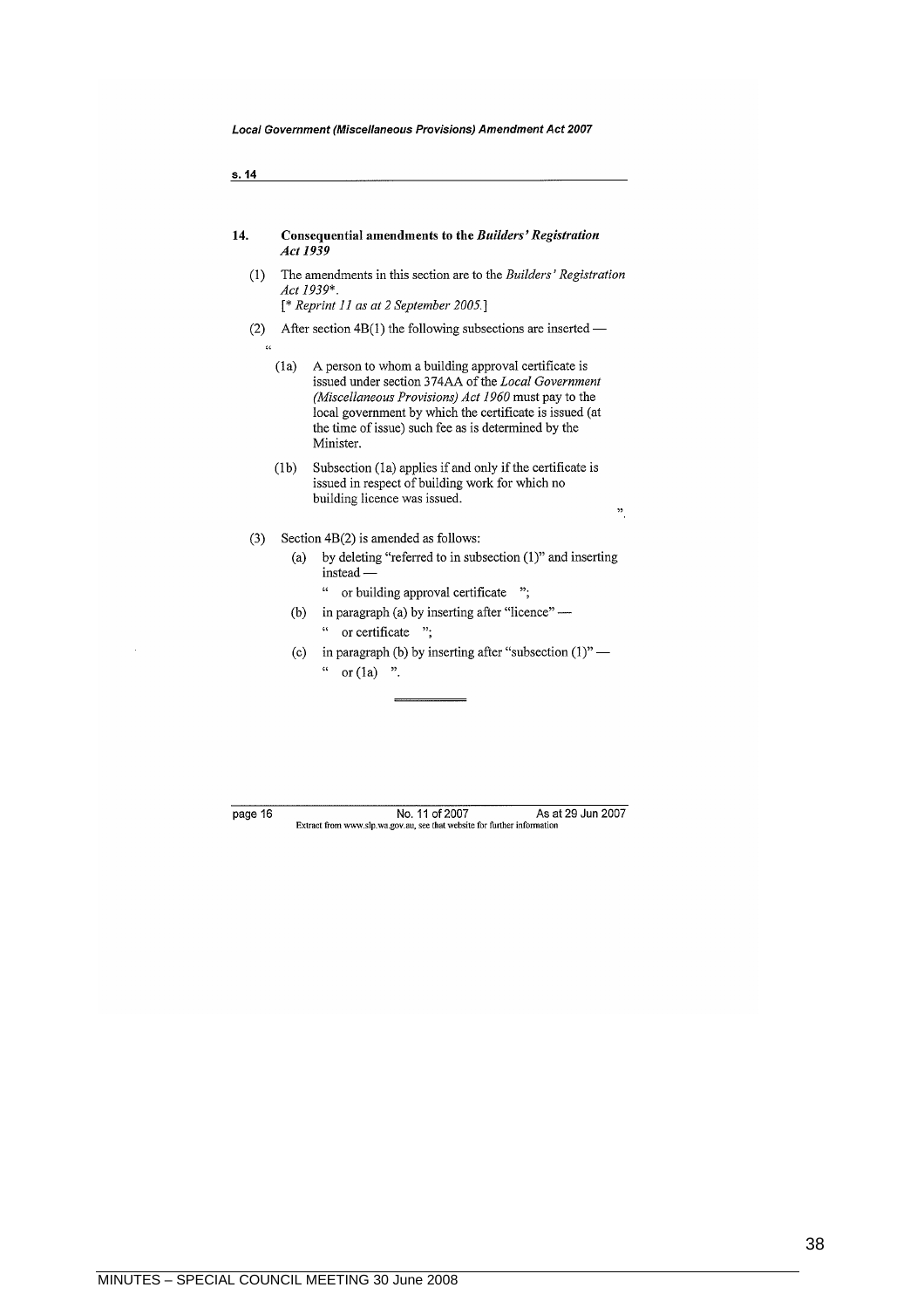**Appendix B** 

Western Australia

## **Local Government (Building Surveyors) Regulations 2008**

As at 06 Jun 2008<br>Extract from www.slp.wa.gov.au, see that website for further information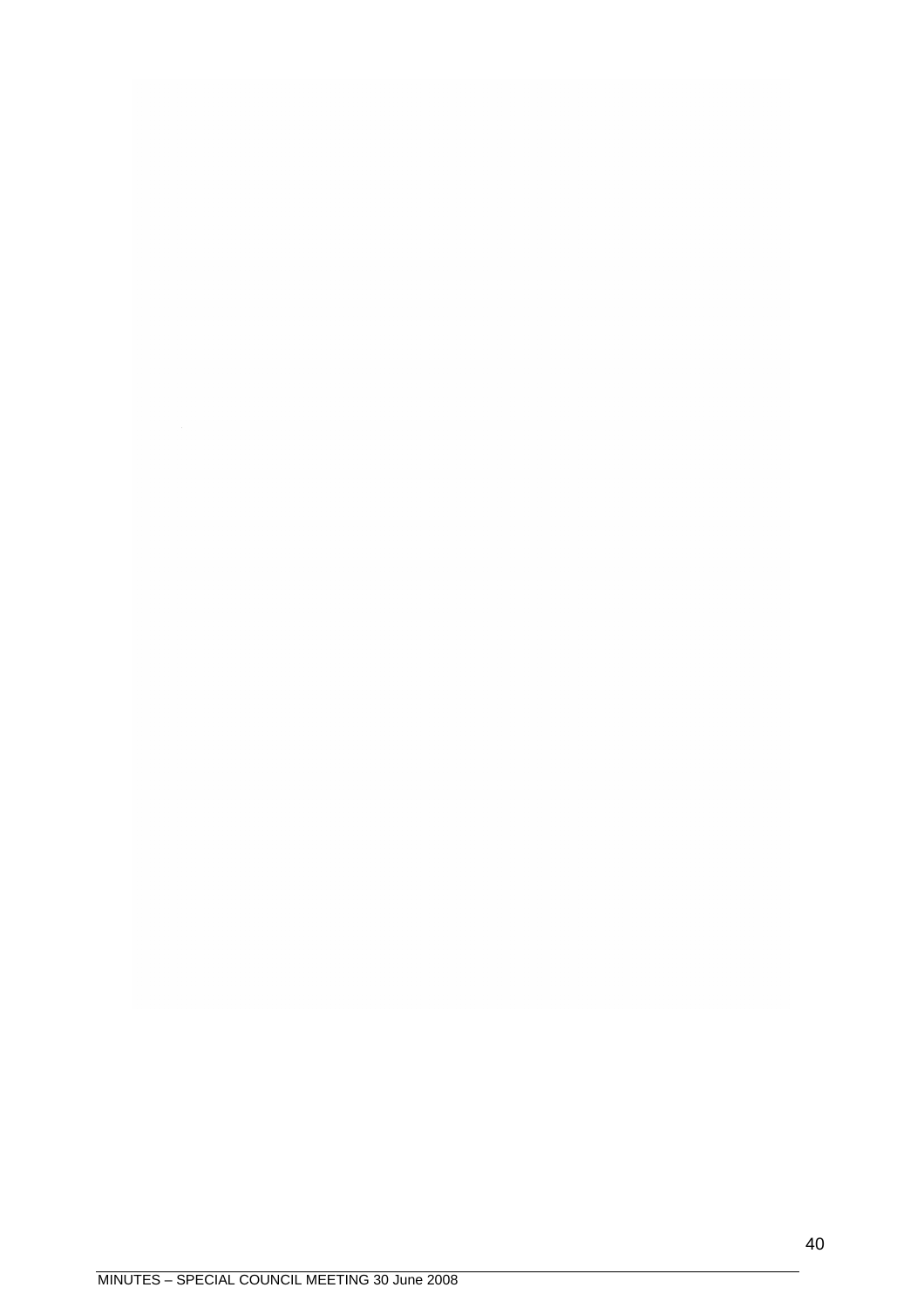#### Western Australia

## **Local Government (Building Surveyors) Regulations 2008**

#### **CONTENTS**

## Part 1 — Preliminary

 $\frac{1}{2}$ .

| Citation                                     |  |
|----------------------------------------------|--|
| Commencement                                 |  |
| <b>Notes</b>                                 |  |
| Compilation table                            |  |
| Provisions that have not come into operation |  |

As at 06 Jun 2008<br>Extract from www.slp.wa.gov.au, see that website for further information  $page i$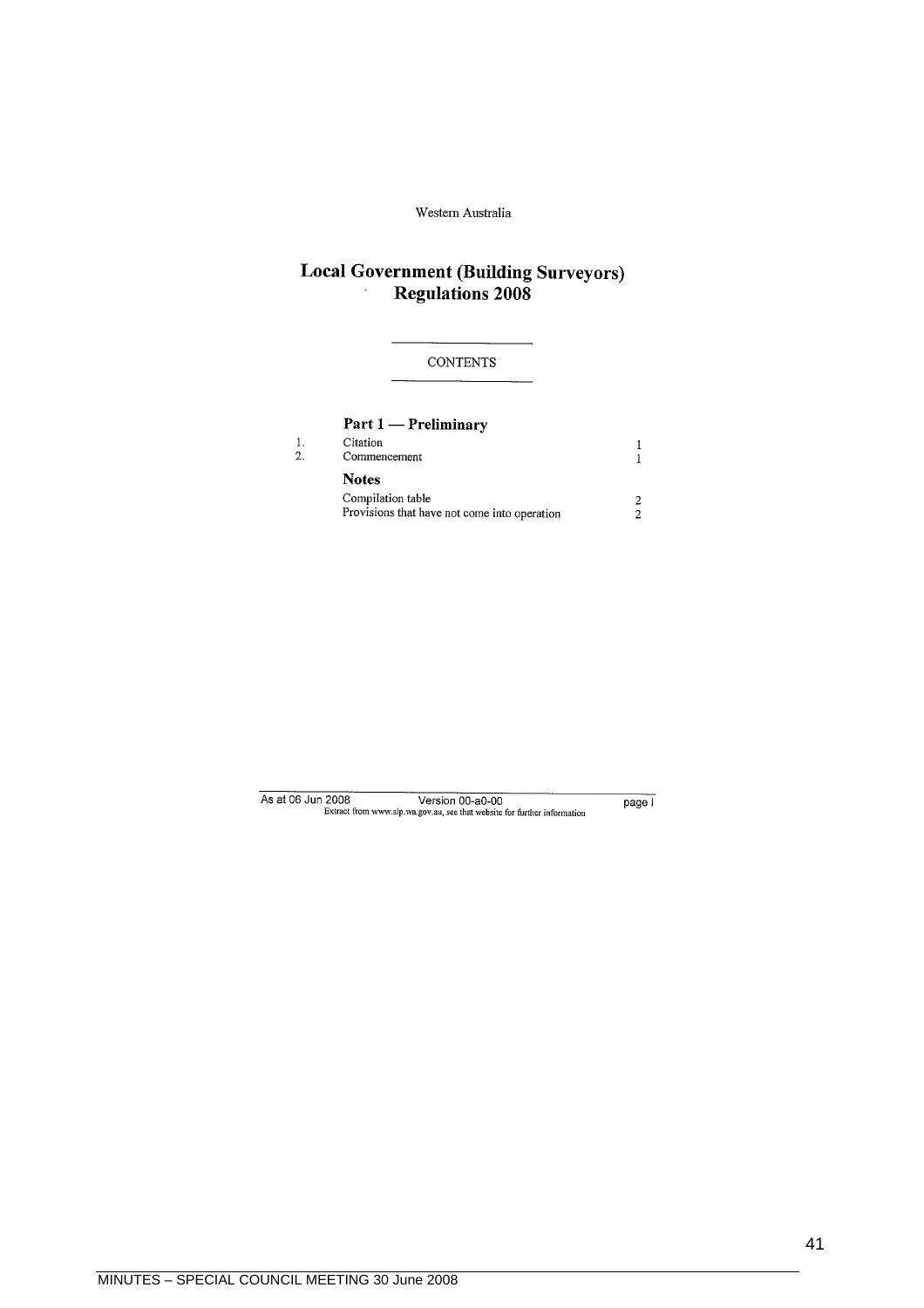$\mathcal{L}_{\text{max}}$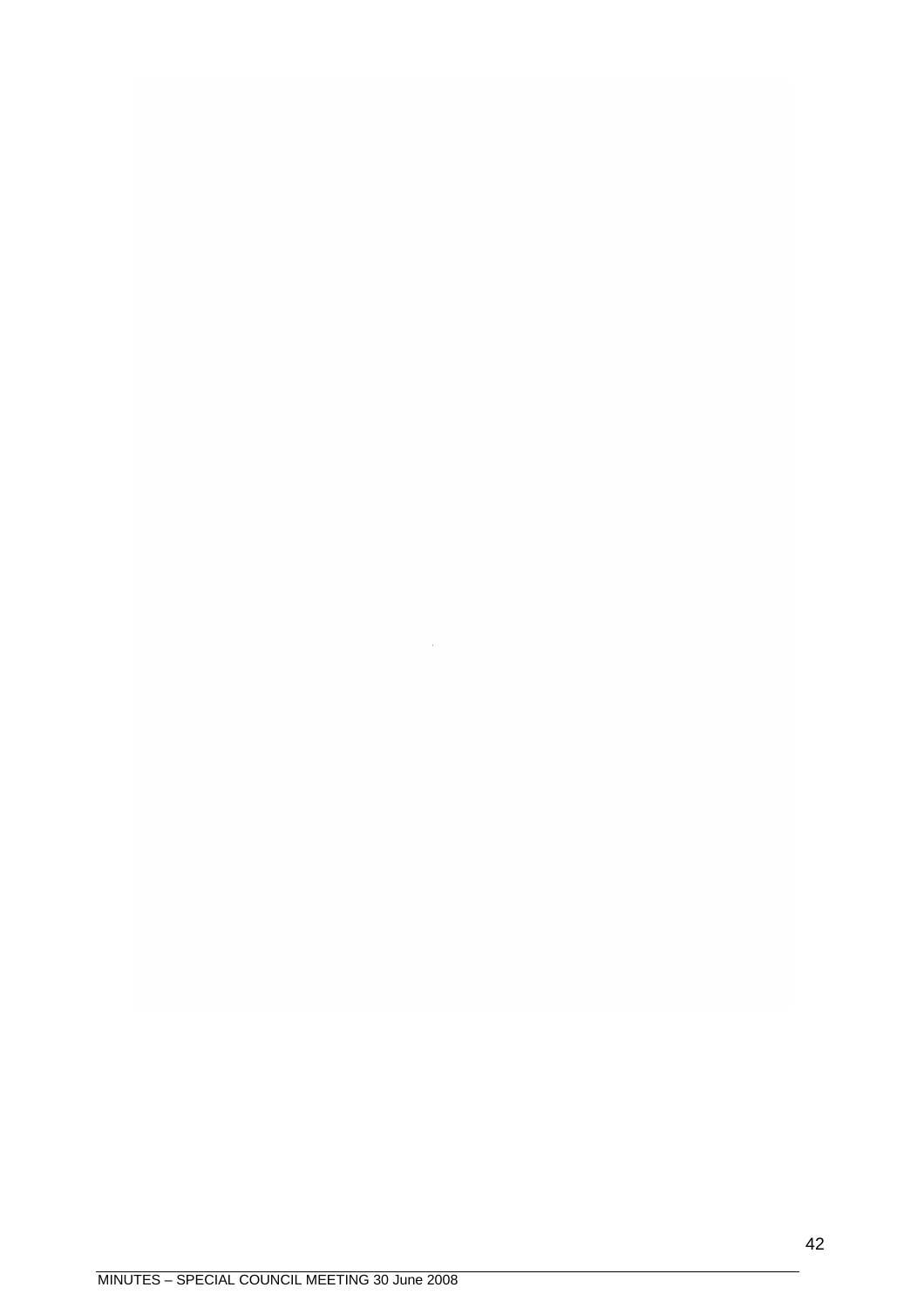#### Western Australia

Local Government (Miscellaneous Provisions) Act 1960

## **Local Government (Building Surveyors) Regulations 2008**

#### Part 1 - Preliminary

1. **Citation** 

> These regulations are the Local Government (Building Surveyors) Regulations 2008.

#### $\overline{2}$ Commencement

These regulations come into operation as follows:

- $(a)$ regulations  $1$  and  $2$  — on the day on which these regulations are published in the Gazette;
- the rest of the regulations on the day on which the  $Local Government$  (Miscellaneous Provisions)  $(b)$ Amendment Act 2007 section 5 comes into operation.
- $\overline{3}$ . Has not come into operation<sup>2</sup>.]

[Parts 2-7 have not come into operation<sup>2</sup>.]

As at 06 Jun 2008 Version 00-a0-00<br>Extract from www.slp.wa.gov.au, see that website for further information page 1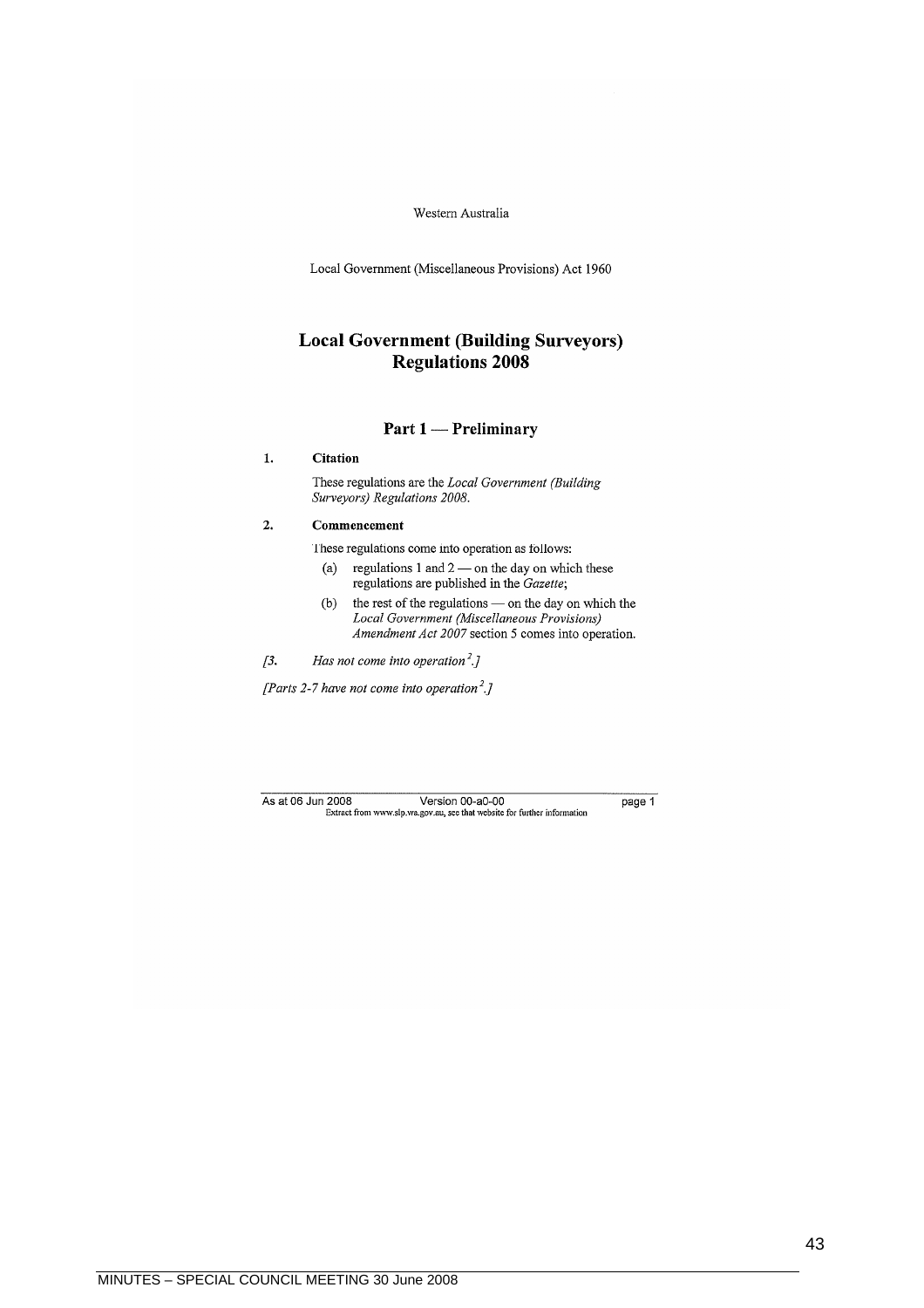#### Local Government (Building Surveyors) Regulations 2008

#### **Notes**

This is a compilation of the *Local Government (Building Surveyors)* Regulations 2008. The following table contains information about those regulations  $1a$ .

#### **Compilation table**

| <b>Citation</b>                                                                 | Gazettal   | Commencement                |
|---------------------------------------------------------------------------------|------------|-----------------------------|
| Local Government (Building<br>Surveyors) Regulations 2008 r. 1 and 2 p. 2205-24 | 6 Jun 2008 | 6 Jun 2008 (see r. $2(a)$ ) |

On the date as at which this compilation was prepared, provisions referred to in<br>the following table had not come into operation and were therefore not included in<br>this compilation. For the text of the provisions see the e  $1a$  $table.$ 

| Provisions that have not come into operation |  |  |  |  |
|----------------------------------------------|--|--|--|--|
|----------------------------------------------|--|--|--|--|

| Citation                                                             | Gazettal   | Commencement                |
|----------------------------------------------------------------------|------------|-----------------------------|
| Local Government (Building                                           | 6 Jun 2008 | 1 Jul 2008 (see r. 2(b) and |
| <i>Surveyors) Regulations 2008 r</i> . 3 and<br>Pt. 2-7 <sup>2</sup> | p. 2205-24 | Gazette 6 Jun 2008 p. 2179) |

 $\overline{2}$ On the date as at which this compilation was prepared, the *Local Government* (Building Surveyors) Regulations 2008 r. 3 and Pt. 2-7 have not come into operation. They read as follows:

| З. | Terms used in these regulations                                                                                             |
|----|-----------------------------------------------------------------------------------------------------------------------------|
|    | In these regulations, unless the contrary intention appears —                                                               |
|    | "BSCQ" means a Building Surveyors Certificate of Qualification<br>granted under regulation 21;                              |
|    | "Building Surveyor Level 1 certificate" means a Building<br>Surveyor Level 1 certificate granted under regulation 21;       |
|    | "Building Surveyor Level 2 certificate" means a Building<br>Surveyor Level 2 certificate granted under regulation 21;       |
|    | "Building Surveyor Technician certificate" means a Building<br>Surveyor Technician certificate granted under regulation 21; |
|    | "CEO" means the chief executive officer of the department;                                                                  |
|    | "certificate of qualification" means a certificate granted under<br>regulation 21;                                          |
|    |                                                                                                                             |

 $page 2$ 

 $\overline{1}$ 

 $\alpha$ 

Version 00-a0-00<br>Extract from www.slp.wa.gov.au, see that website for further information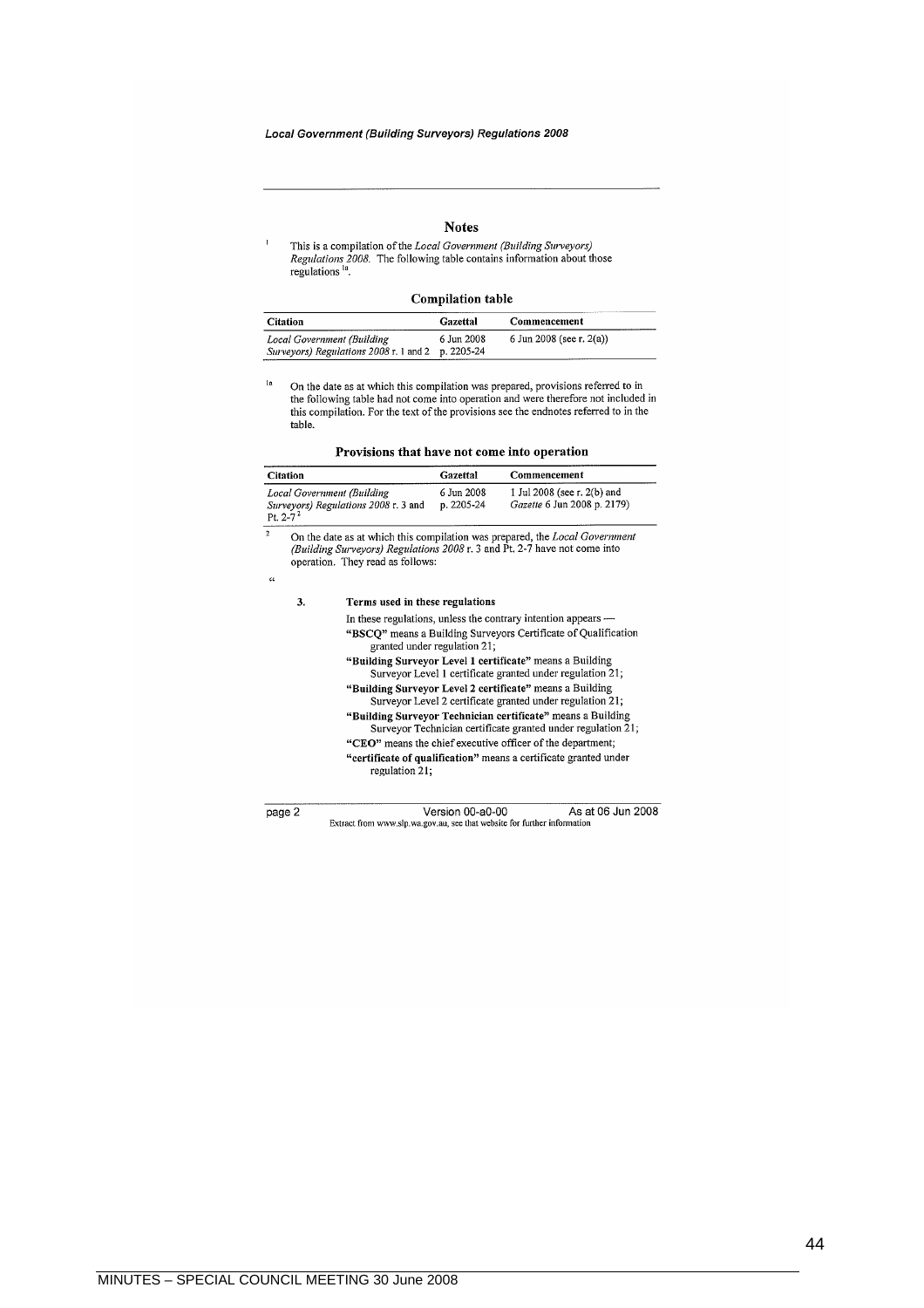#### **Local Government (Building Surveyors) Regulations 2008**

- "commencement day" means the day on which the Local Government (Miscellaneous Provisions) Amendment Act 2007 section 5 comes into operation;
- "Committee" means the Building Surveyors Qualifications Committee established by regulation 7;
- "department" means the department of the Public Service principally assisting in the administration of the Local Government (Miscellaneous Provisions) Act 1960 Part XV;
- "MBSCO" means a Building Surveyors Certificate of Qualification issued by the Municipal Building Surveyors Qualifications Committee under regulation  $12(1)$  or  $(2)$  of the repealed regulations;
- "repealed regulations" means the Local Government (Qualification of Municipal Officers) Regulations 1984;
- "the Act" means the Local Government (Miscellaneous Provisions) Act 1960;
- "Training Accreditation Council" means the Training Accreditation Council established under the Vocational Education and Training Act 1996 section 25(1);
- "transition period" means the period of 5 years beginning on the commencement day.

#### Part 2 — Qualifications for appointment to the office of building surveyor

- $\ddot{a}$ Qualifications
	- For the purpose of section 373A of the Act, during the transition  $(1)$ period a person must hold one of the following before the person is appointed to the office of building surveyor of a local government
		- $(a)$ a Building Surveyor Level 1 certificate;
		- $(b)$ a Building Surveyor Level 2 certificate:
		- $(c)$ a MBSCQ;
		- a BSCQ;  $(d)$
		- a Building Surveyor Technician certificate.  $(e)$
	- For the purpose of section 373A of the Act, after the transition  $(2)$ period a person must hold one of the following before the person is appointed to the office of building surveyor of a local government
		-
		- $(a)$ a Building Surveyor Level 1 certificate;
		- a Building Surveyor Level 2 certificate.  $(b)$

As at 06 Jun 2008 Version 00-a0-00 page 3 Extract from www.sln.wa.gov.au. see that website for further information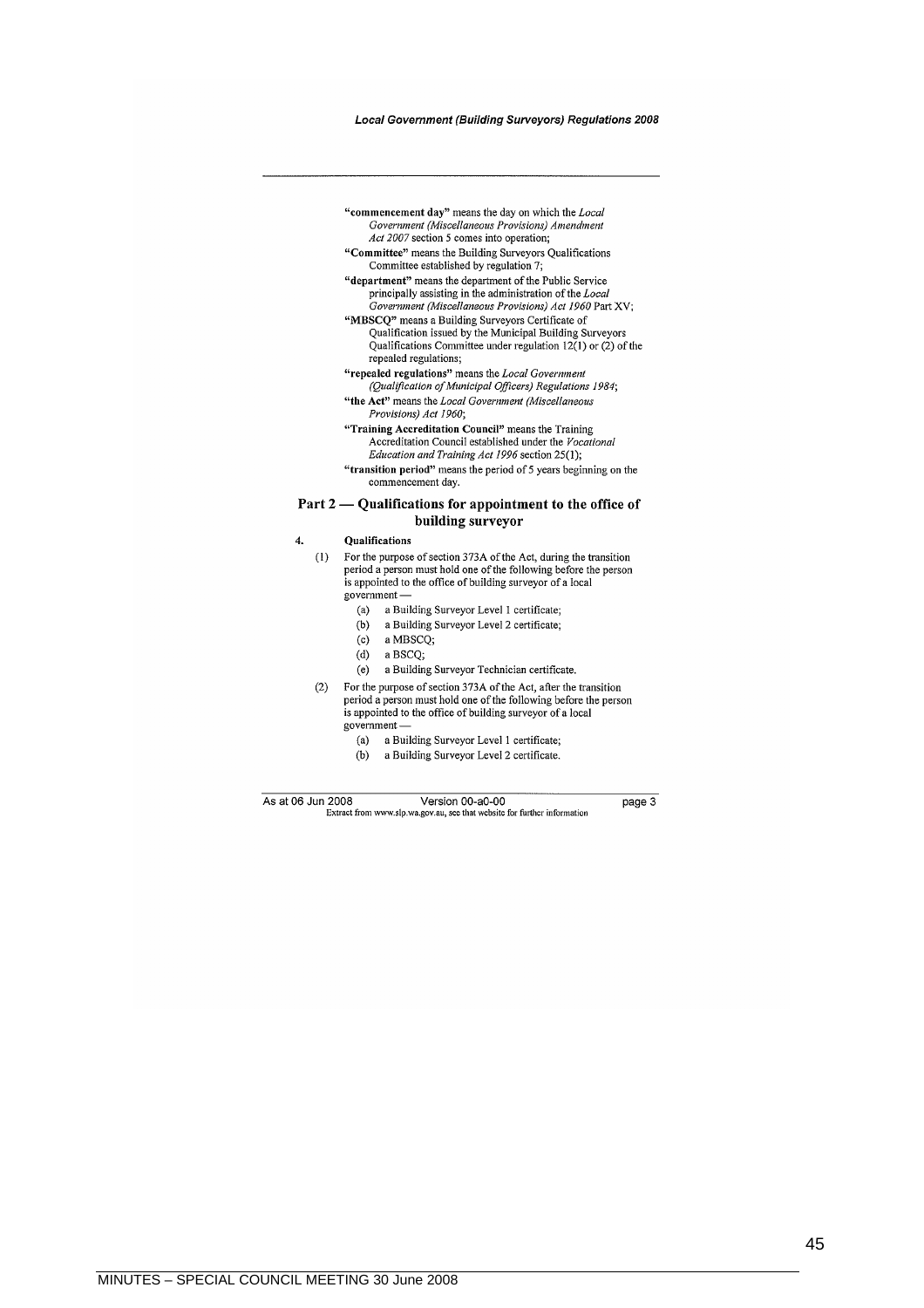#### Part 3 - Delegation of authority to approve plans of buildings or unauthorised building work

- Limitation on delegation of authority to approve plans of buildings or unauthorised building work
- Subject to regulation 6, a person to whom a local government may  $(1)$ delegate the authority to approve or refuse to approve
	- plans and specifications submitted under section 374 of  $(a)$ the Act: or
		- $(b)$ unauthorised building work,

must be a person employed under a contract of service by the local government or another local government.

- If a delegation of an authority is made under section 374AAB(1)  $(2)$ of the Act to a person (the "delegate"), the delegation is subject to the following conditions
	- the delegate must not exercise the authority in relation  $(a)$  $to$ 
		- plans and specifications submitted by the  $(i)$
		- delegate under section 374 of the Act; or an application made by the delegate for the issue  $(ii)$ of a building approval certificate under section 374AA of the Act;
	- the delegate must not exercise the authority if the  $(b)$ delegate
		- $(i)$ is to be the builder in relation to the building work to be carried out under plans and specifications submitted under section 374 of the Act; or
		- $(ii)$ was the builder in relation to unauthorised building work which is the subject of an application for the issue of a building approval certificate under section 374AA of the Act;
	- the delegate must not exercise the authority in relation to  $(c)$ a matter in relation to which the delegate has or had an interest of a type referred to in the Local Government Act 1995 section 5.60(c) or (d).
- Prescribed qualifications that must be held by delegate of 6. authority to approve plans of buildings or unauthorised building work
	- For the purposes of section 374AAB(2) of the Act, during the  $(1)$ transition period, the authority to approve or refuse to approve

Version 00-a0-00

 $<sub>page 4</sub>$ </sub>

5.

As at 06 Jun 2008 Extract from www.slp.wa.gov.au, see that website for further information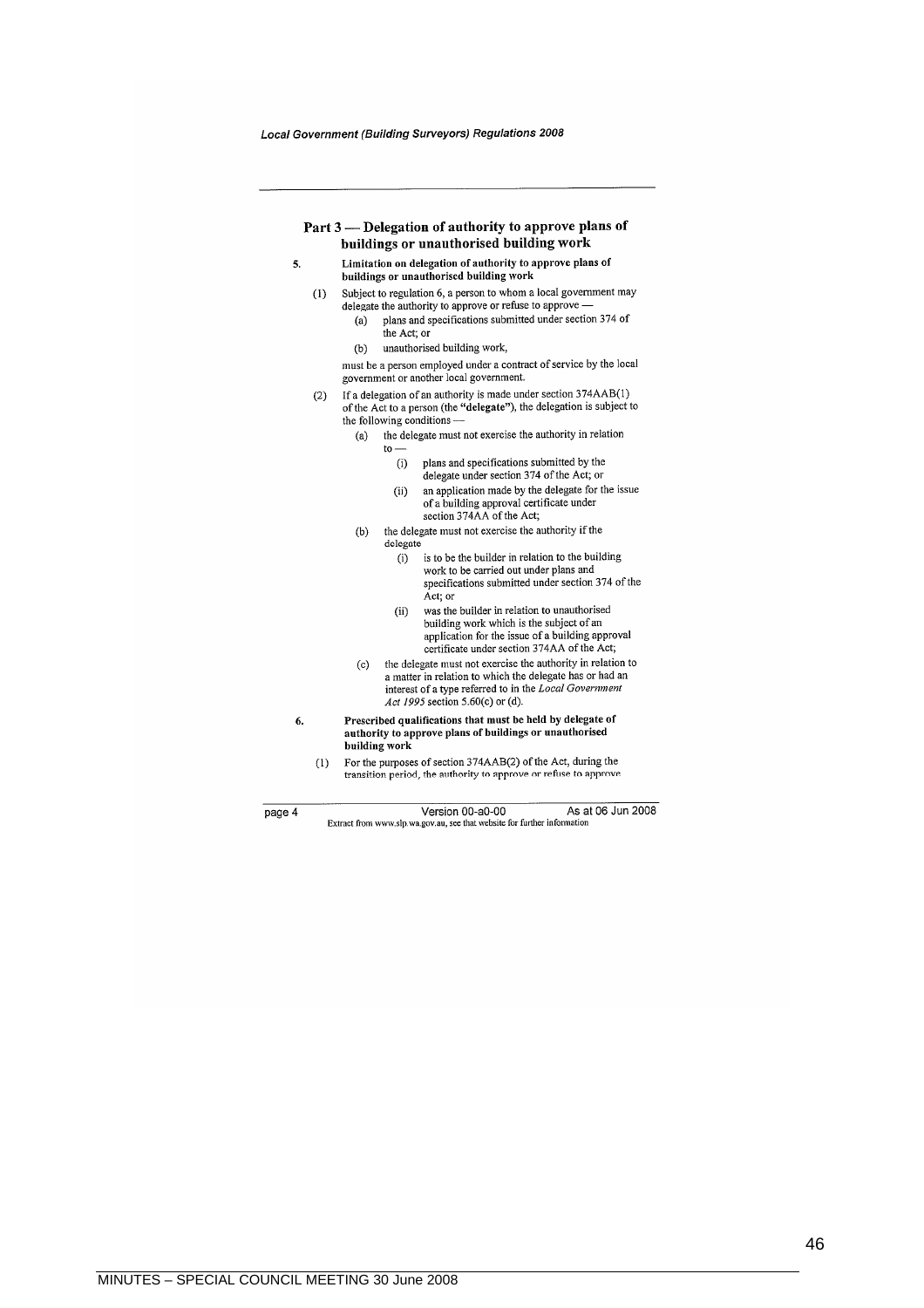plans and specifications submitted under section 374 of the Act or unauthorised building work in relation to any building must not be delegated to a person unless that person holds one of the following

- (a) a Building Surveyor Level 1 certificate;
- $(b)$ a MBSCQ;
- a BSCQ.  $(c)$
- For the purposes of section 374AAB(2) of the Act, after the  $(2)$ transition period, the authority to approve or refuse to approve plans and specifications submitted under section 374 of the Act or unauthorised building work in relation to any building must not be delegated to a person unless that person holds a Building Surveyor Level 1 certificate.
- Despite subregulations (1) and (2), for the purposes of  $(3)$ section 374AAB(2) of the Act, the authority to approve or refuse to approve plans and specifications submitted under section 374 of the Act or unauthorised building work in relation to a building with a maximum floor area of 2 000  $m<sup>2</sup>$  and not more than 3 storeys may be delegated to a person if that person holds a Building Surveyor Level 2 certificate.
- Despite subregulations (1) and (2), for the purposes of  $(4)$ Section 374AAB(2) of the Act, the authority to approve or refuse<br>to approve plans and specifications submitted under section 374 of the Act or unauthorised building work in relation to a building<br>with a maximum floor area of 500  $m^2$  and not more than 2 storeys may be delegated to a person if that person holds a Building Surveyor Technician certificate.
- If a delegation to an individual under section 374(1b) of the Act  $(5)$ (as in force before the commencement day) to approve or refuse to approve plans and specifications under section 374 of the Act has not ceased to have effect immediately before the commencement day, that delegation continues to have effect on or after that day as<br>if it had been made under section  $374AAB(1)(a)$  of the Act.

#### Part 4 - Building Surveyors Qualifications Committee

- 7. **Building Surveyors Qualifications Committee established** The Minister is to establish a committee called the Building Surveyors Qualifications Committee.
- 8, **Membership of Committee** The Committee consists of 5 members appointed by the Minister, of whom-

As at 06 Jun 2008 Version 00-a0-00 page 5 Extract from www.slp.wa.gov.au, see that website for further information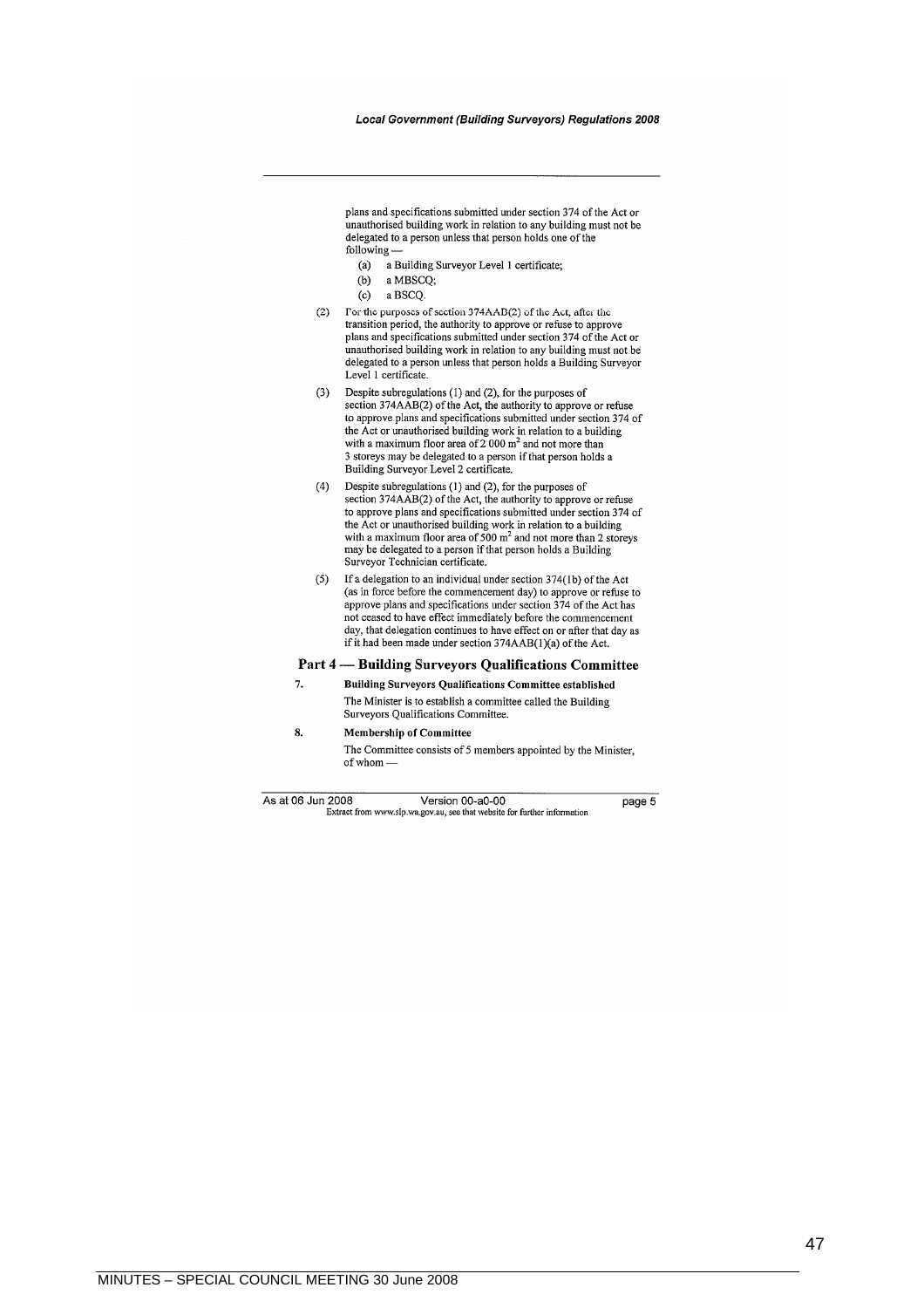#### **Local Government (Building Surveyors) Regulations 2008**

- one is to be the CEO or an officer of the department,  $(a)$ nominated by the CEO; and
- 3 are to be persons who are practising as a building  $(b)$ surveyor; and
- one is to be a person with knowledge of building  $(c)$ surveyor education and training.
- 9. **Chairperson of the Committee**

The CEO or the officer appointed under regulation 8(a) is the chairperson of the Committee.

#### $10.$ **Functions of the Committee**

- The functions of the Committee are as follows
	- to assess applications for certificates of qualification;  $(a)$
	- to grant certificates of qualification;  $(b)$
	- to perform the other functions that are conferred on the  $(c)$ Committee by these regulations.
- 11. Term of office
	- A member of the Committee appointed under regulation 8(b)<br>or (c) holds office for the term, not exceeding 3 years, specified in  $(1)$ the member's instrument of appointment.
	- A member of the Committee appointed under regulation 8(b)  $(2)$ or (c) is not to hold office for more than 9 years, consecutively or otherwise.

#### $12.$ Deputy members

- The Minister may appoint a person to be a deputy of a member  $(1)$ and may terminate such an appointment at any time.
- The provisions of regulation 8 that apply in relation to the  $(2)$ appointment of a member apply, with any necessary modification, in relation to the appointment of the deputy of that member.
- A deputy of a member may perform the functions of the member  $(3)$ when the member is unable to do so by reason of illness, absence or other cause.
- $(4)$ Despite anything in these regulations, a deputy of a member may continue to act as a member, after the occasion for so acting has ceased, for the purpose of completing any function.
- A deputy of a member, while acting as a member, has all the  $(5)$ functions of a member.
- No act or omission of a person acting in place of another under  $(6)$ this clause is to be questioned on the ground that the occasion for so acting had not arisen or had ceased.

 $<sub>page 6</sub>$ </sub>

 $\overline{\overline{\text{Version }00\text{-}a0\text{-}00}}$ As at 06 Jun 2008 Extract from www.slp.wa.gov.au, see that website for further information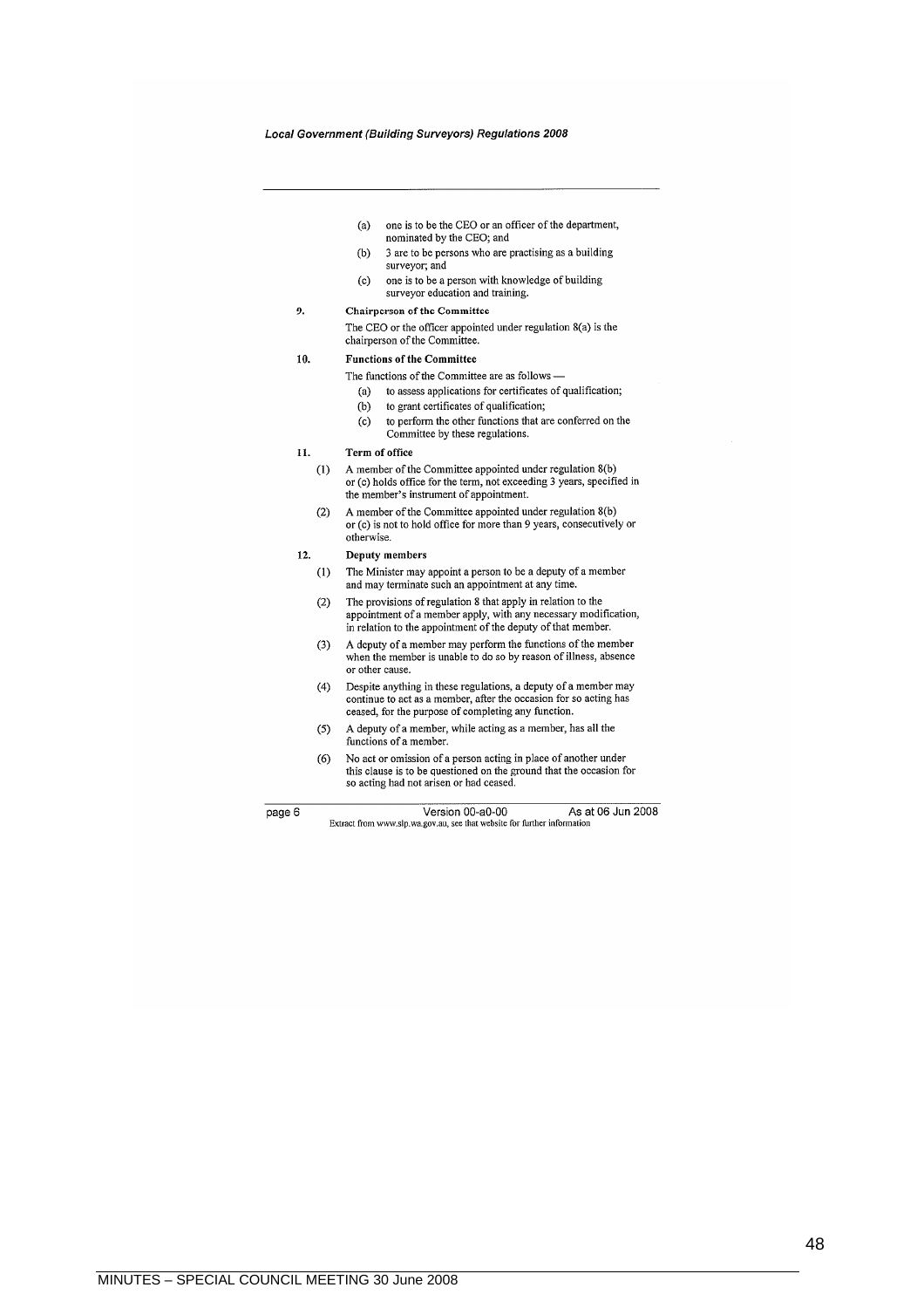#### Vacation of office by member  $13.$

- A member of the Committee may resign from office by notice in  $(1)$ writing given to the Minister.
- A member of the Committee may be removed from office by the  $(2)$ Minister if the member
	- $(a)$ becomes permanently incapable of performing his or her duties; or
	- $(b)$ becomes a person who would not be qualified to be appointed a member; or
	- carries out any act or omission that in the opinion of the  $(c)$ Minister may cause prejudice or injury to the Committee.

#### $14.$ Remuneration

A member of the Committee is to be paid such remuneration and allowances (if any) as the Minister, on the recommendation of the Minister for Public Sector Management, determines from time to time.

#### 15. Leave of absence

The Minister may grant leave of absence to a member of the Committee, or a deputy of a member, for such period and upon such terms and conditions as the Minister determines.

16. Secretary

> The Committee is to have a secretary, nominated by the CEO from time to time, who must be an officer of the department.

#### 17. Meetings

The Committee is to hold such meetings as it considers necessary  $(1)$ for conducting its affairs.

At a meeting of the Committee - $(2)$ 

- (a) 3 members form a quorum; and
	- the chairperson, or in his or her absence the person  $(b)$ appointed his or her deputy, must preside, or if both are absent or there is no deputy so appointed, the members present at the meeting must elect one of their number to act as chairperson at that meeting; and
	- $(c)$ all questions must be decided by a majority of votes of the members present and voting; and
	- the chairperson, or other person presiding as chairperson,  $(d)$ at the meeting has a deliberate vote but no casting vote, and in the event of an equality of votes, the motion must be declared "not carried".

As at 06 Jun 2008 2008 Version 00-a0-00<br>Extract from www.slp.wa.gov.au, see that website for further information page 7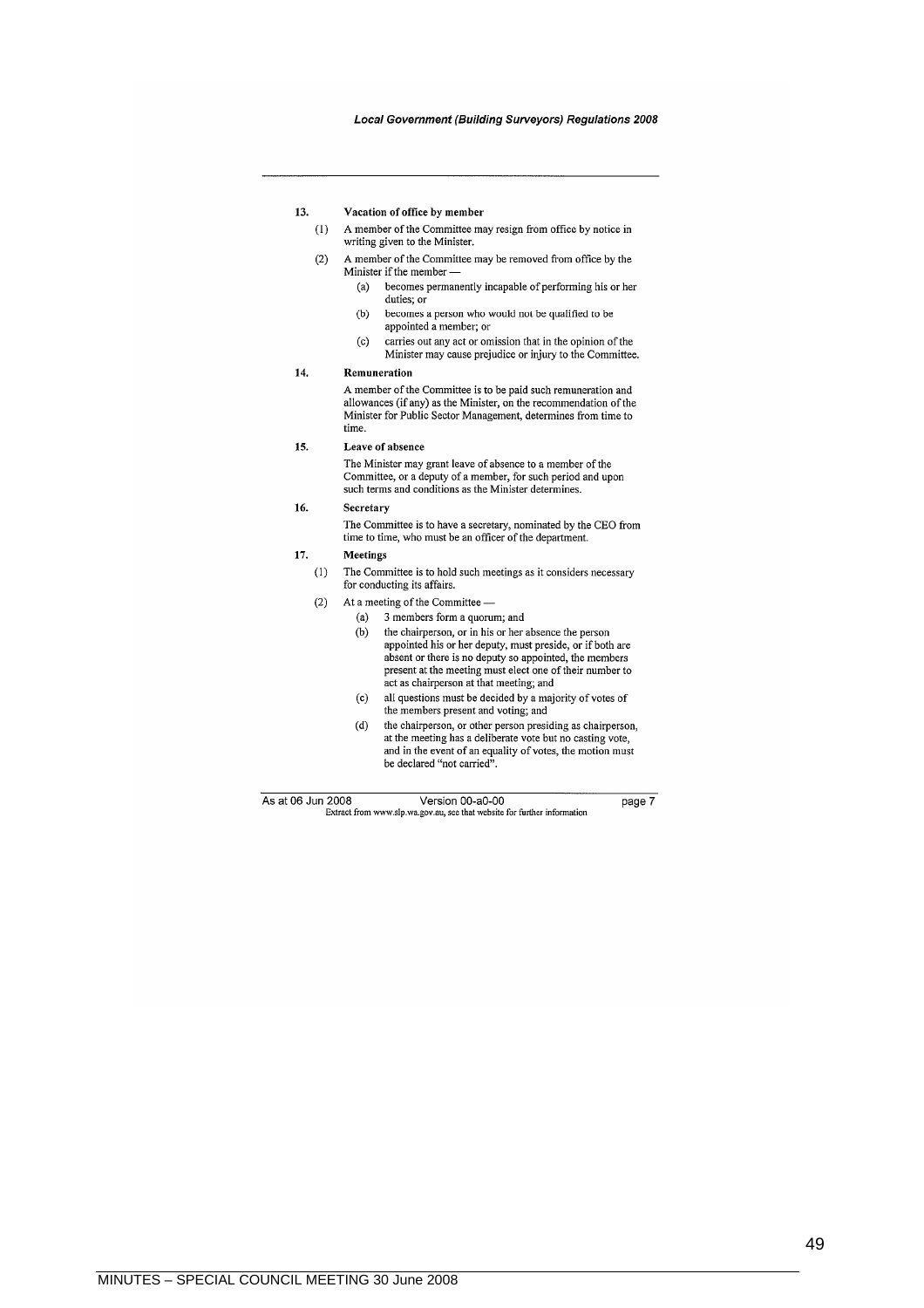## Part 5 - Certificate of qualification

#### Types of certificate of qualification 18.

- The following types of certificate of qualification may be granted by the Committee
	- (a) Building Surveyor Level 1 certificate;
	- Building Surveyor Level 2 certificate;  $(b)$
	- a Building Surveyors Certificate of Qualification:  $(c)$
	- Building Surveyor Technician certificate.  $(d)$
- Prescribed qualifications 19
	- Under sections 373A(1) and 374AAB(3) of the Act, the  $(1)$ 
		- qualification for a Building Surveyor Level 1 certificate is completion of a course of study comparable to that  $(a)$ required by the Central Queensland University for the grant by it in 2007 of a Bachelor of Building Surveying
			- and Certification; and
			- $(b)$ 3 years' experience as a building surveyor.
	- Under sections 373A(1) and 374AAB(3) of the Act, during the  $(2)$ transition period, the following qualifications are also
		- qualifications for a Building Surveyor Level 1 certificate a BSCQ or a MBSCQ and 5 years' unrestricted  $(a)$ 
			- experience as a building surveyor for a local government in the period of 10 years immediately before the commencement day;
			- (b) an Advanced Diploma in Building Surveying awarded in relation to a course accredited by the Training Accreditation Council and 5 years' unrestricted experience as a building surveyor for a local government in the period of 10 years immediately before the commencement day.
	- Under sections 373A(1) and 374AAB(3) of the Act, the  $(3)$ 
		- qualification for a Building Surveyor Level 2 certificate is an Advanced Diploma in Building Surveying awarded in  $(a)$ relation to a course accredited by the Training Accreditation Council; and
			- 2 years' experience as a building surveyor.  $(b)$
	- Under sections 373A(1) and 374AAB(3) of the Act, during the  $(4)$ transition period, the following qualifications are also
		- qualifications for a Building Surveyor Level 2 certificate a Diploma in Building Surveying awarded in relation to a  $(a)$ course accredited by the Training Accreditation Council

page 8

As at 06 Jun 2008 Version  $00 - a0 - 00$ Extract from www.slp.wa.gov.au, see that website for further information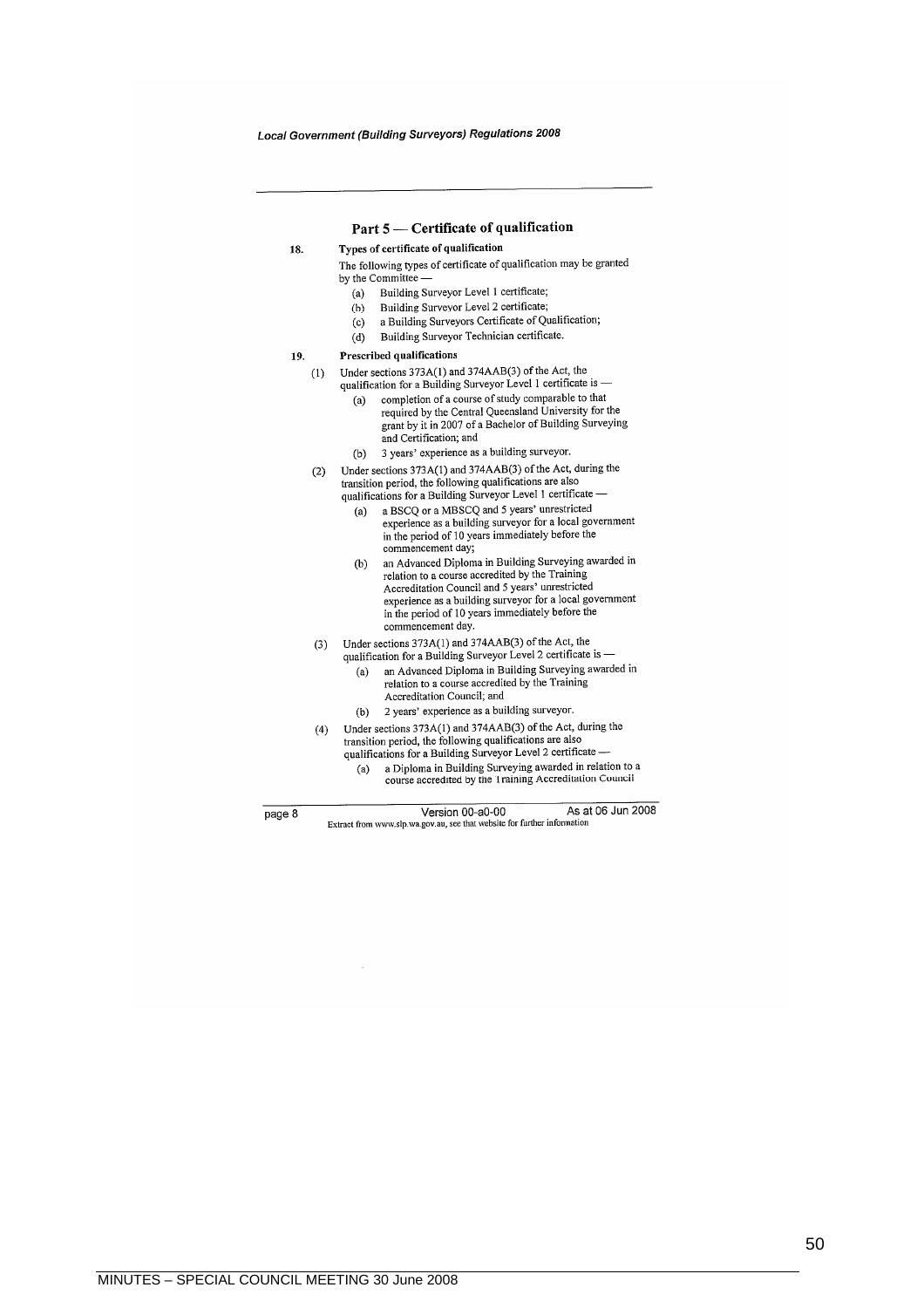and 4 years' unrestricted experience as a building surveyor for a local government in the period of 10 years immediately before the commencement day;

- 6 years' unrestricted experience as a building surveyor  $(b)$ for a local government in the period of 10 years immediately before the commencement day.
- Under sections 373A(1) and 374AAB(3) of the Act, during the  $(5)$ transition period, the qualification for a BSCQ is
	- an Advanced Diploma in Building Surveying awarded in  $(a)$ relation to a course accredited by the Training Accreditation Council; and
	- 2 years' experience as a building surveyor for a local  $(b)$ government.
- Under sections 373A(1) and 374AAB(3) of the Act, during the  $(6)$ transition period, the following qualifications are a qualification for a Building Surveyor Technician certificate
	- a Diploma in Building Surveying awarded in relation to a  $(a)$ course accredited by the Training Accreditation Council;
	- 12 months' experience as a building surveyor for a local  $(b)$ government in the period of 12 months immediately<br>before the commencement day.

#### 20. Application for certificate of qualification

An application for a certificate of qualification is to be -

- for one and only one type of certificate; and  $(a)$
- in the form approved in writing by the Committee; and  $(b)$  $(c)$ accompanied by the fee prescribed by regulation 26 for
- that type of certificate.

#### 21. Grant of certificate of qualification

- $(1)$ The Committee must grant a certificate of qualification of the type applied for if the Committee determines that the applicant has (a) a prescribed qualification for that type of certificate; or
	- $(b)$ an equivalent interstate or overseas qualification; or
	- sufficient knowledge and experience to qualify the  $(c)$
	- applicant to carry out the functions of persons who hold a certificate of that type.
- $(2)$ For the purpose of making a determination about an applicant's qualifications or knowledge and experience, the Committee may require that an applicant's qualifications or knowledge and experience be assessed by another person or body specified by the

As at 06 Jun 2008 Version 00-a0-00 page 9 Extract from www.sln.wa.gov.au. see that website for further information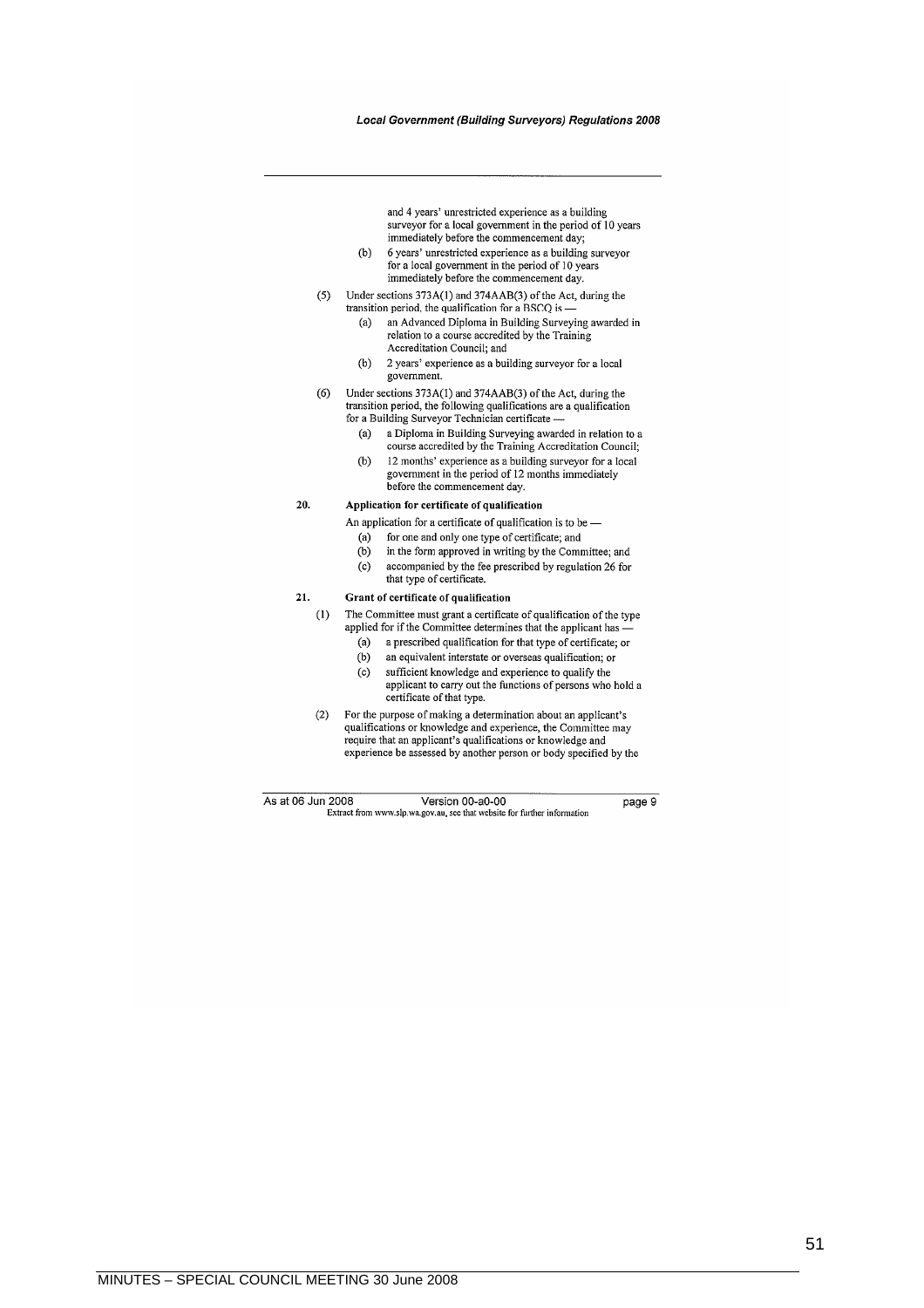Committee and the Committee is not required to make the determination until the assessment has been completed.

#### 22. Certificate

A certificate of qualification granted by the Committee is to be in<br>or substantially in a form approved in writing by the Committee.

- **Cancellation of certificate** 23.
	- The Committee may at any time cancel the certificate of  $(1)$ qualification issued to a person
		- who has obtained such certificate by fraud or  $(a)$ misrepresentation; or
		- who is a bankrupt as defined in the Commonwealth  $(b)$ Bankruptcy Act 1966 or has a substantially similar status under a law applicable in a place where that Act does not apply; or
		- if the Committee is satisfied that the person is no longer  $(c)$ capable of exercising, because of mental defect, the duties to which the certificate of qualification relates; or
		- who has been convicted in this State of any crime or  $(d)$ misdemeanour or who has been convicted in any place outside this State of any offence which, if committed in this State, would be a crime or misdemeanour; or
		- who is proved to the Committee to have been guilty of  $(e)$ fraudulent or dishonest conduct.
	- The cancellation takes effect when a notice of the decision is given  $(2)$ to the person under regulation 24.

#### $24.$ Reason for cancellation to be in writing

If the Committee cancels a certificate of qualification, it is to record the grounds on which the decision was based, and its reasons, and is as soon as is practicable, but in any case not later than 30 days after making the decision, to give written notice of the decision, together with those grounds and reasons, to the person to whom the decision relates.

#### Surrender of certificate 25.

If a person's certificate of qualification is cancelled under these  $(1)$ regulations, the person is, within 14 days after the day on which the person is notified by the Committee of the cancellation, to surrender his or her certificate to the Committee. Penalty: a fine of \$1 000.

page 10

As at 06 Jun 2008 Version 00-a0-00 Extract from www.slp.wa.gov.au, see that website for further information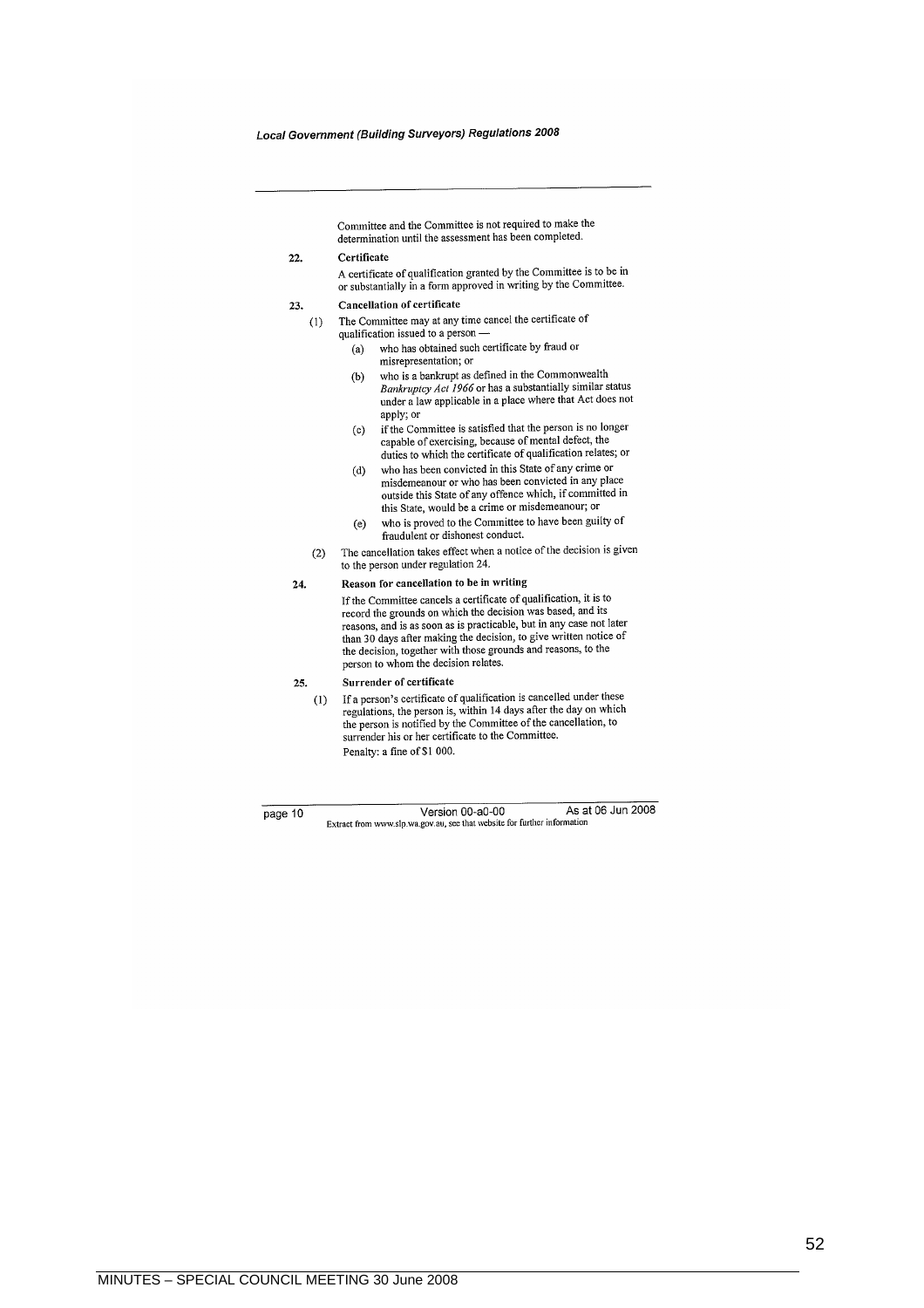- It is a defence to a prosecution for an offence against<br>subregulation (1) if the accused satisfies the court that the failure<br>to surrender the certificate was due to its loss or destruction.  $(2)$
- The cancellation of a certificate of qualification has effect despite  $(3)$ any failure to surrender the certificate.

#### $26.$

Fee

The fee specified in column 2 of the Table to this regulation is<br>payable by a person who applies for a certificate of a type<br> $\,$ specified in column 1 of the Table opposite that fee.

| Fees                                     |     |  |
|------------------------------------------|-----|--|
| Type of certificate                      | Fee |  |
|                                          | S   |  |
| Building Surveyor Level 1 certificate    | 200 |  |
| Building Surveyor Level 2 certificate    | 200 |  |
| <b>BSCO</b>                              | 150 |  |
| Building Surveyor Technician certificate | 150 |  |

#### Part 6 - Review by State Administrative Tribunal

#### 27. Review

#### A person whose -

- $(a)$ application for a certificate of qualification is refused by the Committee; or
- $(b)$ certificate of qualification is cancelled by the Committee, may apply to the State Administrative Tribunal for a review of that refusal or cancellation.

 $\ddot{\phantom{0}}$ 

#### Part 7 - Local Government (Qualification of Municipal **Officers**) Regulations 1984 repealed

#### 28. The Local Government (Qualification of Municipal Officers) Regulations 1984 repealed

The Local Government (Qualification of Municipal Officers) Regulations 1984 are repealed.

As at 06 Jun 2008 Version 00-a0-00 page 11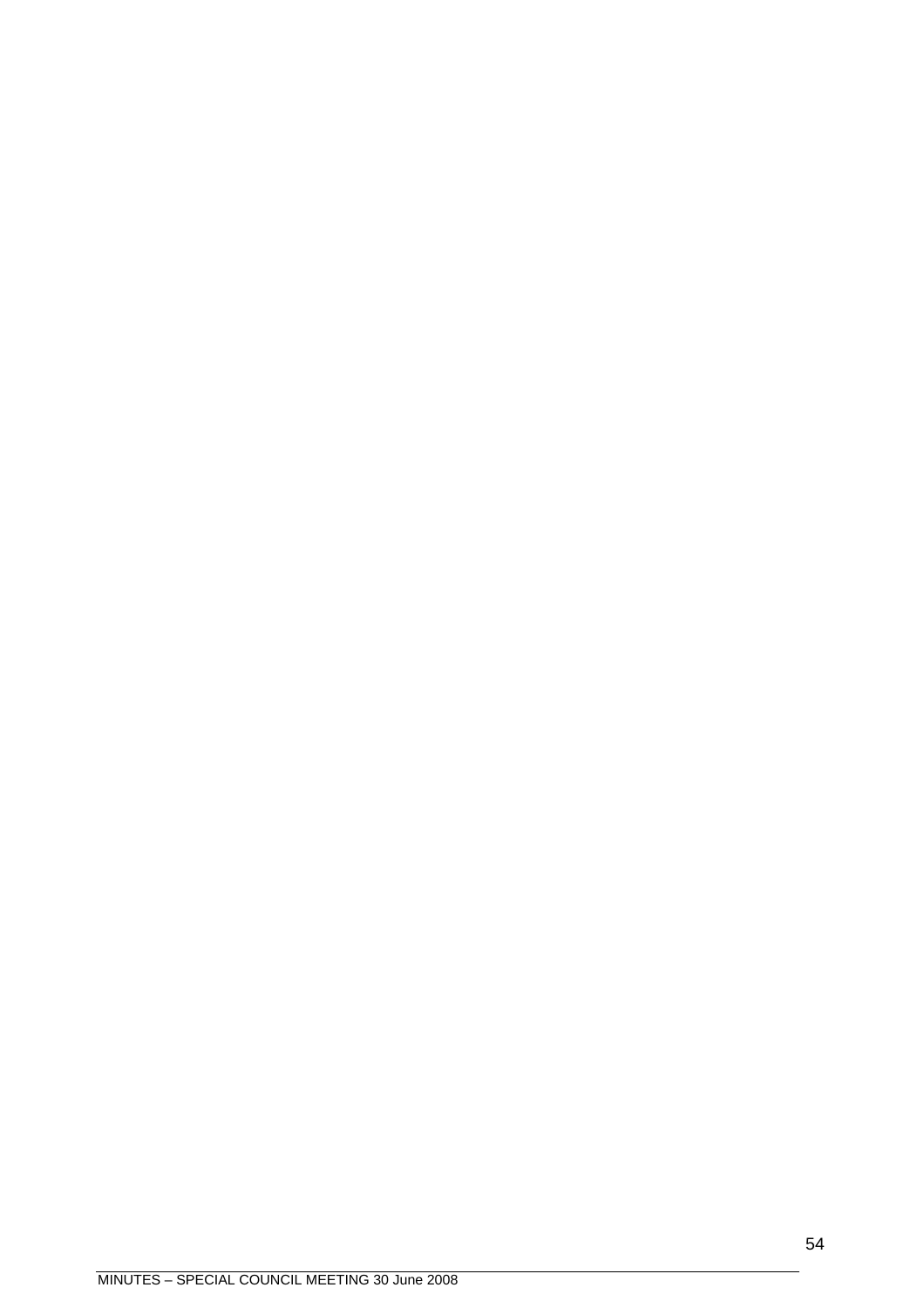# <span id="page-54-0"></span>9.3 Finance Reports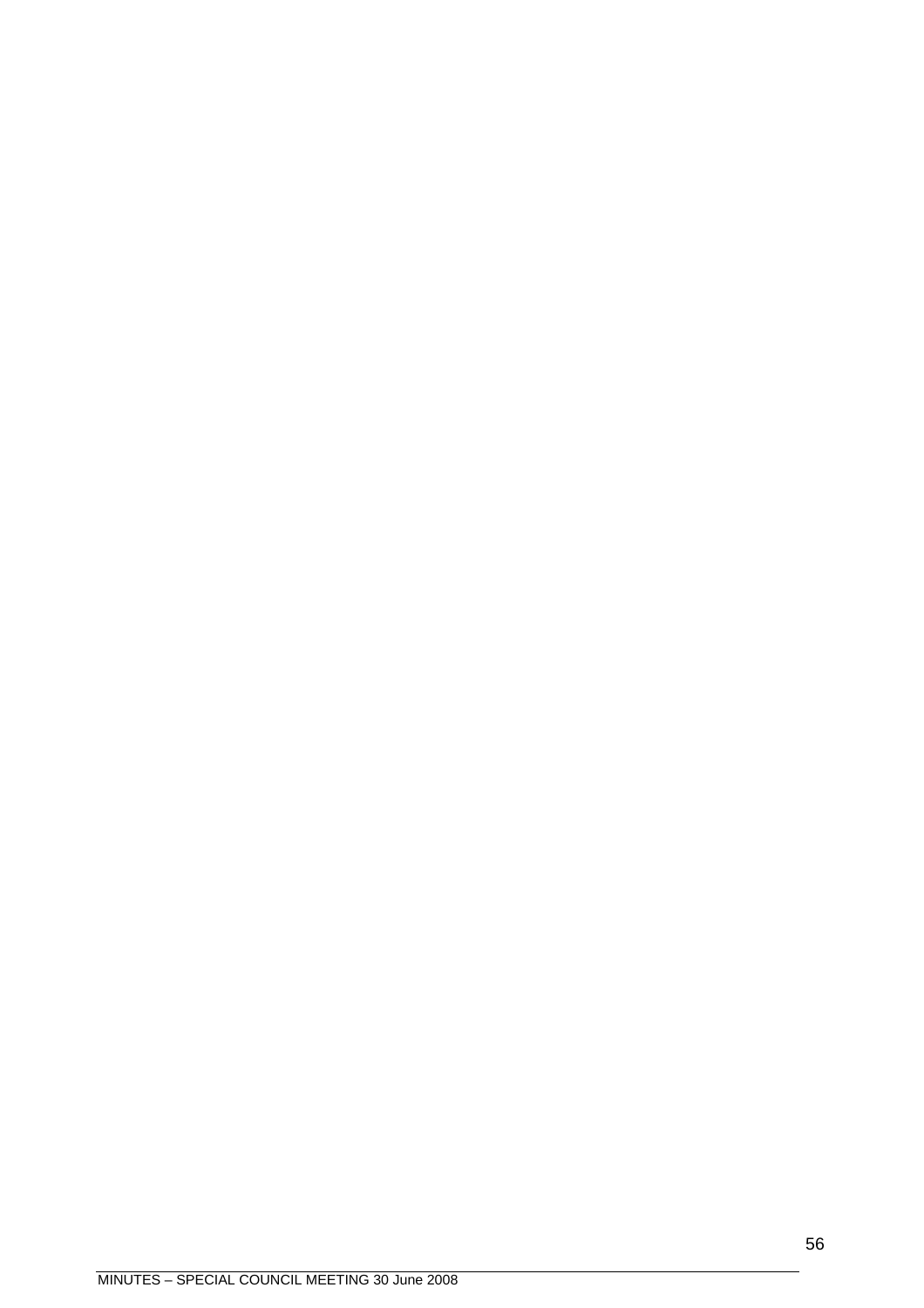<span id="page-56-0"></span>

| 9.                             | <b>OFFICER'S REPORTS</b>             |
|--------------------------------|--------------------------------------|
| 9.3                            | <b>FINANCE REPORTS</b>               |
| 9.3.1                          | <b>TRANSFER TO AND FROM RESERVES</b> |
| <b>FILE NO:</b>                | <b>F1.ACC.2</b>                      |
| <b>COUNCIL DATE:</b>           | <b>30 JUNE 2008</b>                  |
| <b>REPORT DATE:</b>            | <b>27 JUNE 2008</b>                  |
| <b>LOCATION/ADDRESS:</b>       | N/A                                  |
| <b>APPLICANT:</b>              | N/A                                  |
| <b>SENIOR OFFICER:</b>         | <b>RAY HOOPER, CEO</b>               |
| <b>REPORTING OFFICER:</b>      | <b>GRAHAM STANLEY, DCEO</b>          |
| <b>DISCLOSURE OF INTEREST:</b> | <b>NIL</b>                           |
| <b>APPENDICES:</b>             | <b>NIL</b>                           |
| <b>DOCUMENTS TABLED:</b>       | <b>NIL</b>                           |
|                                |                                      |

## **Summary:**

Council is to consider transferring from the Reserve Account to the Municipal Account of the following amount:

(1) \$920.00 from the Tied Funds Reserve to account 109403 "Transfers from Tied Funds Reserve"

and transferring from the Municipal Fund to the Reserve Account the following amount:

(1) \$45,000 to the Tied Funds Reserve from account 101375 "Transfers from Reserves"

#### **Background:**

The sum of \$920 from a grant for School Holiday Programs was placed in Reserve at the end of last financial year. The funds were subsequently spent in the July school holidays however the budget did not make allowance for the funds to be transferred from the reserve. As the funds have been spent it is appropriate that the funds be transferred to the Municipal Fund.

 A grant of \$45,000 for Phase 2 of the Zero Waste Strategy for SEAVROC was recently received. The expenditure will not occur until the 2008/09 financial year so the funds need to be placed in the Tied Funds Reserve for use next financial year.

#### **Consultation:**

Finance Staff.

#### **Statutory Environment:**

Local Government Act Sections 6.8 and 6.II.

## **Policy Implications:**

Nil

#### **Financial Implications:**

These transfers will ensure that the funds to pay for expenditure on the projects for which the grants were received will be available in the year that the expenditure actually occurs.

| <b>Strategic Implications:</b><br>Nil                             |     |  |
|-------------------------------------------------------------------|-----|--|
| <b>Voting Requirements:</b><br><b>Absolute Majority Required:</b> | Yes |  |
| <b>Site Inspection:</b>                                           |     |  |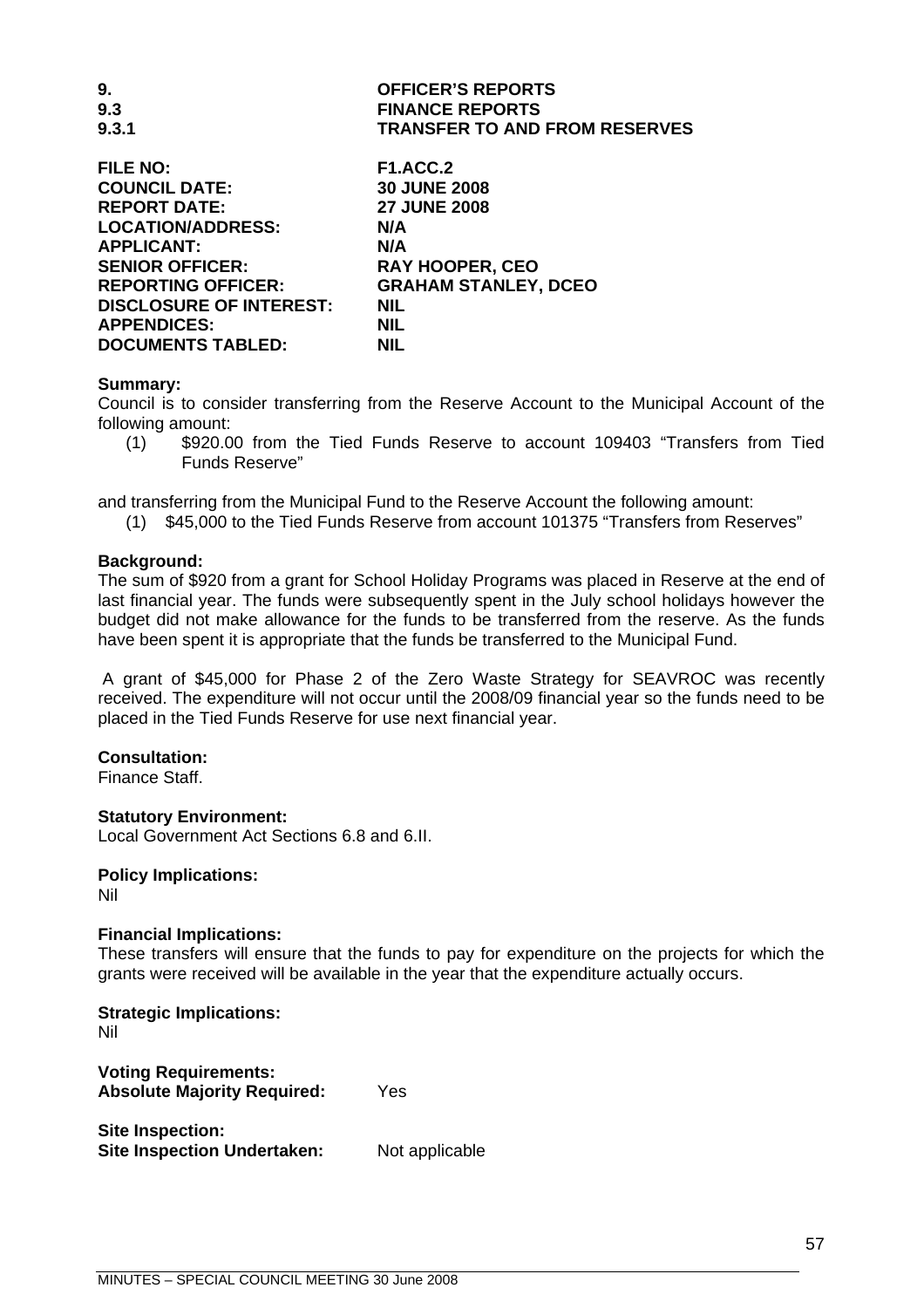**Triple bottom Line Assessment: Economic Implications:**  Nil **Social Implications:**  Nil

**Environmental Implications:**  Nil

#### **Comment:**

The amount for the holiday program was held in the Reserve Account while the associated project was underway. As it has been completed the funds should be transferred from the Reserve Account to the Municipal Account.

In the case of the SEAVROC Zero Waste Grant it is a requirement under the Accounting directions that the unspent grant be recognized in the annual accounts as "Tied Funds" therefore the appropriate place to hold the funds is in the Reserve Fund.

|        | <b>Officer Recommendation</b>                                                                                                            |
|--------|------------------------------------------------------------------------------------------------------------------------------------------|
| 140608 | <b>RESOLUTION</b>                                                                                                                        |
|        | <b>MOVED: Cr Lawrance</b><br><b>SECONDED: Cr Randell</b>                                                                                 |
|        | "That Council:                                                                                                                           |
| (1)    | Resolves to transfer \$920 from the Tied Funds Reserve to the Municipal<br>Account<br>for the School Holiday Program that was completed. |
| (2)    | Resolves to transfer \$45,000 to the Tied Funds Reserve from the Municipal<br>Account for the SEAVROC Zero Waste Plan Phase 2."          |
|        | <b>CARRIED (6/0)</b>                                                                                                                     |